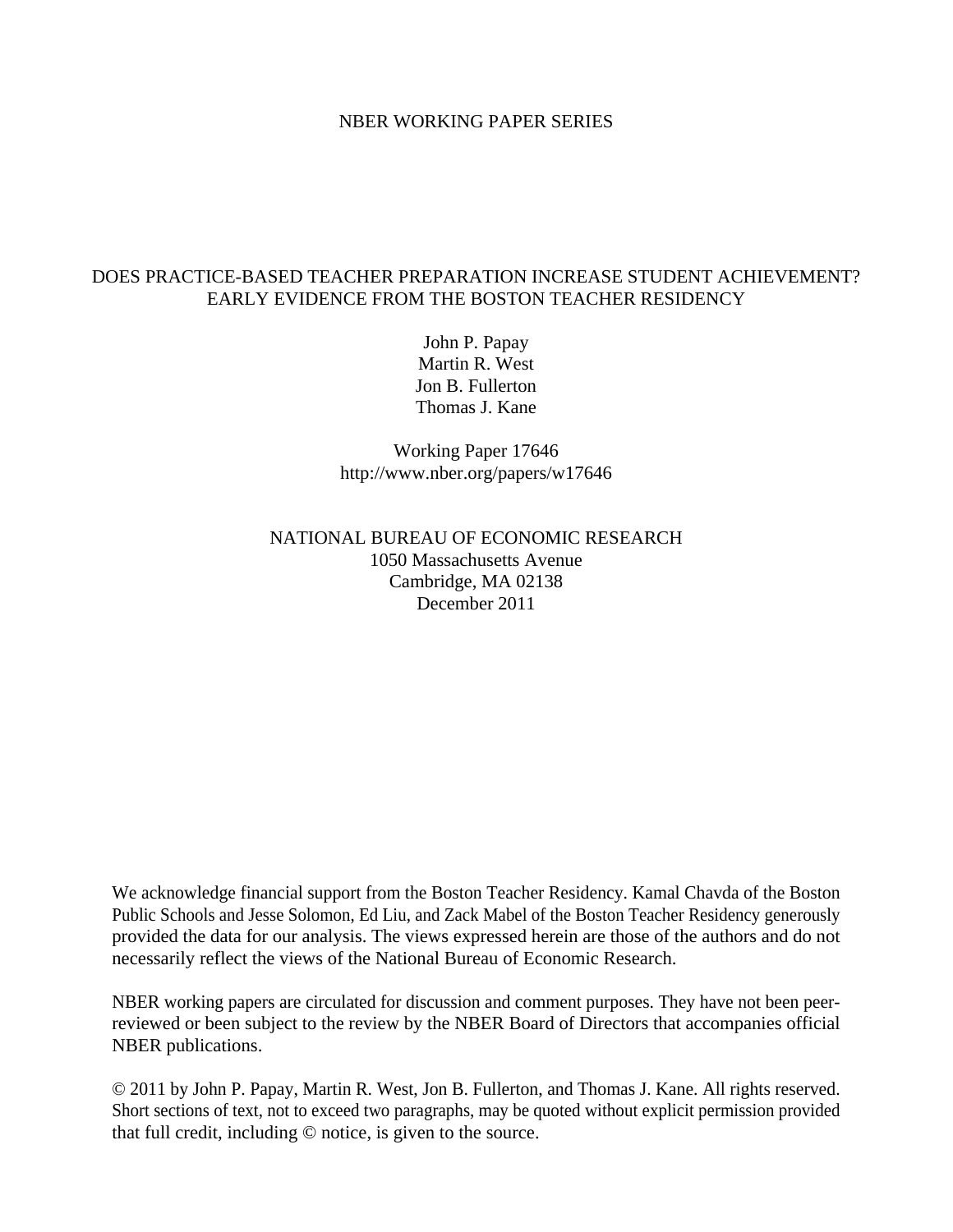Does Practice-Based Teacher Preparation Increase Student Achievement? Early Evidence from the Boston Teacher Residency John P. Papay, Martin R. West, Jon B. Fullerton, and Thomas J. Kane NBER Working Paper No. 17646 December 2011 JEL No. I20

## **ABSTRACT**

The Boston Teacher Residency is an innovative practice-based preparation program in which candidates work alongside a mentor teacher for a year before becoming a teacher of record in Boston Public Schools. We find that BTR graduates are more racially diverse than other BPS novices, more likely to teach math and science, and more likely to remain teaching in the district through year five. Initially, BTR graduates for whom value-added performance data are available are no more effective at raising student test scores than other novice teachers in English language arts and less effective in math. The effectiveness of BTR graduates in math improves rapidly over time, however, such that by their fourth and fifth years they out-perform veteran teachers. Simulations of the program's overall impact through retention and effectiveness suggest that it is likely to improve student achievement in the district only modestly over the long run.

John P. Papay Brown University Education Department Providence, RI 02912 john\_papay@mail.harvard.edu

Martin R. West Harvard Graduate School of Education 6 Appian Way, Gutman 454 Cambridge, MA 02138 martin\_west@gse.harvard.edu

Jon B. Fullerton Harvard Graduate School of Education Center for Education Policy Research 50 Church Street, 4th Floor Cambridge, MA 02138 jon\_fullerton@gse.harvard.edu

Thomas J. Kane Harvard Graduate School of Education Center for Education Policy Research 50 Church St., 4th Floor Cambridge, MA 02138 and NBER kaneto@gse.harvard.edu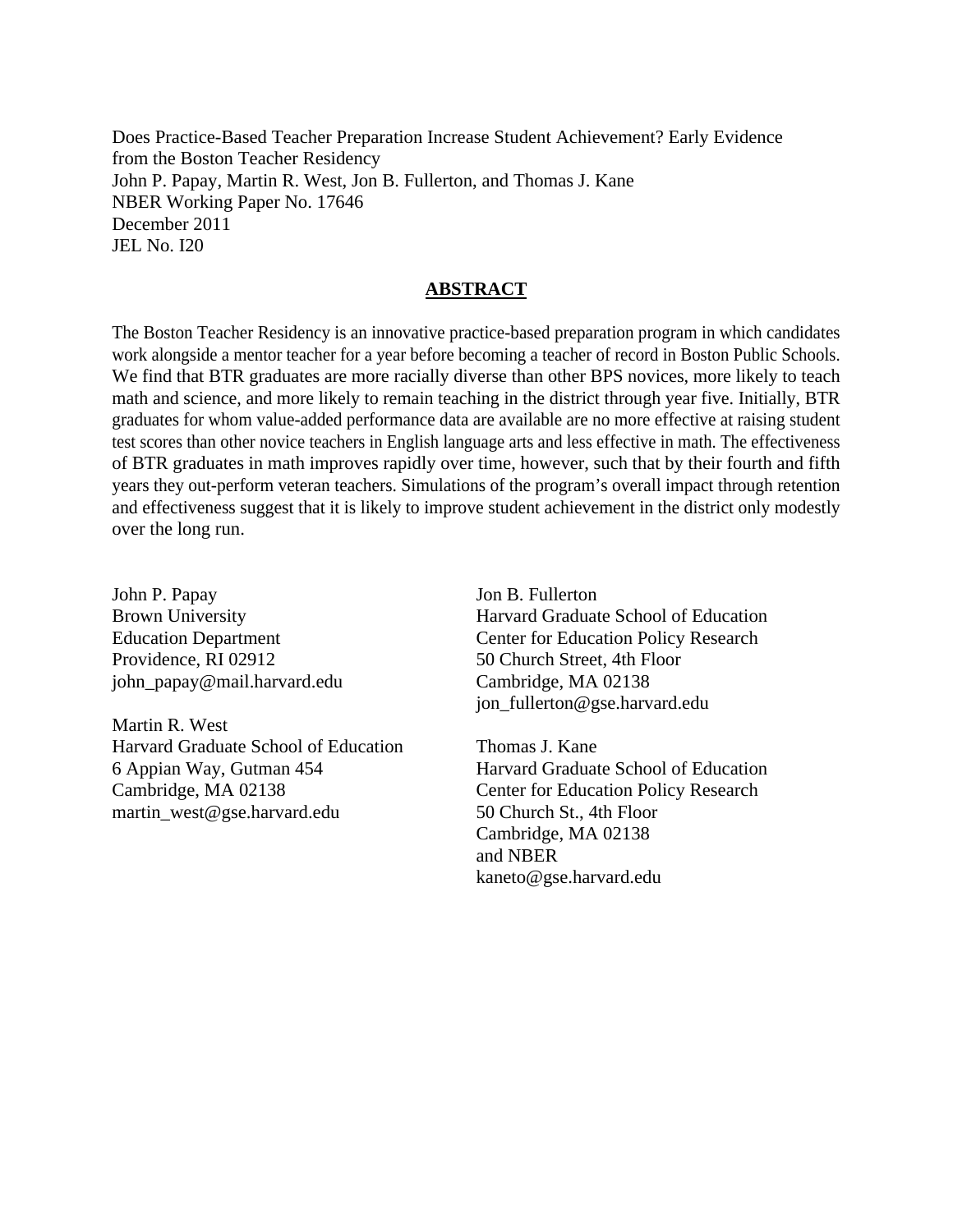#### **1. Introduction**

A central challenge in American education is expanding the supply of effective teachers in urban school districts, especially in high-demand subject areas (Jacob 2007). Yet there is considerable controversy over how best to recruit, prepare, develop, and retain teachers who will be effective in those settings. Alternative certification programs, which now exist in 47 states and the District of Columbia, aim to ease entry into teaching by delaying or bypassing some requirements of traditional university-based preparation programs (NAE 2008). Critics of alternative certification, however, contend that the training offered by most programs is inadequate to prepare new entrants for the challenges of teaching in urban schools; they call instead for renewed efforts to improve the quality and rigor of traditional preparation programs (NCTAF 1996, NCATE 2010).

Urban Teacher Residencies (UTRs) represent a "third way" that combines elements of traditional and alternative teacher preparation programs. Typically run by a school district independently or in partnership with an intermediary organization, residency programs select uncertified teaching candidates through a competitive process to work alongside a mentor for a full year before becoming a teacher of record. Residents also complete a streamlined set of coursework leading to both state certification and a master's degree from a partner university. In exchange for tuition remittance and a residency-year stipend, they commit to teaching in the district for a specified period, generally three to five years.

The UTR model has spread rapidly since the first programs were launched in Chicago, Boston, and Denver between 2002 and 2004, attracting substantial public and philanthropic investment. Urban Teacher Residency United, a national support organization for residency programs, lists 12 programs that meet its quality standards in districts including Los Angeles,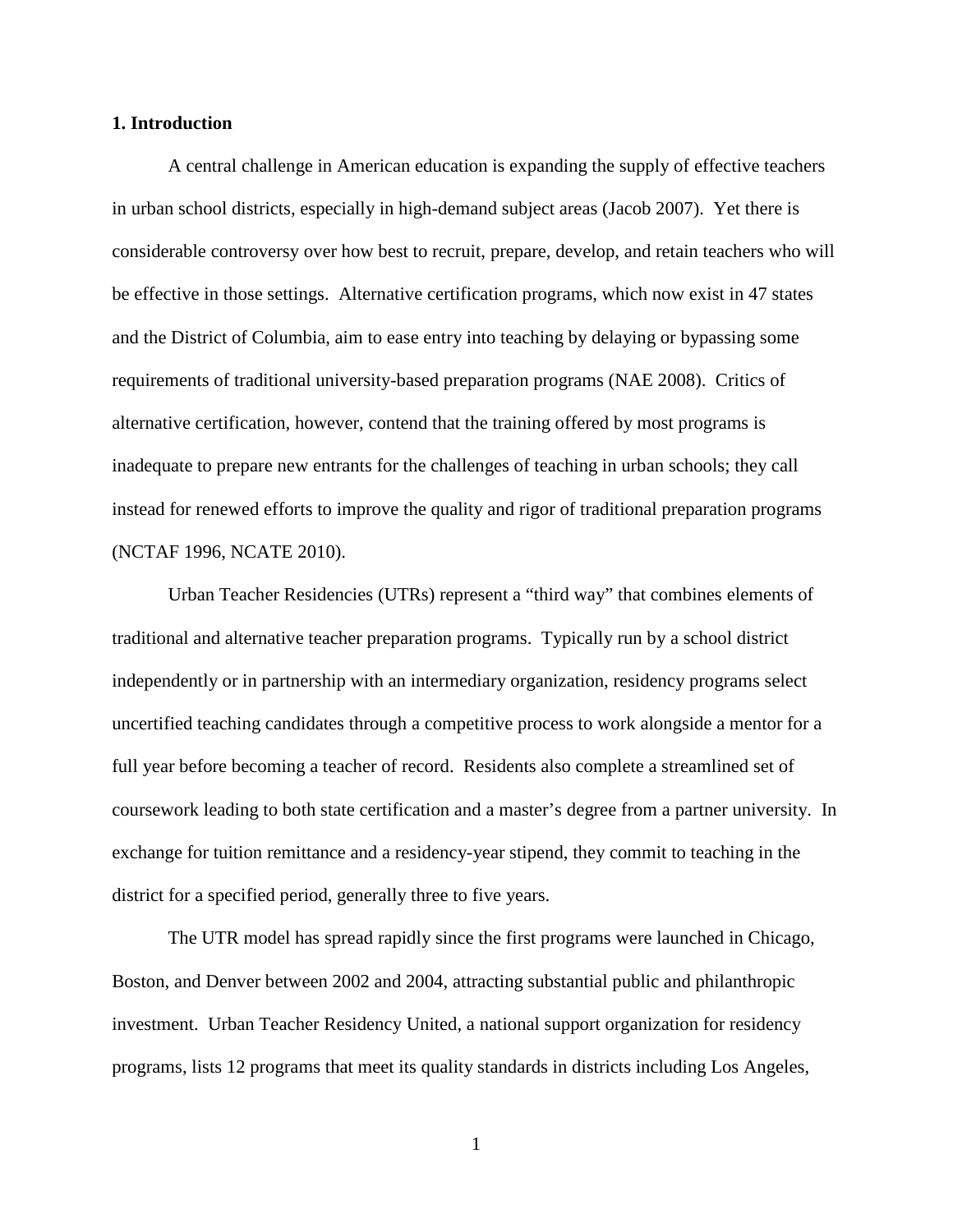Philadelphia, and New York City.<sup>[1](#page-3-0)</sup> The federal government has devoted more than \$143 million since 2009 to establishing or expanding 26 residencies (Sawchuck 2011), and proposals have been made to include additional funding for UTRs in the next reauthorization of the Elementary and Secondary Education Act (Berry et al. 2008). The practice-based training model developed by UTRs has also influenced broader conversations about the reform of university-based teacher preparation programs, with a 2010 panel commissioned by the National Center for the Accreditation of Teacher Education endorsing a move to "programs that are fully grounded in clinical practice and interwoven with academic content and professional courses" (2010, p. ii).

Despite their growing influence, however, UTRs have not yet been formally evaluated. In particular, no studies have compared graduates of residency programs to other newly hired teachers in terms of their effectiveness in raising student achievement (NAE 2008). The Boston Teacher Residency and Chicago-based Academy for Urban School Leadership report three-year retention rates of greater than 80% (Berry et al. 2008, Solomon 2009), a figure which far exceeds the comparable rates for newly hired teachers in urban districts nationwide (Ingersoll 2001). Improving teacher retention in urban schools could in theory improve student achievement by reducing both staff churn and the reliance on novice teachers, who tend to be less effective in the classroom (Ronfeldt et al. 2010). Yet the degree to which these benefits materialize hinges largely on the relative effectiveness of those teachers who are retained.

This paper offers the first independent evaluation of the effectiveness of graduates of the Boston Teacher Residency (BTR), one of the nation's longest-running UTR programs. Started in 2003 as a partnership between the Boston Public Schools (BPS) and the non-profit Boston Plan for Excellence, BTR provides a large and growing share of the new teachers hired each year in Boston. Since 2008-09, for example, BTR graduates accounted for about one third of all newly

<span id="page-3-0"></span><sup>&</sup>lt;sup>1</sup> <http://www.utrunited.org/> [Accessed July 20, 2011].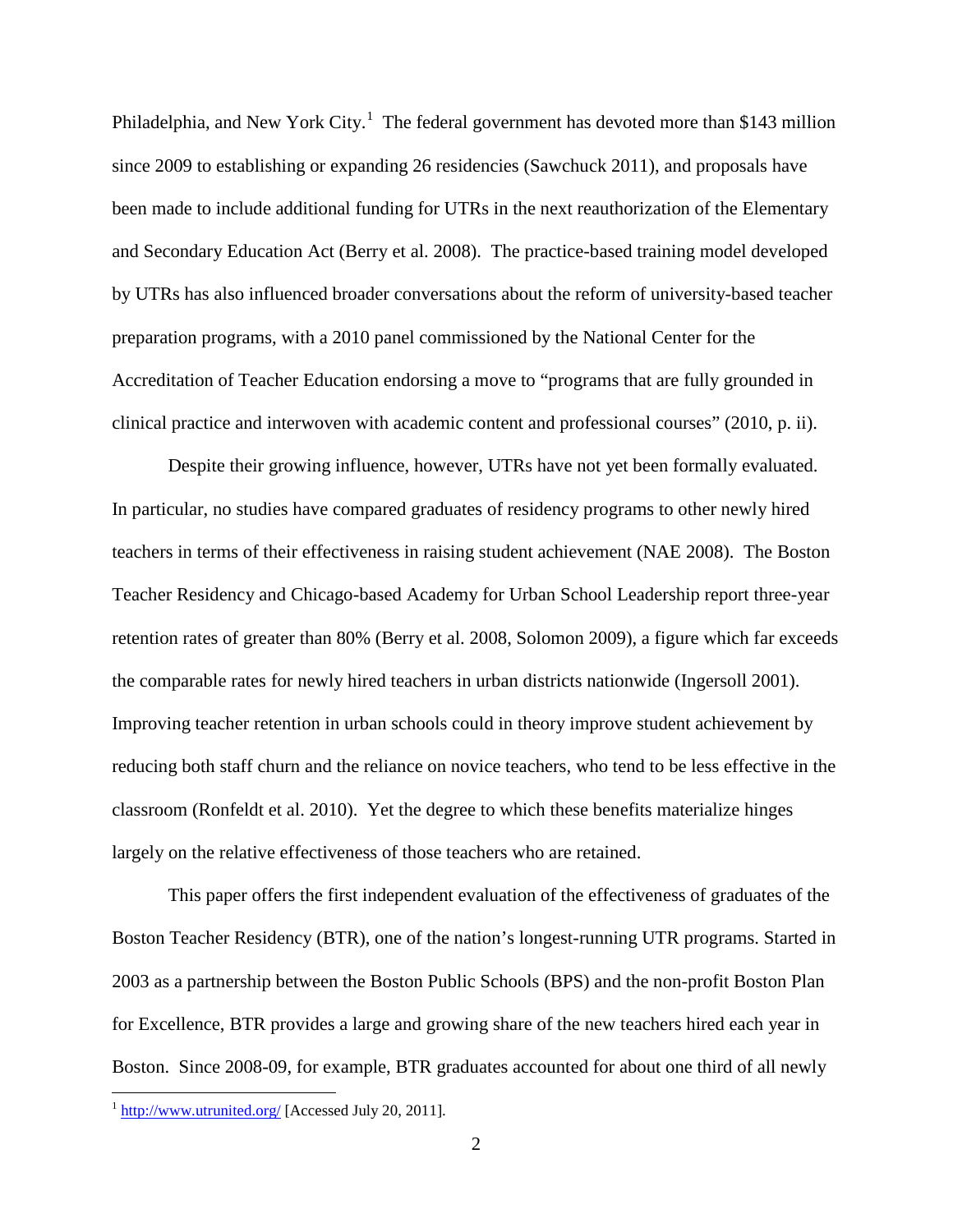hired teachers in the district. We combine district administrative data with internal records obtained from BTR to track the careers of all BTR graduates placed in BPS. For the roughly 20% of BTR graduates who teach math and English language arts (ELA) classrooms in grades four to eight, we use value-added methods to compare their effectiveness in raising student test scores to that of other teachers with the same level of experience.

Our analysis confirms that the retention rate of BTR graduates through year five exceeds that of other new hires in the district during the same period by roughly 20 percentage points. BTR graduates are more racially and ethnically diverse than other new teachers in BPS and the program provides a disproportionate share of the district's math and science teachers. In these respects, BTR is accomplishing key purposes for which it was established.

We also find, however, that BTR graduates for whom value-added performance data are available are, on average, no more effective at raising student test scores than other teachers with the same level of experience in ELA and substantially *less* effective in math. These results are clearly disappointing in light of the program's expectations. A closer inspection of the math results reveals a more nuanced pattern in which individual BTR graduates improve their performance more rapidly during their first five years in the classroom. Our estimates indicate that students assigned to BTR graduates in their first year as teachers gain as much as 9 percent of a standard deviation less on math tests over the course of an academic year than do students assigned to the district's other novice teachers – a quite substantial difference equivalent to roughly two months of instruction in the relevant grades (Hill et al. 2008). By their fourth and fifth years, however, BTR graduates outperform not only other teachers at the same level of experience but also veteran teachers in the district by as much as 7 percent of a standard deviation.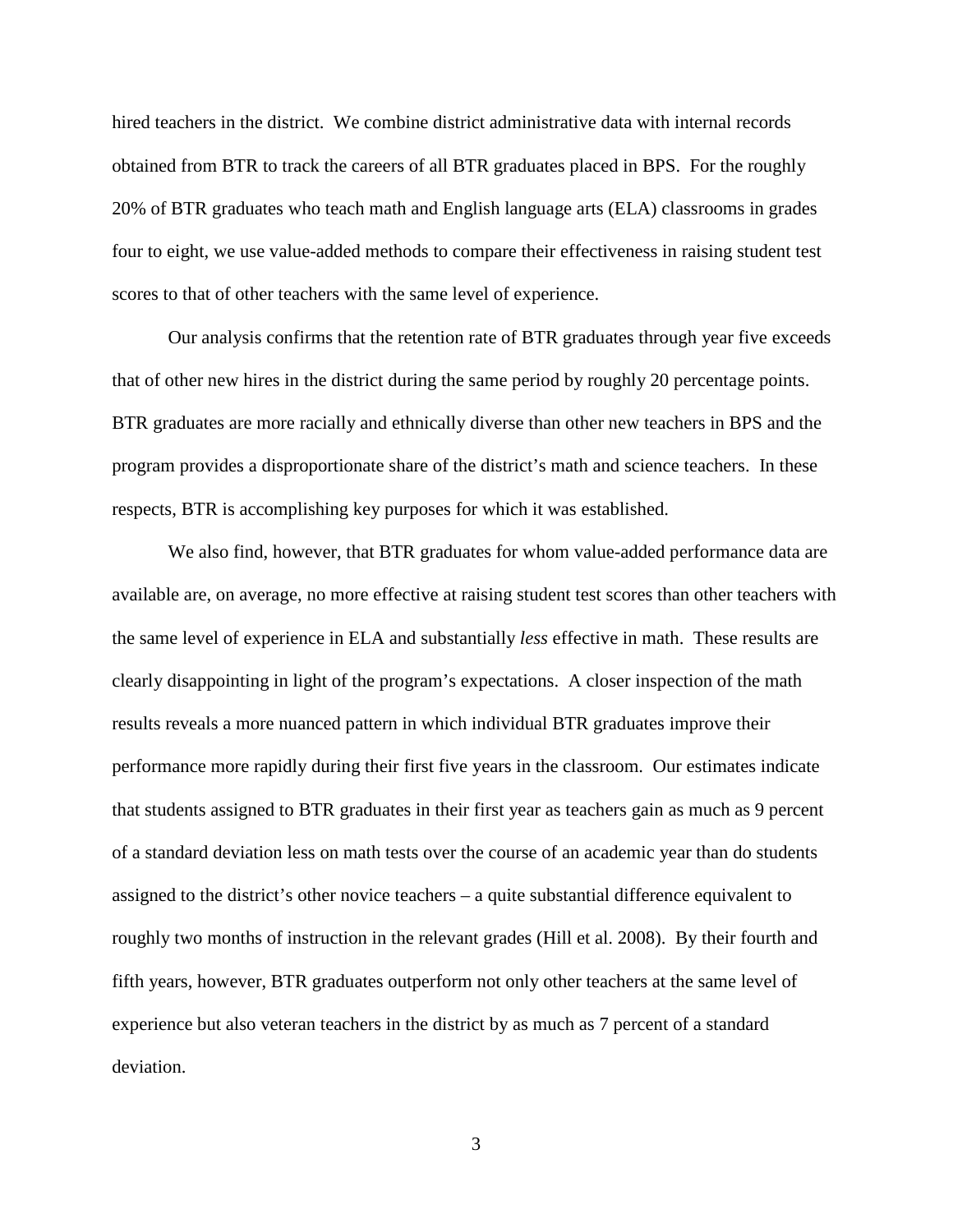The fact that BTR graduates to date have been less effective in raising math achievement as early-career teachers is noteworthy, especially in light of the year they spend in classrooms prior to becoming teachers of record. However, the greater retention of BTR graduates and their more rapid improvement through year five suggest that, if these patterns were to persist, the negative average differences in effectiveness documented in this study would diminish over time and the program could raise student achievement in the district over the long run.

Several points are important to keep in mind in interpreting our results concerning the effectiveness of BTR graduates. First, as noted above, this analysis is based on the relatively small group of BTR graduates working in tested grades and subjects. Given that the program is new, the results for more experienced BTR teachers are based on particularly small samples. It is also possible that the relative effectiveness of BTR graduates differs in high school and untested subjects, where performance data are currently unavailable. Second, consistent with other studies of pathways into teaching (e.g., Boyd et al. 2006; Kane, Rockoff, and Staiger 2008), we find that the variation in performance among BTR graduates and other Boston teachers is far larger than the differences in average performance between the two groups. In other words, knowing whether or not an individual teacher is a BTR graduate is hardly a reliable indicator of their effectiveness in raising student test scores. Finally, our data do not allow us to assess directly whether the differences in effectiveness we document reflect BTR's recruitment process (i.e., who applies and which applicants they ultimately select) or the quality of the training they receive. Even so, the mixed success of BTR to date in producing highly effective teachers leads us to conclude that more research is needed to establish whether the practice-based residency model represents a superior alternative to traditional forms of teacher preparation.

The remainder of the paper is organized as follows. The next section describes the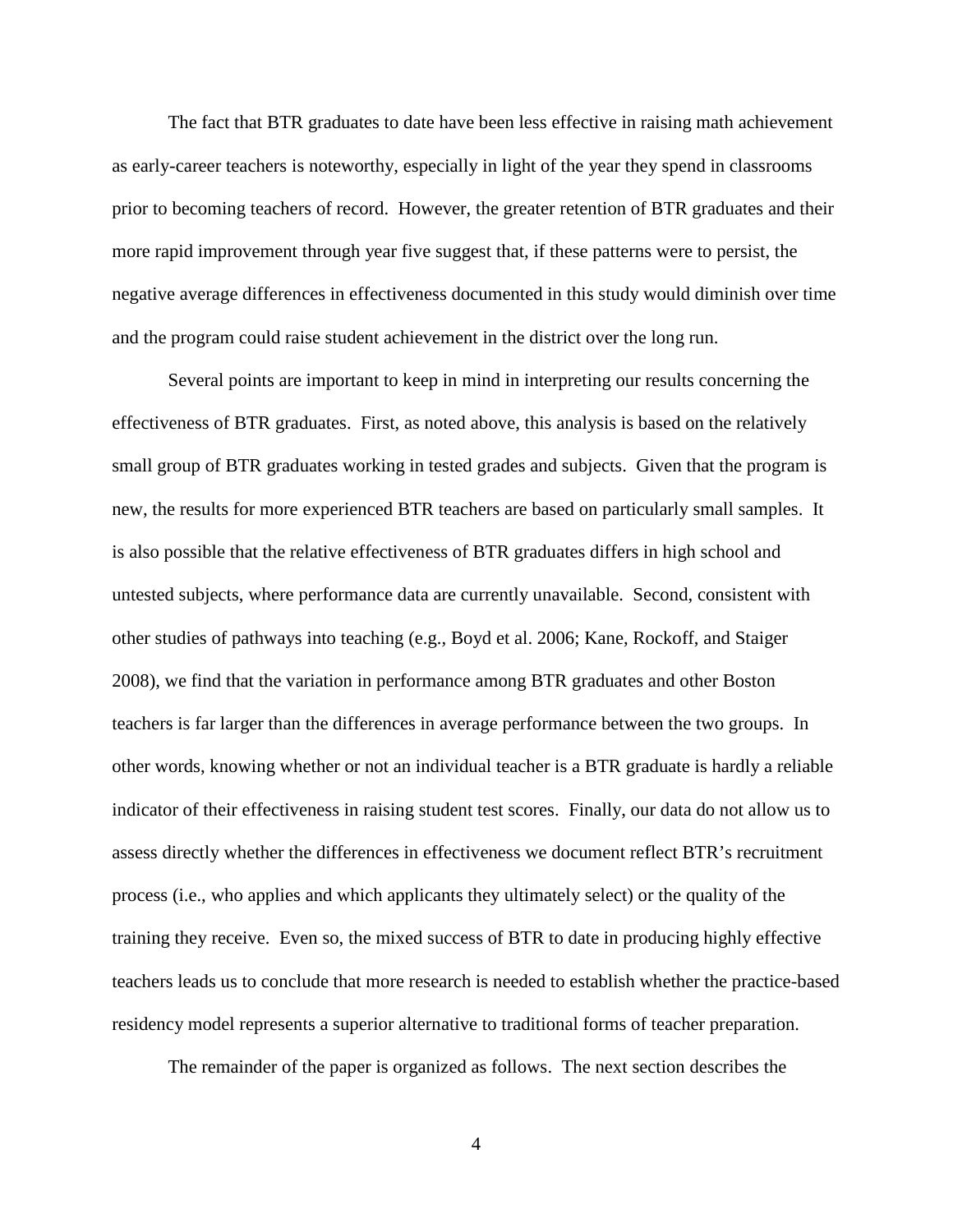Boston Teacher Residency and the questions addressed by our research in greater detail, while section three introduces the data we use for our analysis. Section four provides descriptive evidence concerning the demographic composition of BTR graduates, the grades and subjects they teach, and the rate at which they have been retained in Boston Public Schools. Section five then presents the methods and results of our analysis of these BTR graduates' classroom effectiveness, while section six concludes.

#### **2. The Boston Teacher Residency: Origins and Aims**

The Boston Teacher Residency was founded in 2003 with a mission to "recruit, prepare, and sustain excellent teachers" (Solomon 2009). More specifically, BTR was designed as a partnership between the Boston Public Schools and the Boston Plan for Excellence (a local education fund) to help the system address three challenges in its recruitment of new teachers:

- 1. The district was having trouble attracting teachers in a number of subject areas (math, science, special education, and teachers of English Language Learners).
- 2. The district sought to diversify its teaching force (a majority of whom are white) to better match its majority-minority student population.
- 3. The district sought to reduce the turnover of new teachers.

Over time the program's leadership has come to emphasize as the program's overarching

goal the preparation of teachers who are highly effective in raising student achievement. As

Jesse Solomon, BTR's co-founder and original director, puts it:

As BTR has developed, it has reached the conclusion that it should ultimately be measured by the academic achievement of the students in its graduates' classrooms. BTR wants its teachers to produce measurable and significant gains in student learning. If BTR is to be part of the answer in Boston to help all students reach academic proficiency, it must graduate teachers that can support students to make steady and significant gains. If BTR does not produce teachers who support those academic gains on a reliable basis, the program's effects will have fallen short (Solomon 2009, p. 486).

As is evident from its name, the program's approach is based more upon the medical

residency model than upon either traditional teacher preparation programs or alternative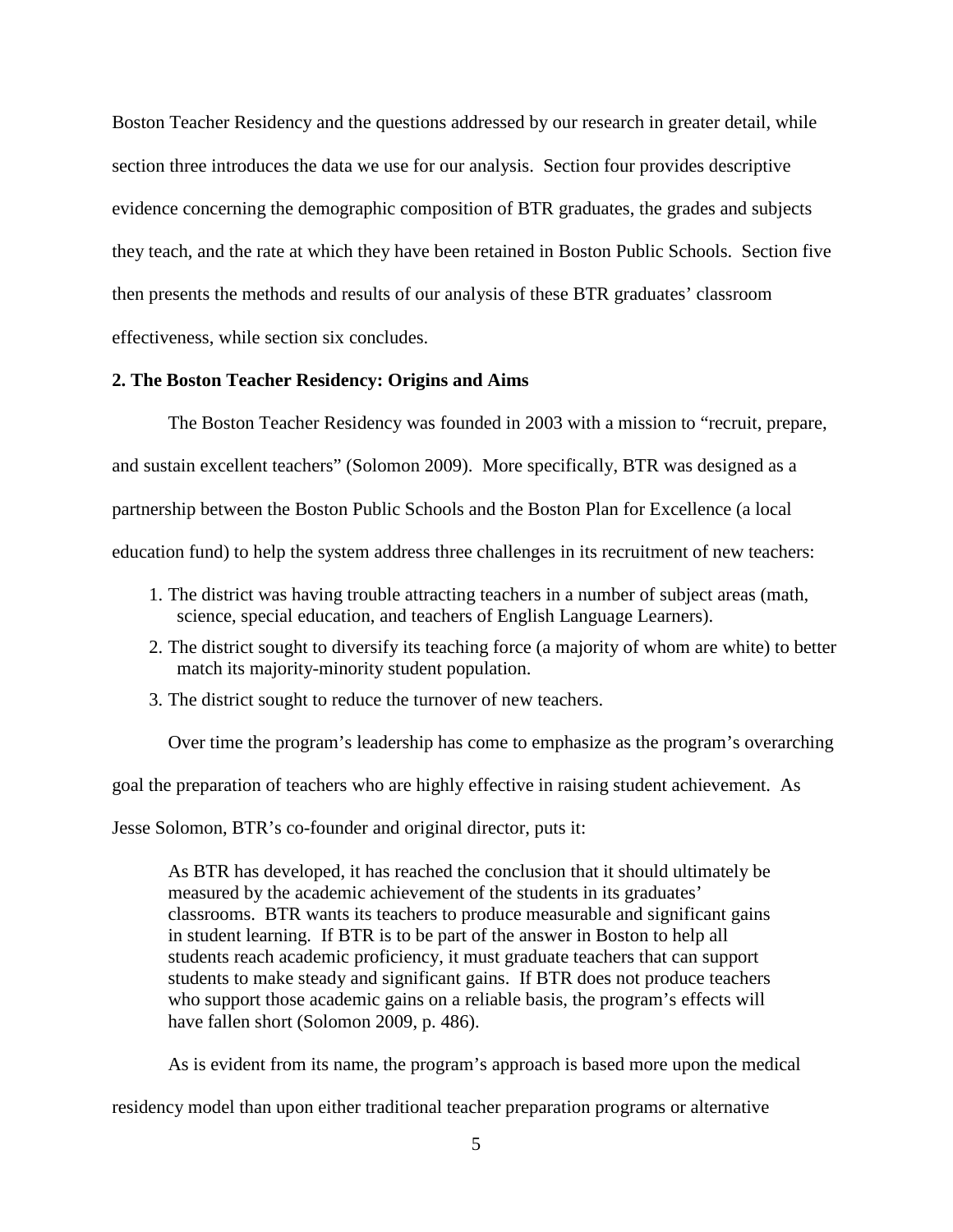certification programs such as Teach for America or The New Teacher Project. The differences between BTR and other programs are best described in terms of recruitment, preparation, and ongoing induction.

- **Recruitment.** BTR recruits candidates to teach specifically in the Boston Public Schools. The BTR admissions staff therefore screens candidates considering both BPS needs and candidate qualities. This is quite unlike traditional teacher education programs, which do not place graduates in any particular district and cannot recruit for district needs. In addition, BTR candidates commit to teach in BPS for at least three years after their residency year. Those who leave have to repay the program prorated tuition fees up to \$10,000. Thus there is a greater upfront commitment to both teaching and a specific district than is typical in many other programs (Solomon 2009)
- **Preparation: the residency year.** Instead of spending most of their training time taking courses, as is typical in traditional preparation programs, BTR residents are assigned a mentor teacher in the Boston Public Schools and spend four days a week in that teacher's classroom. Residents gradually assume more responsibility for leading instruction and ordinarily co-teach with their mentor during the second half of the year. In addition to their time in the classroom, residents take coursework designed and taught by BTR program staff which leads to a Massachusetts Initial Teacher License and a masters' degree from the University of Massachusetts Boston. During their training year, residents receive a small stipend of just over \$10,000, or approximately 25% of an initial Boston teacher's salary, from the AmeriCorps program. Thus, unlike participants in Teach for America or The New Teacher Project, residents do not earn full teacher salaries from the start.
- **Ongoing support.** After the residency year, BTR graduates are eligible to be hired as first-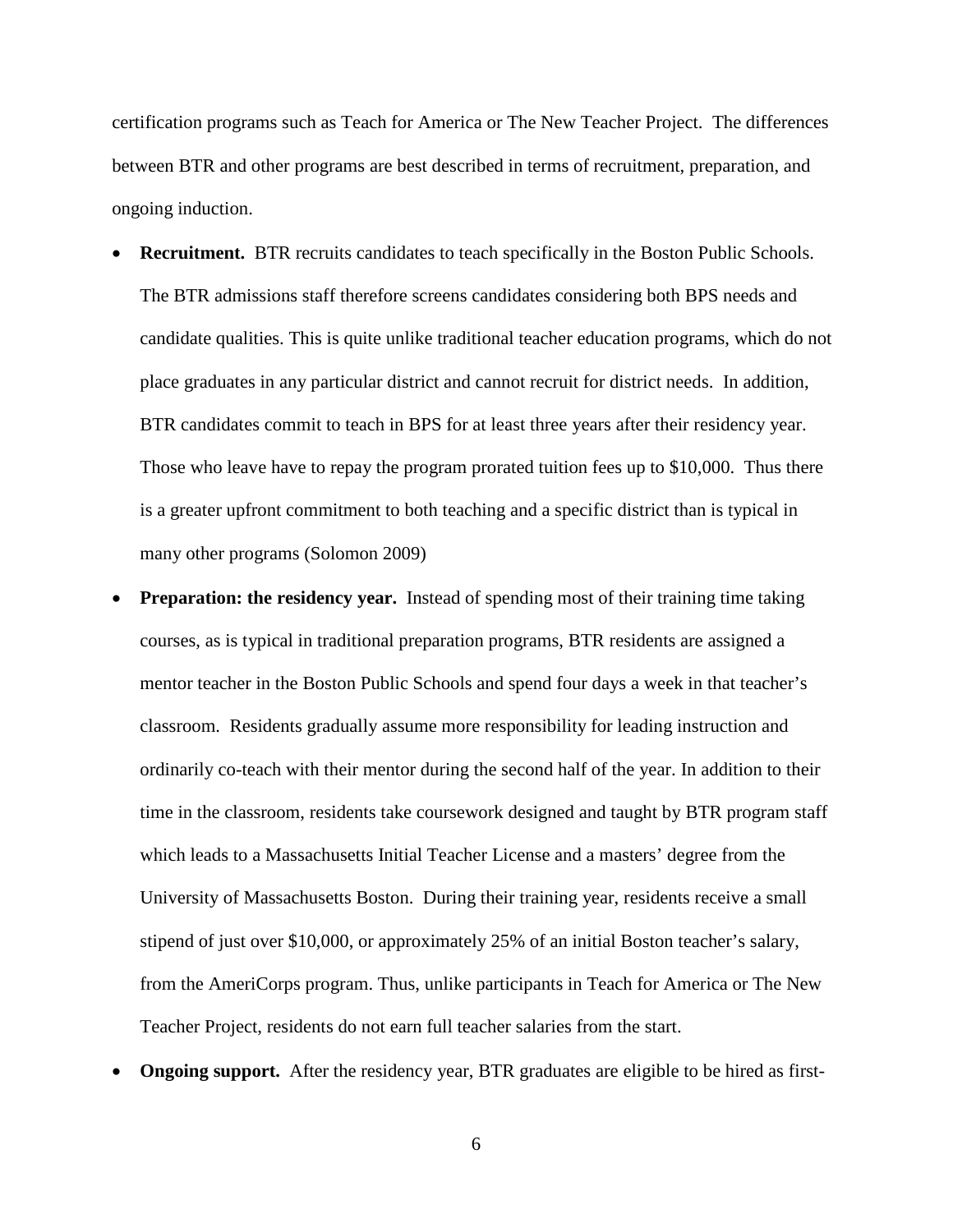year "teachers of record" with full classroom responsibilities. Because BPS principals have control over the hiring process in their schools, BTR cannot place program graduates in schools or even guarantee them a teaching position in the district. However, through informal networks and active placement efforts, BTR has succeeded in placing roughly 90% of program graduates in the district. BTR initially provided its graduates with ongoing training and network support for three years after candidates graduate the residency. In 2006, however, BPS developed its own district-wide induction program for all novice teachers and assumed control of the first year of induction. BTR continues to provide the next two years of support. The extent of the ongoing support provided to BTR teachers early in their careers is another of the program's distinguishing features.

BTR continues to modify its strategy based upon the school district's needs and insights developed over its eight years of experience. For example, there is a new focus on clustering several program graduates within low-performing schools in order to create a stronger support network and maximize the program's impact. We do not evaluate these recent strategic changes.

In this paper, we examine how well the BTR program has achieved the goals for which it was established. In particular, we address the following questions:

- 1) Does the BTR program prepare more teachers in hard-to-staff subject areas (i.e., math and science) than BPS's other recruitment sources?
- 2) Are BTR recruits more racially and ethnically diverse than teachers who enter the district through other pathways?
- 3) Do BTR recruits remain in the district longer than other new hires?
- 4) Are BTR teachers more effective than teachers with the same level of experience entering the district through other routes?

The BTR program's effect on student achievement in Boston depends primarily on the answers to the third and fourth questions. It is well documented that teachers improve rapidly in their ability to raise student achievement in their first few years in the profession (Rockoff 2004).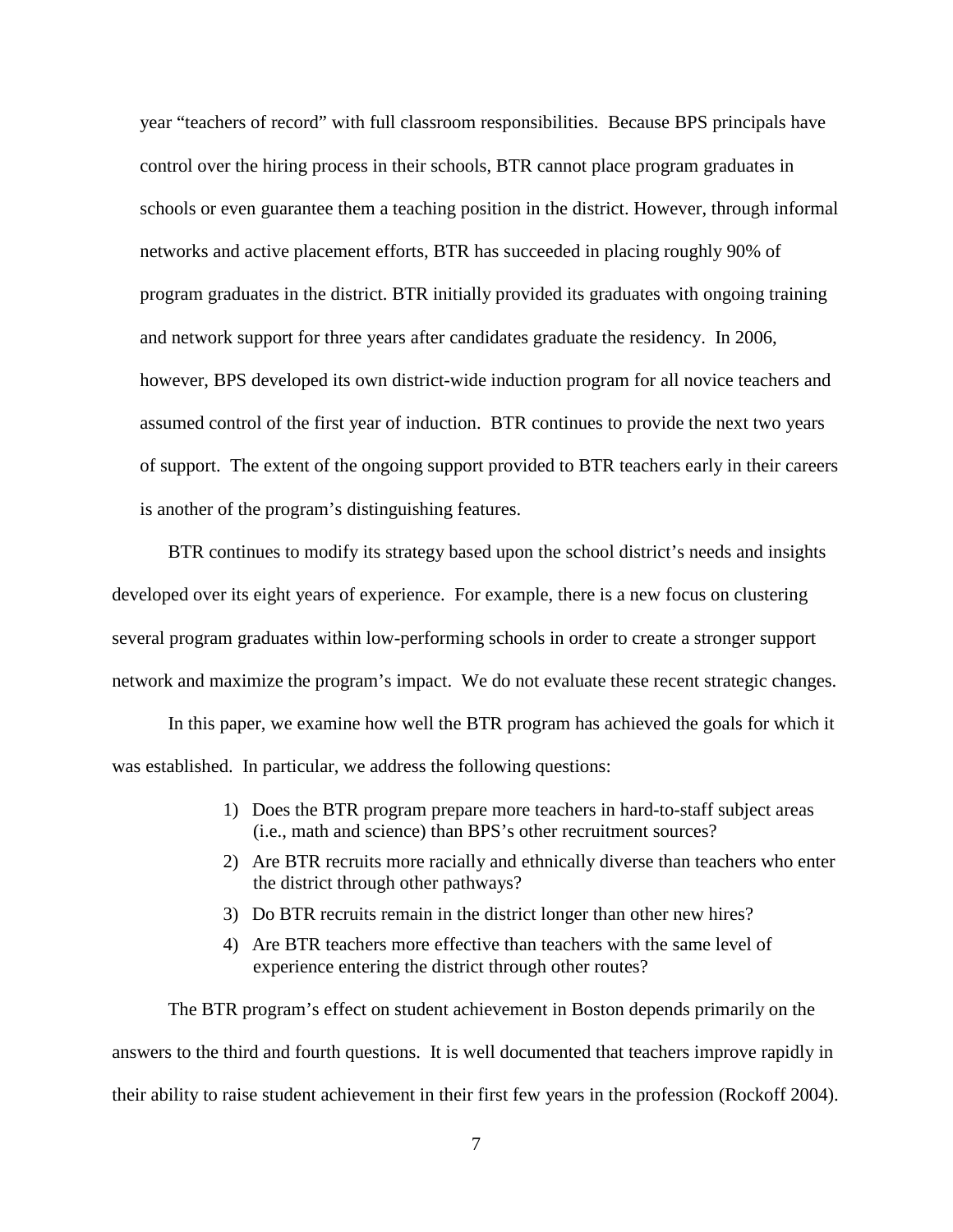Higher retention rates will thus improve student achievement by reducing the number of inexperienced teachers hired each year. However, these retention effects could be either multiplied or offset by differences in the average effectiveness of those who are retained. We therefore conclude our analysis with a simulation intended to model the overall effects of the BTR program on student achievement in the Boston Public Schools in light of the program's effects on both retention and effectiveness.

In all of these analyses, we compare BTR graduates to other new teachers hired by Boston Public Schools. Thus, our evaluation examines the BTR program as a whole and does not explore the precise mechanisms responsible for its effects. For example, candidates who are attracted to BTR may well differ on many dimensions from teachers who choose to enter BPS through other routes, even before these candidates enter teacher preparation programs. BTR also chooses candidates intentionally, selecting teachers who its staff believes will succeed in the classroom, demonstrate a strong attachment to the district, and align with the recruiting goals established by the district. Finally, BTR trains these teachers and offers them ongoing support. We cannot disentangle whether our results reflect the teachers who choose BTR, BTR's selection process, or BTR's training and support. We must rather interpret our findings as the end product of all of these program elements.

#### **3. Data**

The Boston Public Schools enrolls 56,000 students in 135 schools. Of these students, 39% are Hispanic, 37% are African-American, 13% are White, and 9% are Asian. Nearly threequarters of all students are eligible for federal free or reduced price lunches; 21% are enrolled in special education; and 38% are classified as English Language Learners. Boston is an interesting laboratory for research because it has become a relatively successful urban district over the past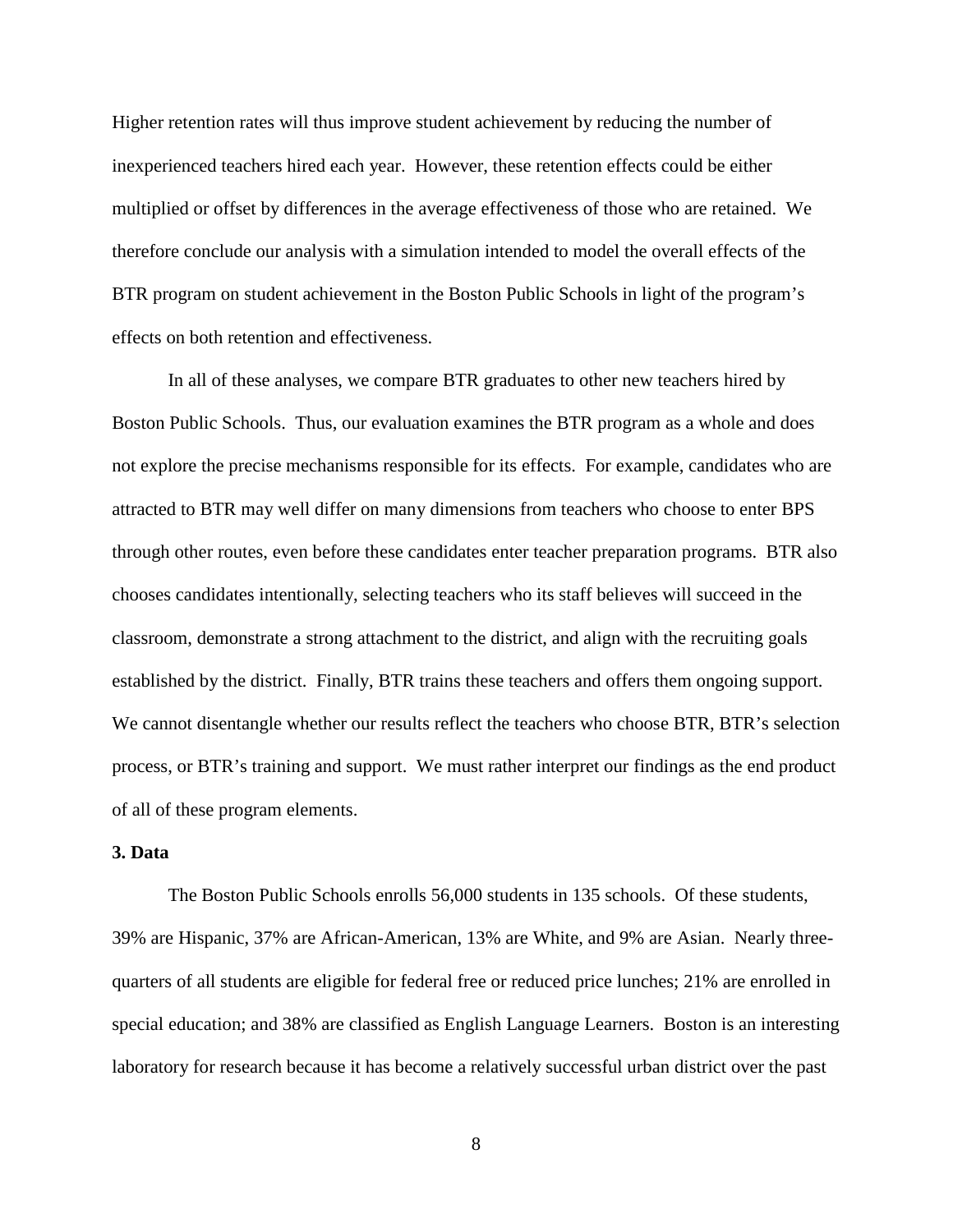decade. The district won the Broad Prize in 2006 and scores significantly above the large district average on the National Assessment of Educational Progress in math and reading in both 4<sup>th</sup> and  $8<sup>th</sup>$  grades. In fact, the district's students have shown the most rapid growth in NAEP math scores since [2](#page-10-0)003 among all districts participating in the Trial Urban District Assessment.<sup>2</sup>

Our analysis draws on administrative data provided by BPS that includes student and teacher records for the 2001-02 to 2010-11 school years. The results presented here are based primarily on the period starting in 2004-05, the first school year in which BTR graduates served as teachers in their own classrooms. Our information about BPS teachers, including BTR graduates, comes from the BPS Human Resources database. This dataset contains demographic information on all BPS employees, including their self-identified race/ethnicity and gender. It also indicates whether a BPS employee served as a teacher in the district each year, the definition we use in our analyses of the diversity of BTR graduates and the rate at which they are retained as teachers. [3](#page-10-1)

For our analyses of teacher effectiveness, we focus on classroom "teachers of record" whom we can match to students in grades 4 to 8 in the district's student dataset. We define the teacher of record in each subject as the teacher who provides the student their course grade in that subject. We also use these student-teacher links to create grade and subject area indicators for each teacher of record regardless of grade level.

These two definitions identify a different population of BTR graduates and other BPS employees as teachers for several reasons. First, specialist teachers, including Special Education resource teachers, may be identified as teachers in the Human Resources files but not identified

<span id="page-10-0"></span> $\frac{2 \text{ http://nationsreportcard.gov/math_2009/district_summ.asp}}{3 \text{ We also examine teacher diversity and retention using only the subset of teachers who are actually "teaches of the same text).}$  $\frac{2 \text{ http://nationsreportcard.gov/math_2009/district_summ.asp}}{3 \text{ We also examine teacher diversity and retention using only the subset of teachers who are actually "teaches of the same text).}$  $\frac{2 \text{ http://nationsreportcard.gov/math_2009/district_summ.asp}}{3 \text{ We also examine teacher diversity and retention using only the subset of teachers who are actually "teaches of the same text).}$ 

<span id="page-10-1"></span>record" and obtain very similar results. As a result, we present results from the more comprehensive sample of "teachers."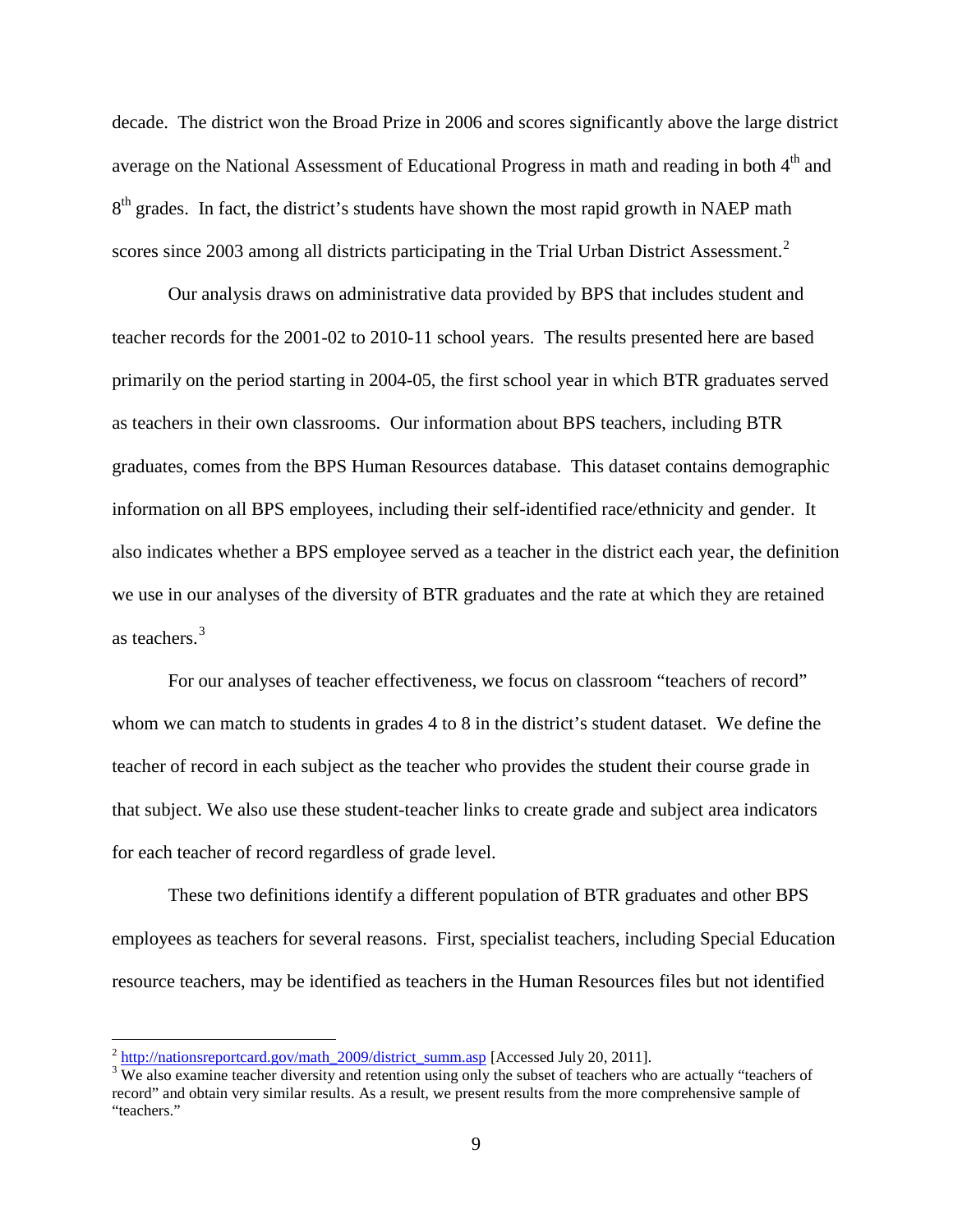as the teacher of record for any students. Second, some students are missing a teacher indicator for certain subjects; most of these missing student-teacher links come in non-academic subjects such as health and physical education. Finally, a few schools do not report student-teacher links at all. These schools are necessarily excluded from the student achievement analysis. Despite these complexities, a comparison with internal BTR records from the relevant years indicated only minor discrepancies between the sample of BTR graduates included in our value-added analysis and those the organization believed to be teaching in relevant grades and subjects.<sup>[4](#page-11-0)</sup>

In addition to an identifier for the student's teacher in each course, our student dataset includes test scores in math and ELA along with basic demographic information. The test scores come from the Massachusetts Comprehensive Assessment System (MCAS), through which the state tests all students annually in grades 3 through 8. The MCAS test carries high stakes for schools but not for individual teachers or students in the grades we examine. We standardize MCAS scores by grade, subject, and year to have a mean of zero and standard deviation of one. The available demographic information for students includes indicators of race or ethnicity, gender, free and reduced price lunch status, language proficiency, special education status, and whether the student was new to their school or the district that year.

Because BTR is a fairly new program, the total number of BTR graduates (and therefore the sample size for our analyses) remains relatively small. As seen in Table 1-A, 296 BTR graduates in total entered the district as teachers between the 2004-05 and 2010-11 school years. The district employed 4,916 teachers in 2010-11, of whom 262 were BTR graduates. Thus, BTR graduates comprise approximately 5% of all BPS teachers. The program has been growing over

<span id="page-11-0"></span><sup>&</sup>lt;sup>4</sup> In ELA, only 2 teachers listed as grade 4-8 teachers in the BTR records did not appear in our value-added sample, while 2 teachers that the BTR records indicated were not teaching ELA in grades 4-8 were linked to students in those grades (and were therefore included in the value-added analysis). In math, 4 teachers listed as grade 4-8 teachers in the BTR records did not appear in our value-added sample, while 2 of the teachers included in our sample were not listed as grade 4-8 teachers in the BTR records.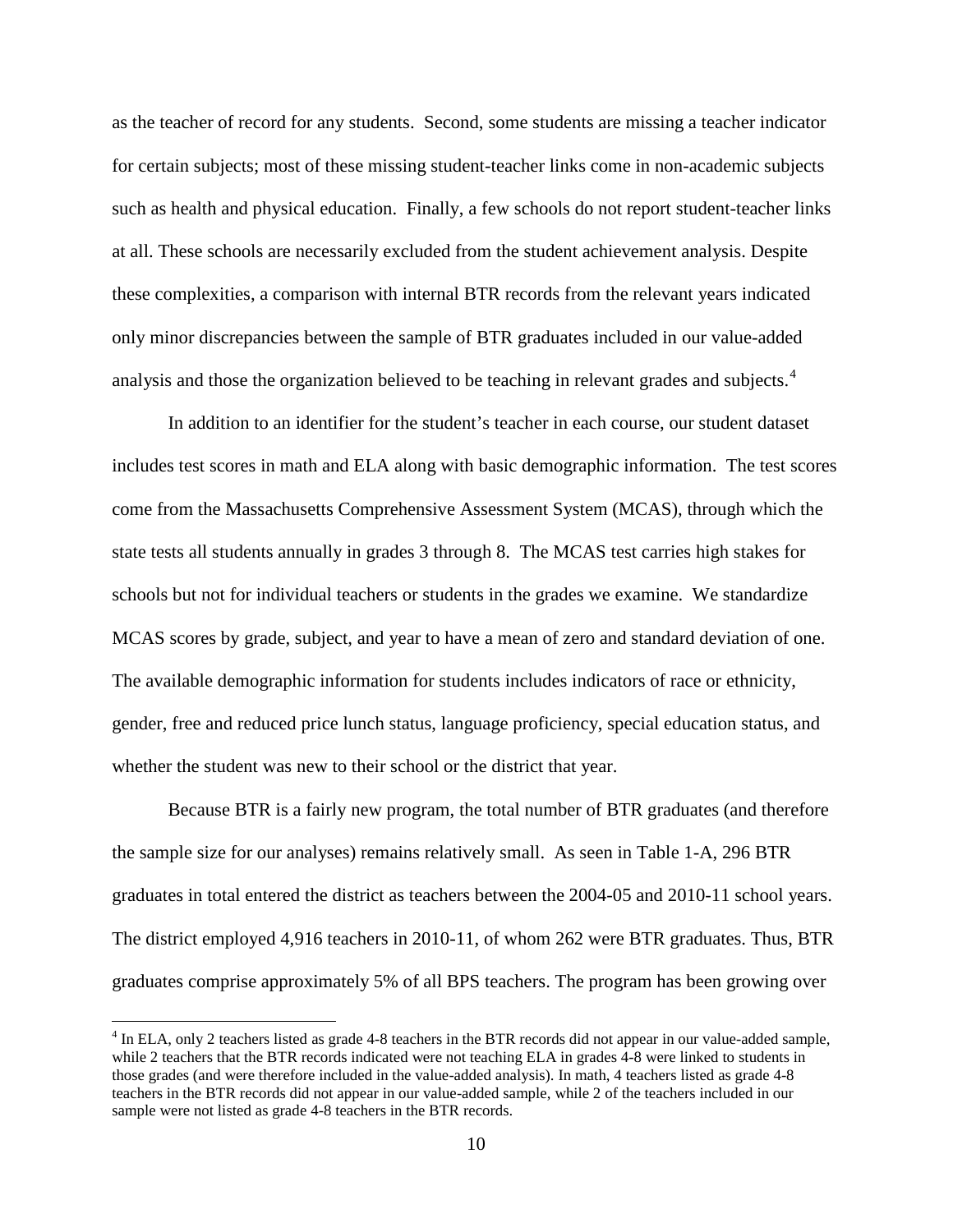time, however, and provided approximately one-third of all first-year teachers hired by the district since 2008-09.<sup>[5](#page-12-0)</sup>

Our analysis of the relative effectiveness of BTR graduates uses a more restricted sample of teachers and students. We only have student test score data in math and ELA, so teachers of other subjects are necessarily excluded. The models we use to estimate teachers' effectiveness in raising student achievement also require students to have consecutive years of testing data, which restricts our analysis to certain grades. Beginning in 2006-07, we have such data for teachers in grades 4 through 8. Importantly, this means that we cannot examine the effectiveness of BTR program graduates in early elementary grades or high school. As seen in Table 1-B, our results on teacher effectiveness derive from approximately 50 BTR graduates (and approximately 100 teacher-year observations) in each subject. This represents roughly 20% of all BTR graduates.

#### **4. Evidence on Recruitment and Retention**

 $\overline{a}$ 

We first examine whether the BTR program is achieving its goals of recruiting teachers in hard-to-staff subject areas and increasing teacher retention in the Boston Public Schools. Table 2, which provides the distribution of BTR and other BPS teachers of record across subjects, shows that BTR teachers hired through 2009-10 were indeed more likely to fill math and science classrooms than both other BPS teachers overall and other first-year teachers in particular.<sup>[6](#page-12-1)</sup> Thirty percent of BTR teachers in their first year taught at least one math course and

<span id="page-12-0"></span><sup>&</sup>lt;sup>5</sup> The district does not keep clear records of teachers who are new to BPS. In particular, the available information does not allow us to distinguish easily teachers who are new from those who left the district and returned (e.g., for maternity leave or to teach in another district) or from teachers with experience in another school district. As a result, we base our comparisons on the teacher's official position on the salary scale. Here, we define first-year teachers as those at the first step on the district's salary scale who did not teach in the district in previous years. BTR teachers are considered to be first-year teachers in the year immediately following the residency. We examined several different ways of categorizing new teachers, including examining only teachers who were assigned a district<br>mentor in their first year. All of our results are consistent across these definitions of "new" teachers.

<span id="page-12-1"></span> $6$  As explained in Solomon (2009), BTR also seeks to address the district's needs for qualified teachers of special education students and English Language Learners. All BTR residents therefore earn partial credit toward a dual certification in special education or English as a Second Language, which they are then expected to complete the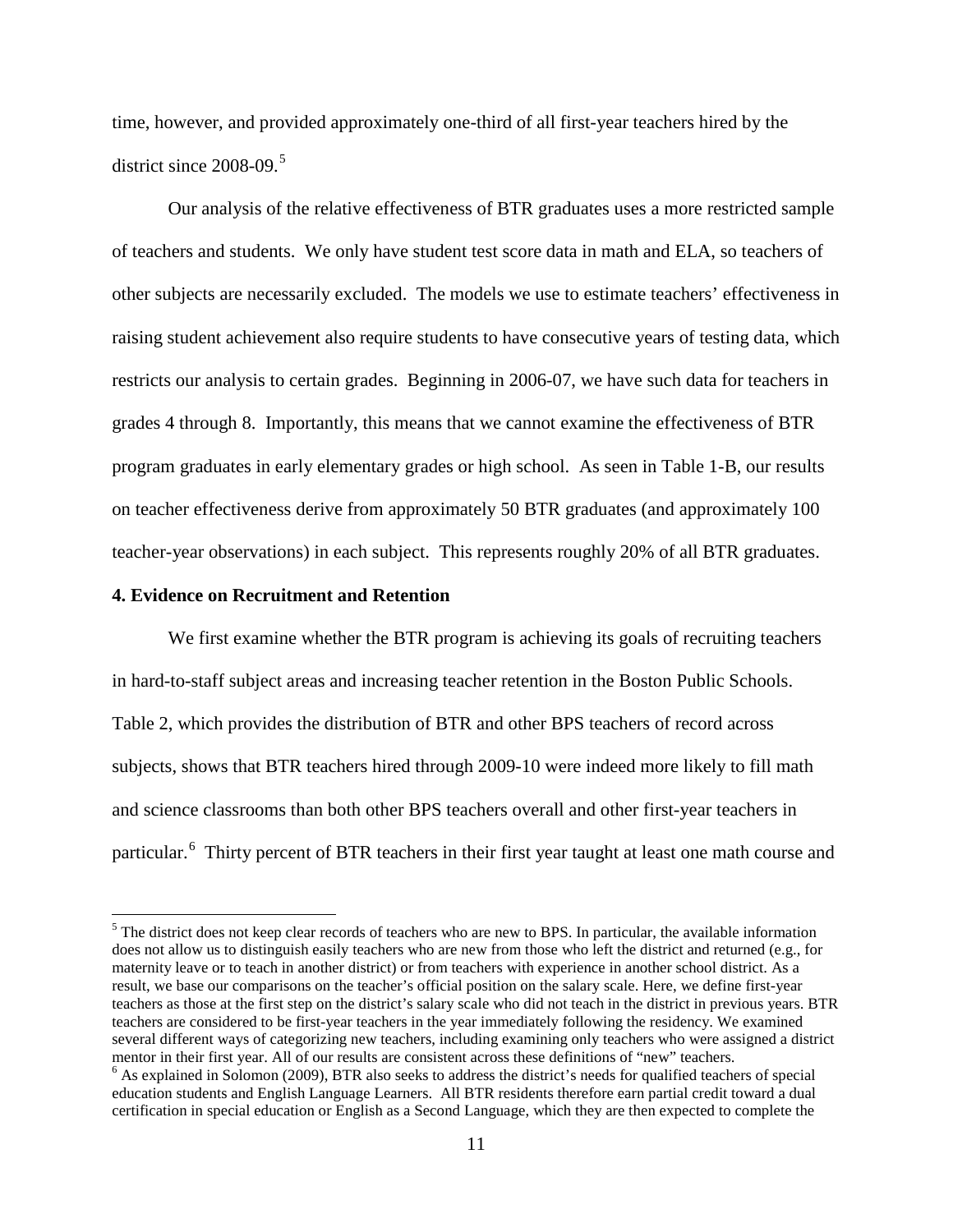20% taught a science course, compared to 22% of other first-year teachers in math and 11% in science. A similar pattern is evident if we focus on individuals who teach math or science, exclusively. The proportion of new math and science positions filled by BTR teachers has grown over the duration of the program. By 2009-10, 62% of Boston's new math teachers and 42% of new science teachers came through the BTR program, which provided only 34% of the total pool of new teachers BPS hired that year.

Table 3 confirms that BTR graduates were more racially/ethnically diverse than other new BPS teachers hired from 2004-05 to 2010-11. BTR graduates were substantially less likely to be white (52% vs. 68%) than their non-BTR novice peers. In turn, they were 8 percentage points more likely to be African-American and 4 percentage points more likely to be Hispanic, suggesting that the program is increasing diversity among the district's teachers along these dimensions. BTR graduates were quite similar to other novice teachers in terms of gender (both groups were about 70% female).

The right side of Table 3, which provides data on all BPS and BTR teachers regardless of their experience, makes it possible to interpret this evidence concerning diversity among novices in the context of recent trends in the composition of the BPS teacher workforce. The district, apparently, has been less successful in hiring minority teachers than in the past. In particular, we see that non-BTR novice teachers are substantially less likely than BPS teachers overall to be African-American. BTR graduates overall are 13 percentage points less likely than other BPS teachers to be white. They are modestly more likely to be African-American, and nearly twice as likely to be Hispanic or Asian.

BTR residents commit to teach for three years in BPS and face a financial penalty if they

following year. Because we do not have data on teacher certification, we are unable to compare BTR graduates to other BPS teachers in this respect.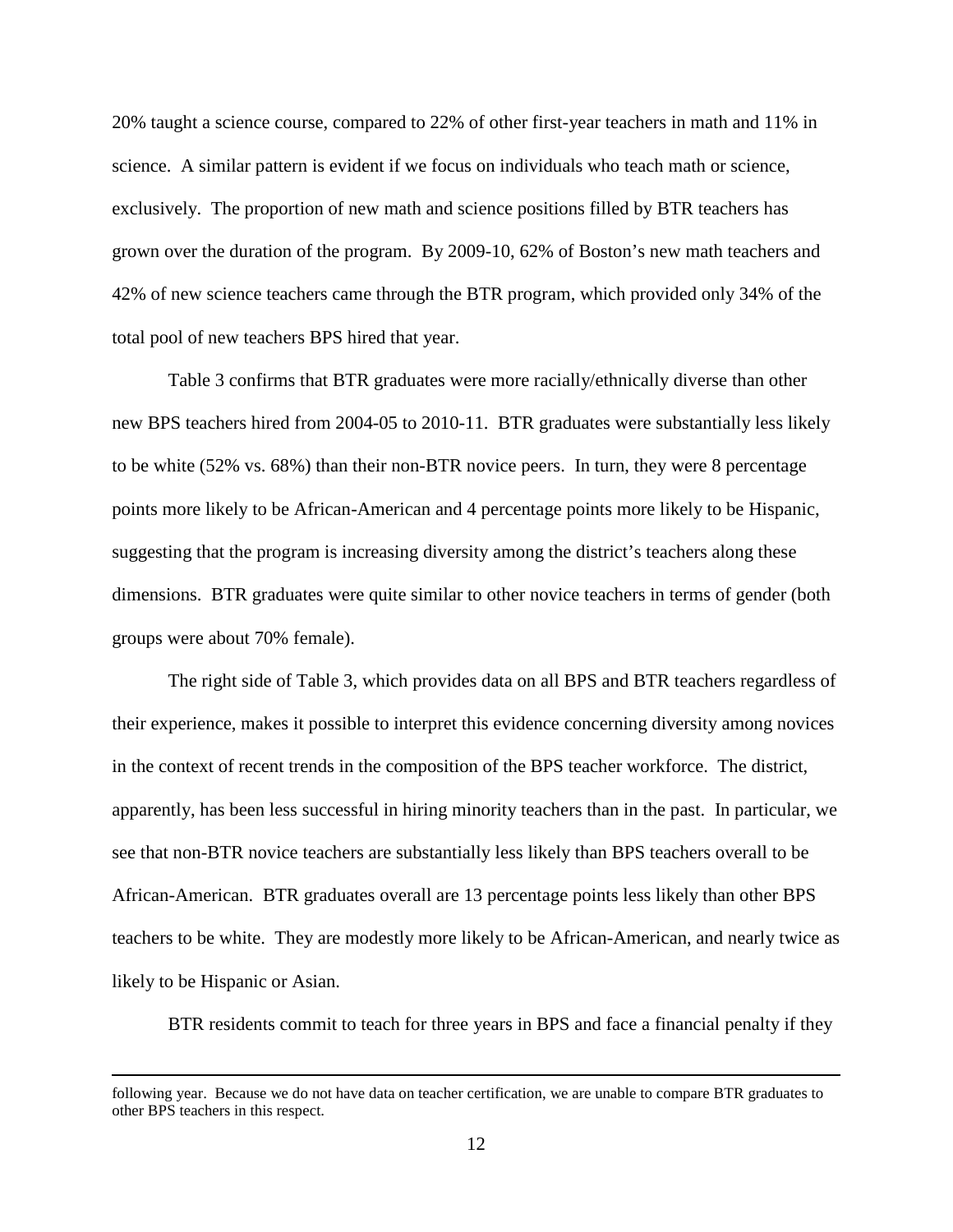renege on this commitment, creating strong incentives for program graduates to remain in BPS early in their careers. In Figure 1, we plot retention rates up to year five for the six cohorts of BTR graduates and other BPS teachers hired as novices between 2004-05 and 2009-10. Because we can follow teachers only through the 2010-11 school year, we observe the cohorts of teachers entering after 2006-07 for fewer than five years. The size of the samples on which each data point is based therefore grows smaller with each successive year.

The figure shows that other BPS novices leave the district after their first year at much greater rates than BTR graduates (17% vs. 12%). By year 5, 49% of all BPS novices have left teaching in the district, which aligns closely with retention figures for urban districts nationwide (Ingersoll 2001). However, three-quarters of BTR graduates remain. It is interesting to note that the retention rate of BTR graduates does not decline suddenly when their commitment to BPS (and financial obligation to BTR) has been fulfilled at the end of their third year.

In sum, the BTR program is accomplishing its goals of supplying teachers in "hard-tostaff" subjects and increasing the diversity of the district's teaching force. Program graduates also have substantially lower turnover through year 5 than other novice teachers. Whether the increased retention of BTR graduates leads to higher levels of student achievement in the district, however, depends on their effectiveness in the classroom.

#### **5. Evidence on Teacher Effectiveness**

Our analysis of the relative effectiveness of BTR graduates in raising student achievement focuses on math and ELA teachers in grades 4 through 8. We exploit our data linking these teachers to individual students by classroom to estimate what are commonly referred to as value-added models. These models attempt to isolate the portion of each student's growth in test scores from one year to the next that is attributable to that student's teacher from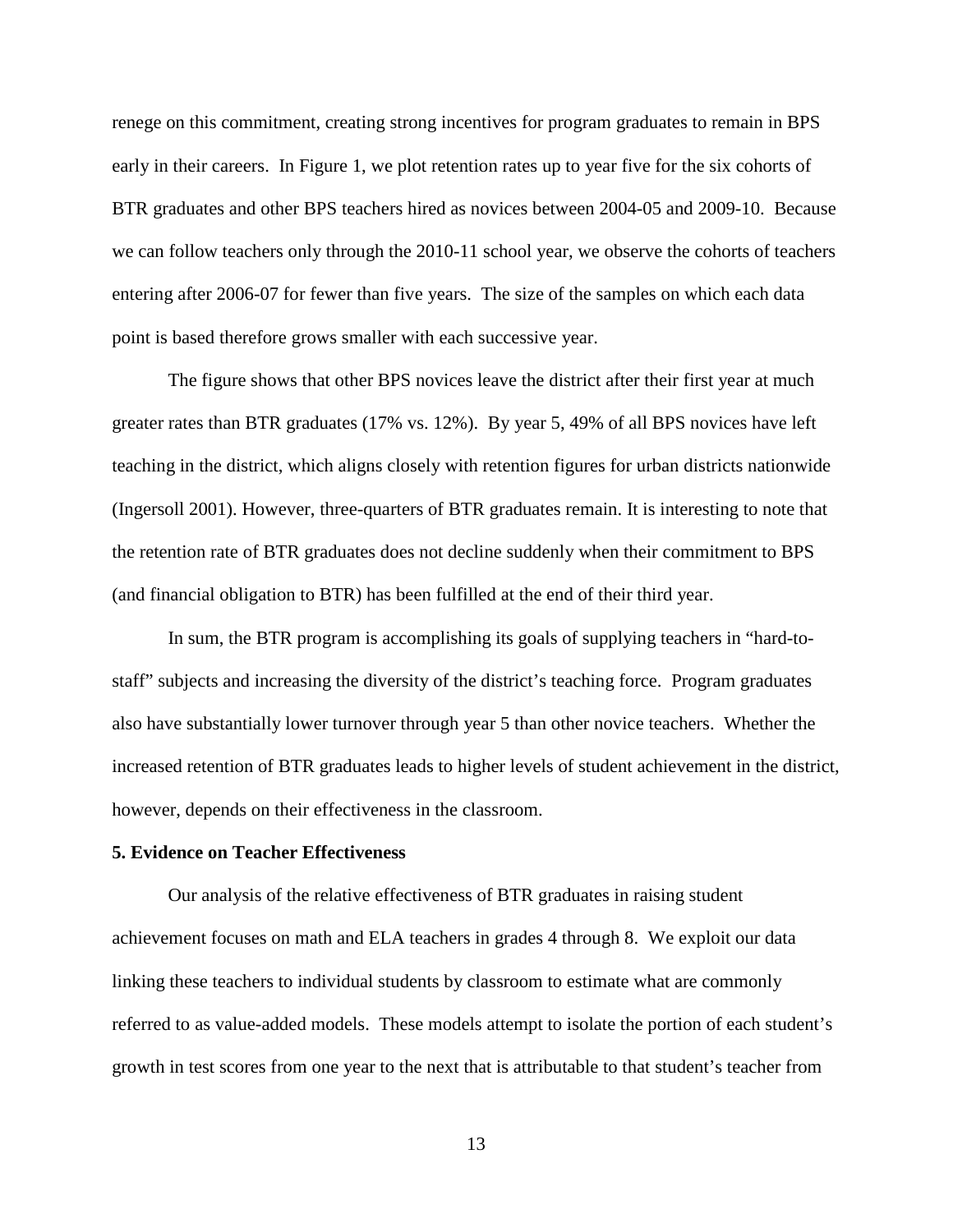such other factors as achievement in the previous year, demographic characteristics, and the effects of classroom and school peers. We describe the details of our preferred value-added specification below before presenting the results of our analysis.

## *5.1 Model Specification*

 $\overline{a}$ 

All of our results derive from covariate-adjusted value-added models that include prior year test scores as a right-hand-side control variable when predicting the outcome test score. For each subject (math and ELA), we fit a series of models that represent the relationship between a student's standardized test score and a variety of predictors, including a cubic polynomial of their previous year's test scores in both math and ELA  $(Y_{i,t-1})$ .<sup>[7](#page-15-0)</sup>

Our preferred model is as follows:

$$
(1) \qquad Y_{ijsgt} = \alpha_g * f(Y_{ig,t-1}) + \beta * BTR_{jt} + \gamma * f(EXPER_{jt}) + X_{ijst} \delta + \overline{X_{jst}} \varsigma + \overline{X_{st}} \varphi + \theta_{gt} + \varepsilon_{ijsgt}
$$

for student *i* with teacher *j* in school *s*, grade *g*, and year *t*. We include controls for the teacher's experience level, specified as a full set of dummy variables.<sup>[8](#page-15-1)</sup> We allow the effects of baseline test score to vary by the student's grade and include grade-by-year ( $\theta_{gt}$ ) fixed effects. The individual-level control vector,  $X_{i,jst}$ , includes all available student demographic characteristics described above in section 3. For each student, we also generate a vector of classroom-level means ( $\overline{X}_{ist}$ ) and school-level means ( $\overline{X}_{st}$ ) of these demographic characteristics, as well as the class size and average student baseline test scores for each subject, to control for peer and classroom or school composition effects. The predictor  $BTR_{jt}$  indicates whether the teacher is a

<span id="page-15-0"></span> $<sup>7</sup>$  In all cases we cluster our standard errors at the classroom level to account for the fact that students in the same</sup> classroom are likely to share common unmeasured influences on their achievement.

<span id="page-15-1"></span><sup>&</sup>lt;sup>8</sup> The BPS salary scale reaches its maximum at 10 years of experience, so we treat all teachers with more than 10 years in the district as having the same level of teaching experience. Fortunately, this limitation does not affect our analysis because no BTR program graduates have been teaching for 10 years. We also include a dummy variable to indicate teachers who are missing salary experience data, allowing us to include them in the analysis. Obviously, we omit one of the experience indicators as a reference category.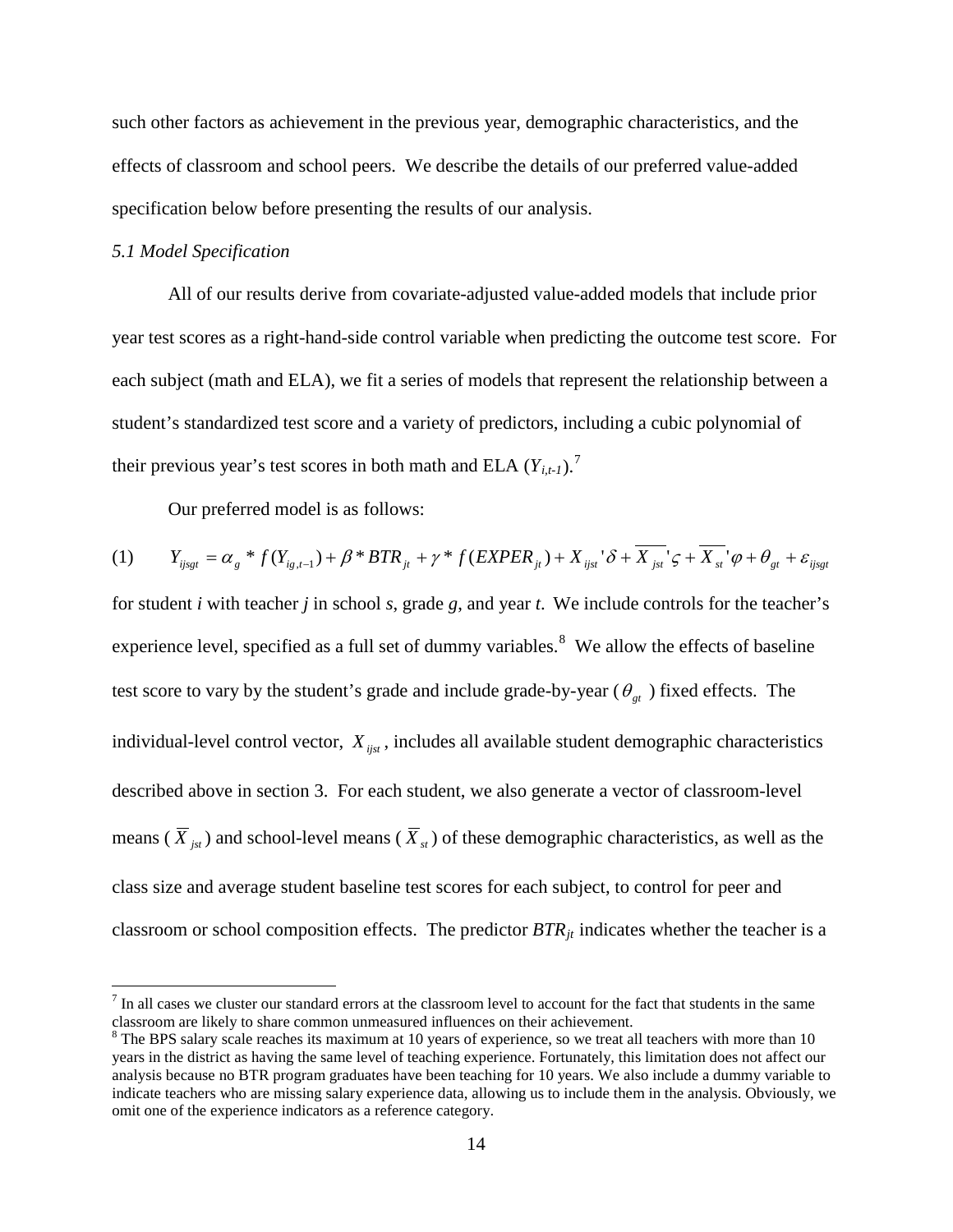BTR program graduate. Our parameter of interest is  $\beta$ . If its estimated value is statistically significant and positive, we can conclude that BTR graduates are more effective at raising student achievement than other BPS teachers at the same level of teaching experience.

Model (1) provides an overall comparison of the BTR program and the district's other sources of new teachers, but it constrains any differences in effectiveness between BTR and non-BTR teachers to be the same regardless of their level of experience. Thus, we also fit a more flexible model that separately compares the performance of BTR and non-BTR teachers within three experience categories:

(2) 
$$
Y_{ijsgt} = \alpha_g * f(Y_{i,t-1}) + \beta_1 * NOVICE_{jt} + \beta_2 * NOVICExBTR_{jt} + \beta_3 * EXPER2to3_{jt} + \beta_4 * EXPER2to3xBTR_{jt} + \beta_5 * EXPER4to5_{jt} + \beta_6 * EXPER4to5xBTR_{jt} + X_{ijst} \delta + \overline{X}_{jst} \delta + \overline{X}_{st} \delta + \overline{X}_{st} \delta + \overline{X}_{st} \delta + \beta_7 * E_{ijsgt}
$$

Here, we include predictors that indicate whether the teacher is a novice  $(NOVICE<sub>it</sub>)$ , is in their  $2<sup>nd</sup>$  or 3<sup>rd</sup> year (*EXPER2to3<sub>jt</sub>*), or is in their 4<sup>th</sup> or 5<sup>th</sup> year (*EXPER4to5<sub>it</sub>*), as well as the interactions of these predictors with BTR status.<sup>[9](#page-16-0)</sup> This specification enables us to compare explicitly BTR and other BPS teachers at different stages in the careers.<sup>[10](#page-16-1)</sup> Specifically, parameter  $\beta_2$  now represents how much more effective BTR teachers are in their first year compared to other novice teachers, while parameter  $\beta_4$  represents the relative effectiveness of BTR teachers in their  $2^{nd}$  and  $3^{rd}$  years and parameter  $\beta_6$  represents the same relative effectiveness for teachers in years 4 and 5.

In each analysis, we include only students with non-missing baseline and outcome test

<span id="page-16-0"></span><sup>9</sup> In these specifications, we include predictors for teachers with missing experience and for the very few teachers who are non-novices but are at the first step on the district's salary scale (in most cases, these teachers were in the district the previous year). This approach enables us to include the largest possible sample in our models and prevents us from mis-categorizing these teachers as part of the reference category.<br><sup>10</sup> We focus on these two-year bins rather than individual experience levels to increase the precision of our estimates

<span id="page-16-1"></span>given our limited sample size.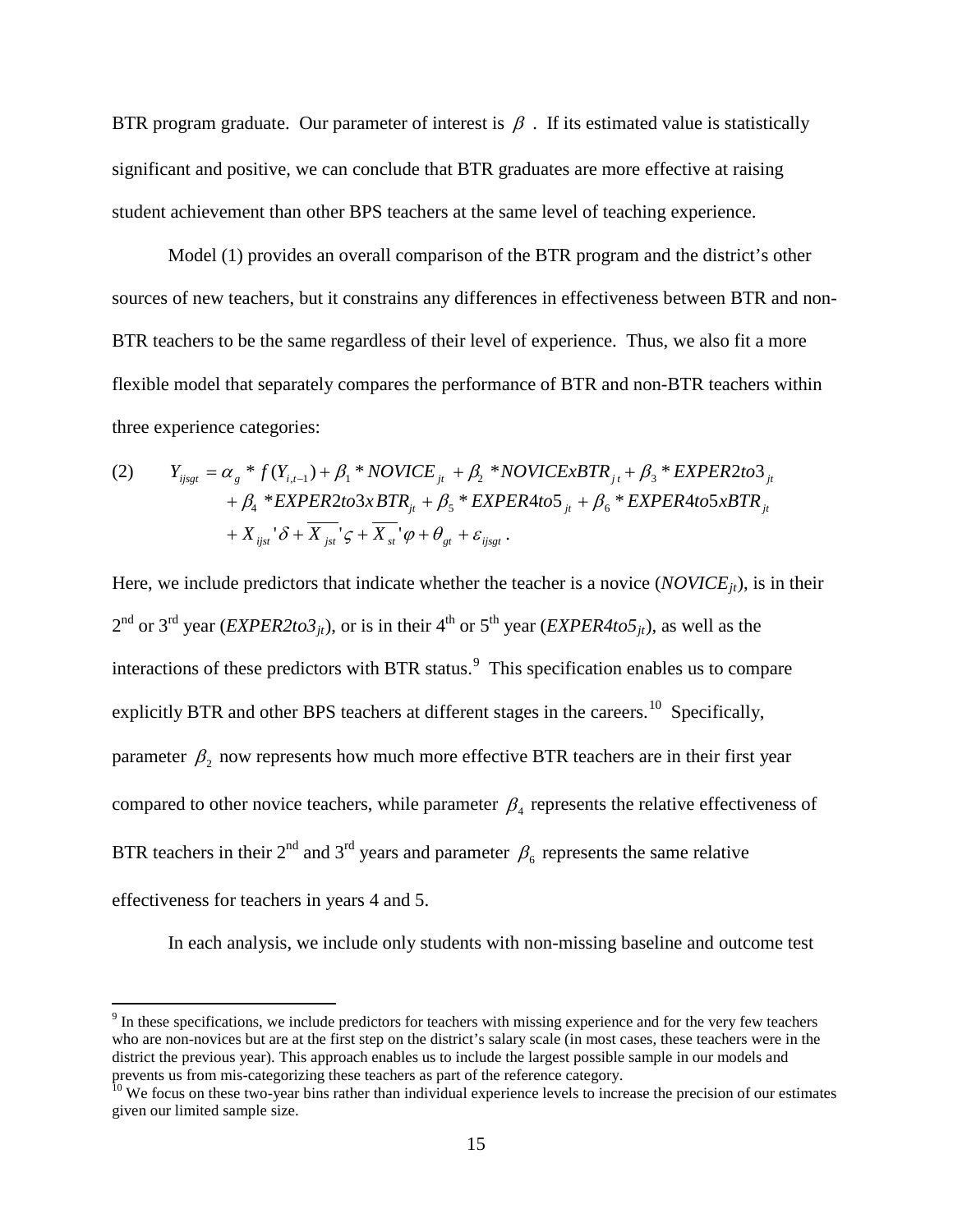data. We also exclude student-year records with missing teacher links (approximately 3% of the sample). In each year, we drop students who are enrolled in very small or large classes or who have multiple teachers in the subject in that year.<sup>11</sup> Thus, our final sample consists exclusively of teachers of traditionally structured math and ELA classes.<sup>[12](#page-17-1)</sup>

Although they are now widely used by researchers, the validity of this kind of valueadded model of teacher effectiveness using non-experimental data continues to be debated (e.g., Kane and Staiger 2008; Rothstein 2010). The primary threat to the validity of our inferences is that the model may not fully correct for the sorting of BTR graduates to schools, classroom assignments, or students. To examine the robustness of our results against these threats, we fit a variety of supplementary models. First, we replace our school-level average characteristics with school fixed effects, restricting our inferences to comparisons between BTR graduates and other teachers within the same school. This eliminates any bias that could result from BTR graduates being placed in more (or less) effective schools and fully accounts for any non-random sorting of students and teachers to schools.

Second, we replace our student-level demographic predictors with student fixed effects. As Rothstein (2010) has shown, different types of sorting of teachers to students can create different types of biases. If students are sorted based on pre-existing characteristics, models that do not fully capture these differences (as in (1)) may be biased. Including student fixed effects fully accounts for any of these time-invariant student characteristics. However, models with student fixed effects have several shortcomings. First, they rely exclusively on a nonrepresentative group of students who remain in the sample for several years. Second, to the

<span id="page-17-0"></span><sup>&</sup>lt;sup>11</sup> We exclude students in classes below the 1<sup>st</sup> or above the 99<sup>th</sup> percentile of class size (fewer than 5 or more than 39 students), or with fewer than 5 students with pre- and post-test scores.

<span id="page-17-1"></span> $12$  In supplementary analyses, we fit models that excluded students in classes with majority LEP or special education students. Our results were nearly identical to those reported here.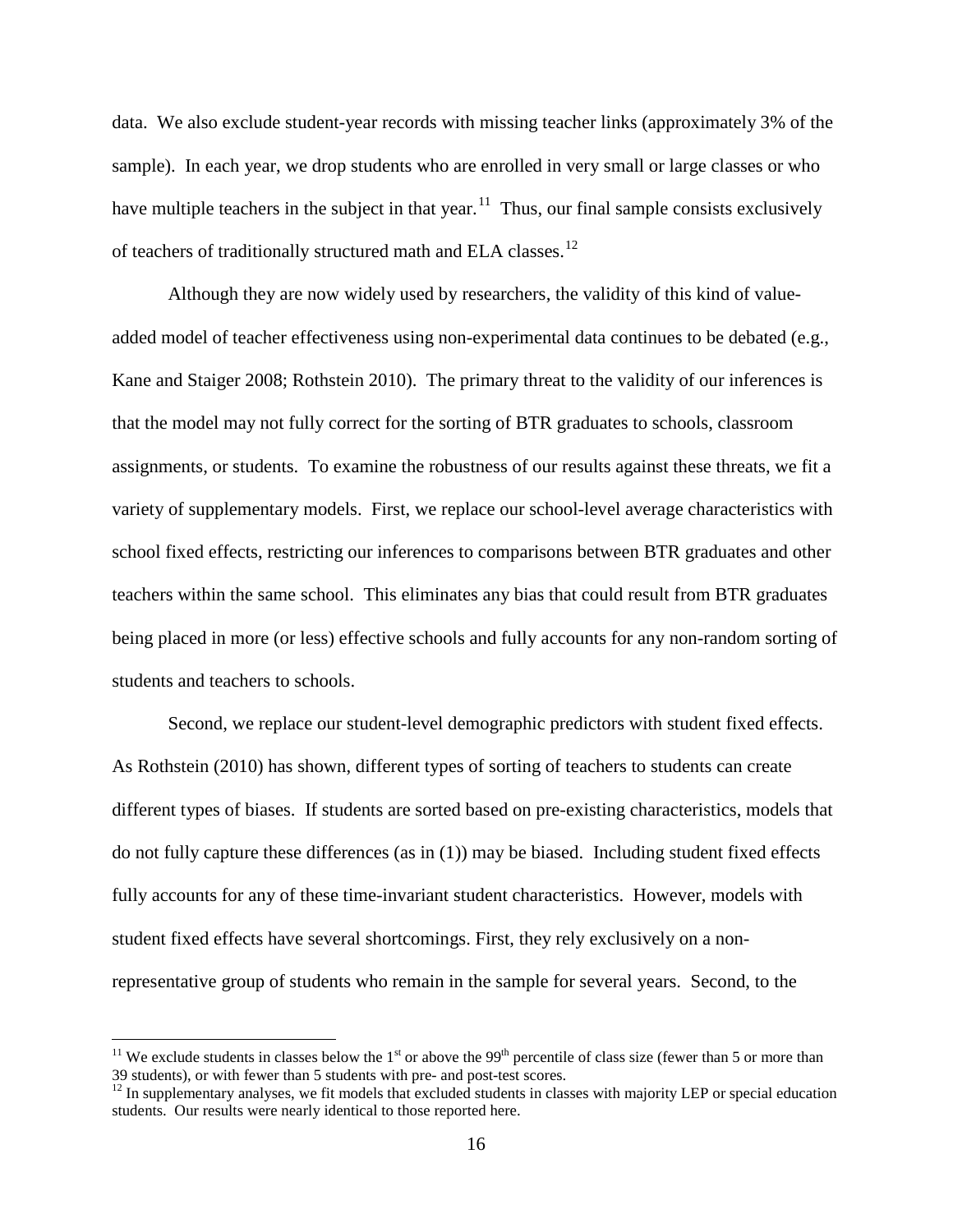extent that schools sort students to teachers based on changes in their performance trajectories over time, these models may make the bias due to student sorting worse. Although these models are not our preferred approach, the fact that our main results are generally robust to the inclusion of student fixed effects suggests that differential student sorting is not driving our results.<sup>[13](#page-18-0)</sup>

Finally, we consider whether any differences in the effectiveness of BTR graduates and other teachers are driven by demographic differences in the types of teachers BTR recruits. For example, if male teachers were generally less effective than female teachers and BTR recruited additional male candidates in response to a district priority, BTR program graduates would appear to be less effective. To account for this possibility, we add teacher race/ethnicity and gender to the models in (1) and (2).

### *5.2 Comparing BTR Graduates and other BPS Teachers*

 $\overline{a}$ 

Table 4 presents our main results on the relative effectiveness of BTR graduates and other BPS teachers in grades 4 through 8 assigned to math (top panel) and ELA (bottom panel) classrooms. The first row of each panel presents multiple specifications of model (1) comparing all BTR graduates to other BPS teachers with the same level of experience. The remaining rows present results of model (2), which makes these comparisons separately among teachers within three distinct experience categories.

In math, our preferred specification of model (1), controlling for student, classroom, and school characteristics as well as teacher experience, indicates that other BPS teachers raise student achievement by 5% of a standard deviation more in math than do BTR graduates. Using

<span id="page-18-0"></span> $<sup>13</sup>$  We also test the sensitivity of our results in several other ways. First, to account for any implementation effects or</sup> other anomalies, including the possibility that teachers in early cohorts were particularly ineffective while the program was first being developed, we conducted the analysis by removing each cohort individually. We also examined whether BTR program graduates were relatively more effective with students in special education or those with limited English proficiency. In all cases, the results of these analyses confirmed the general patterns presented here.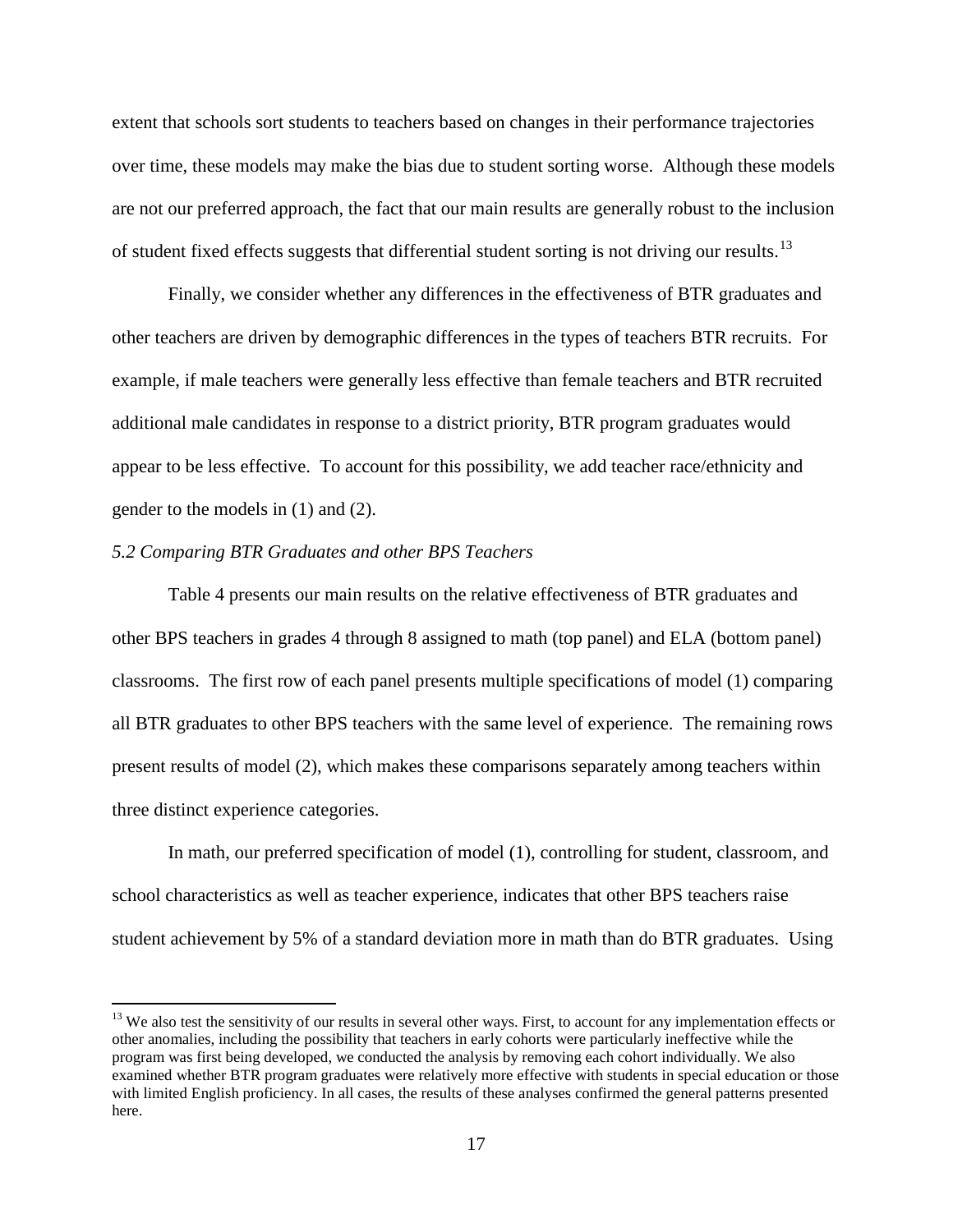school fixed effects to limit comparisons to teachers within the same school increases the estimate to 7% of a standard deviation. The parameter estimate becomes negligible when we fit a model with student fixed effects, a pattern which could reflect systematic sorting of students to teachers or simply the limitations of student fixed-effects models described above. The point estimate also becomes slightly smaller when we introduce controls for teacher demographic characteristics but remains statistically significant at the 90 percent confidence level, suggesting that the estimate in our preferred model is not driven by observed differences in the demographic characteristics of the teachers recruited by BTR.

Model (2), which allows differences in effectiveness between BTR and non-BTR teachers to vary depending on their experience level, provides a more nuanced picture. In their first year as teachers of record, BTR graduates underperform other novice teachers by 9% of a standard deviation in math. This gap is substantial in magnitude, representing approximately one-tenth of the black-white test score gap on the National Assessment of Educational Progress or roughly 2 months of instruction for a typical  $6<sup>th</sup>$ -grade student (Hill et al. 2008). The performance gap appears to narrow modestly for those in their second or third year as teachers. And, by years 4 and 5, we estimate that the small number of BTR graduates who have reached this stage of their career actually outperform other BPS teachers with the same level of experience by 7% of a standard deviation.

Importantly, the other columns of Table 4 confirm that this general pattern remains the same when we compare teachers in the same school, include student fixed effects, or control for teachers' demographic characteristics. The robustness of our results across these four models suggests that the sorting of teachers to schools, the sorting of students to teachers, and the different demographic make-up of BTR graduates are likely not driving these results.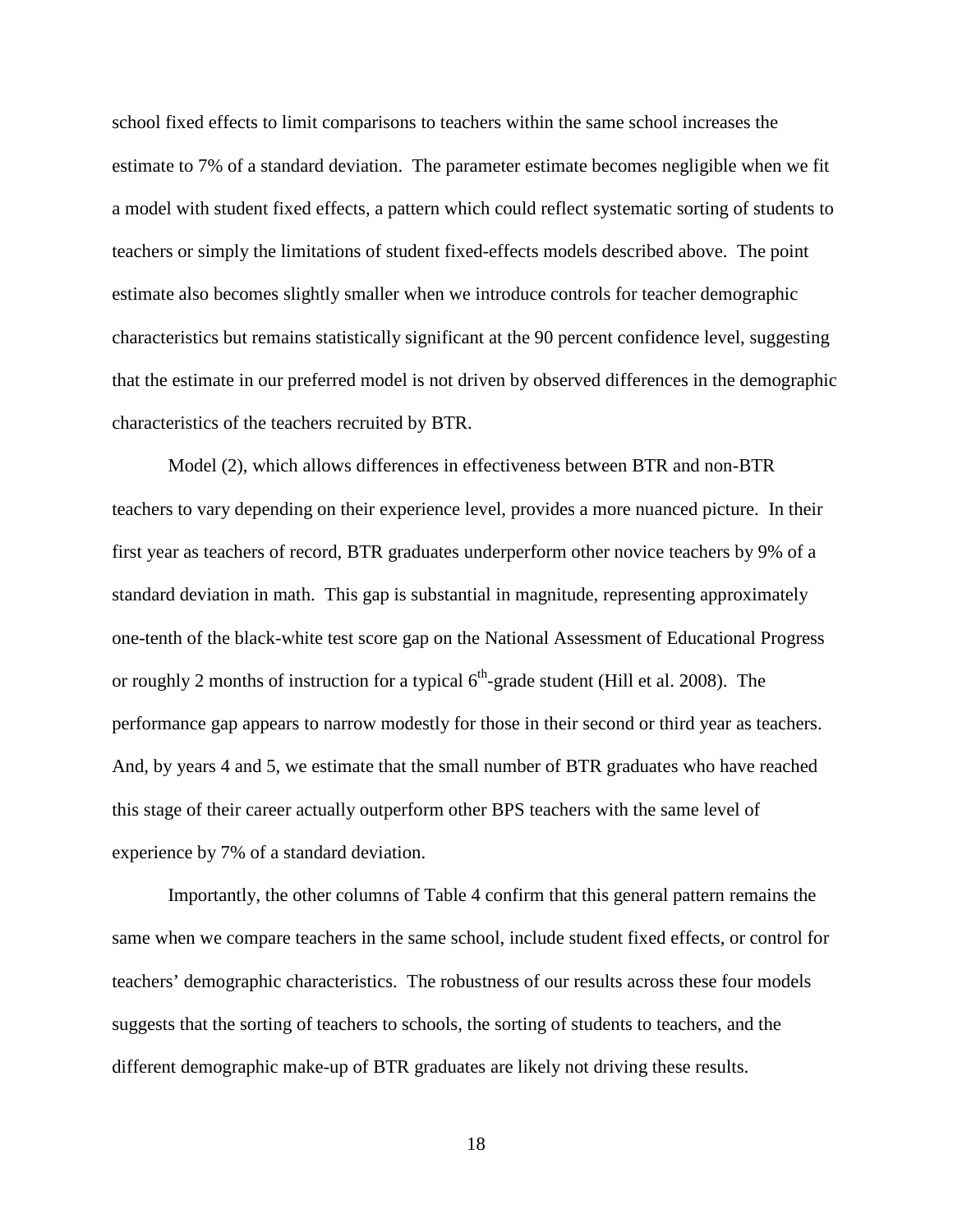The top panel of Figure 2 illustrates these findings by plotting our preferred estimates (and their 90% confidence intervals) of the average effectiveness of BTR graduates and non-BTR teachers within experience categories, relative to BPS teachers with six or more years of experience. Although both groups underperform veteran BPS teachers by a considerable amount, BTR graduates lag far behind other teachers as novices. By their second and third years, all teachers are much better than novices, and the gap between BTR graduates and other teachers has narrowed modestly. By years four and five, however, BTR graduates are estimated to outperform both non-BTR teachers with the same experience and veteran BPS teachers.

In contrast to the math results, we find that BTR graduates and other BPS teachers do not differ systematically in their ability to raise student test scores in English language arts. As shown in Table 2, each specification of model (1) comparing the performance of teachers with the same level of experience yields estimates that are very close to zero and not statistically significant. Furthermore, the results for model (2) show no statistically significant differences in the performance of BTR graduates and other early-career teachers, regardless of their experience category. The bottom panel of Figure 2, which again plots our estimates of the effectiveness of both groups relative to the teachers with at least six years of experience, illustrates that both groups are relatively ineffective as novices. This gap is essentially eliminated for both groups by years two and three, but there is no evidence that the performance of BTR graduates is worse initially or improves more substantially by years four and five than that of other teachers. These patterns are consistent across model specifications.

As noted above, the differences in math effectiveness documented above are quite large, especially for novice teachers. However, it is important to note that there is far more variation in effectiveness among BTR and non-BTR teachers separately than there is between the two groups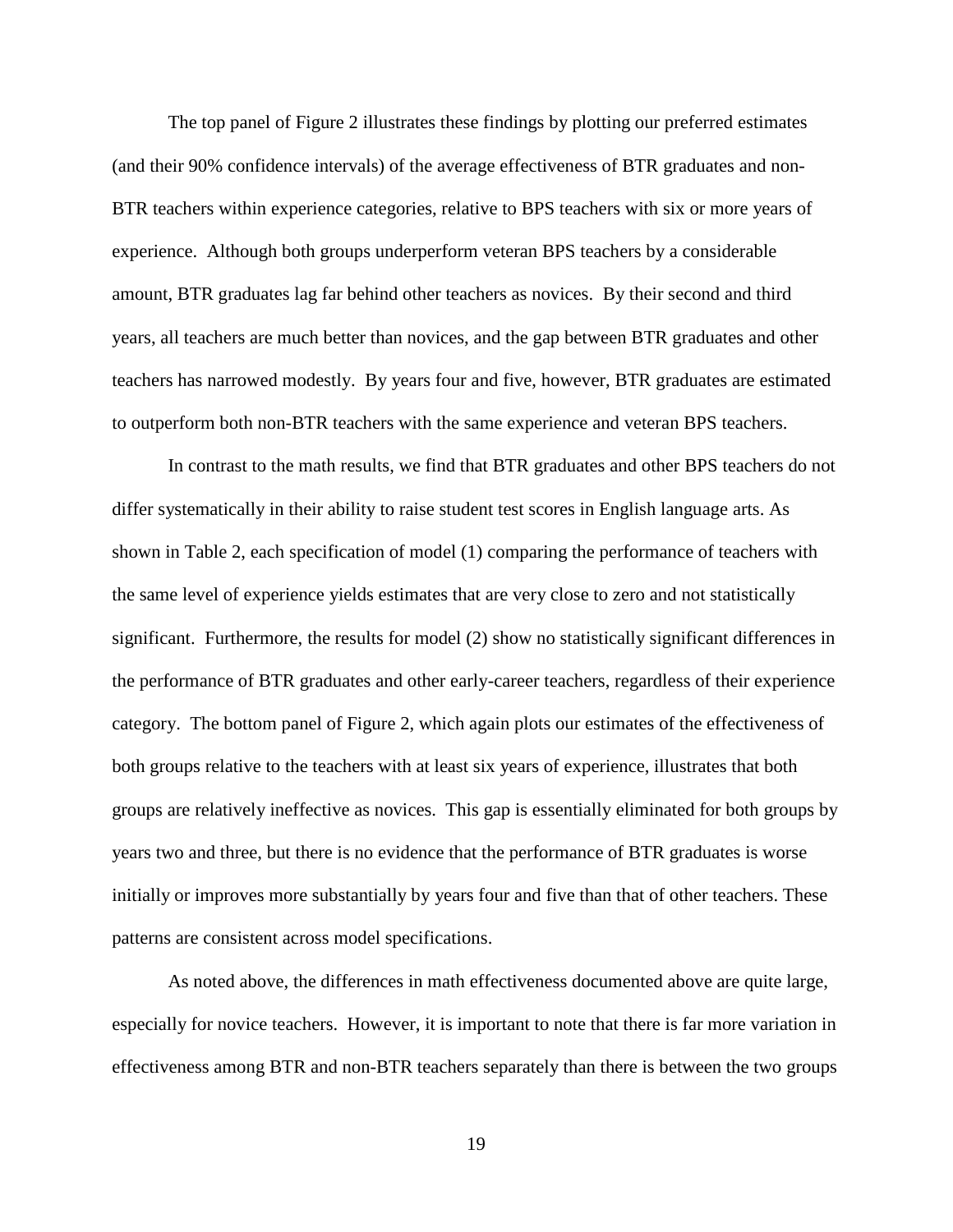of teachers as a whole in both math and ELA. This is evident in Figure 3, which plots the distribution of estimated teacher effects separately for first-year BTR graduates and non-BTR novice teachers hired between 2006-07 and 2009-10.<sup>14</sup> In both math and ELA, the center of the distribution of novice BTR teachers is to the left (more negative) of the distribution for non-BTR novices. The distributions are almost entirely overlapping, however, indicating that some BTR graduates are nonetheless among the district's most effective new teachers in both subjects.

One hypothesis about the performance of teachers from alternative certification programs holds that, because they are more likely than traditional teacher preparation candidates to have a disciplinary college major, they may be relatively more effective with older students (Xu, Hannaway, & Taylor, 2011; Goldhaber & Brewer, 2000). Although we are not able to examine the performance of BTR graduates in high school classrooms, Table 5 presents results from specifications of model (1) in which we allow the effect of BTR participation to vary by grade.<sup>[15](#page-21-1)</sup> In math, there is little evidence to suggest that the relative effectiveness of BTR graduates varies across grades. Although only the result for grade 4 is statistically significant (at the 90 percent confidence level) when examined separately, our estimate of the relative effectiveness of BTR graduates is negative at each grade level and none of the estimates differs by a statistically significant amount. In ELA, we find suggestive evidence that BTR graduates are relatively less effective in elementary grades (where our estimates indicate large negative effects in grades 4 and 5) than they are in middle school grades (where we estimate null effects in grades 6 and 8

<span id="page-21-0"></span><sup>&</sup>lt;sup>14</sup> More specifically, we fit a version of model (1) that includes teacher-year fixed effects ( $\tau_{it}$ ), as

follows:  $Y_{ijsgt} = \alpha_g * f(Y_{i,t-1}) + X_{ijst} \cdot \delta + \overline{X_{jst}} \cdot \varsigma + \overline{X_{st}} \cdot \varphi + \theta_{gt} + \tau_{jt} + \varepsilon_{ijsgt}$ . We then extracted estimates of teacher-year effects, which represent the average performance of a teacher's students in a given year, taking into account their initial level of achievement, their demographic characteristics, and the characteristics of their classroom and school peers. Plotting the distribution of these effects for all first-year teachers in the district allows us to compare the variation in effectiveness among BTR graduates and other novices.<br><sup>15</sup> We do not present results from model (2) because the number of teachers in each of the experience categories

<span id="page-21-1"></span>considered is generally too small within specific grade levels to yield precisely estimated results.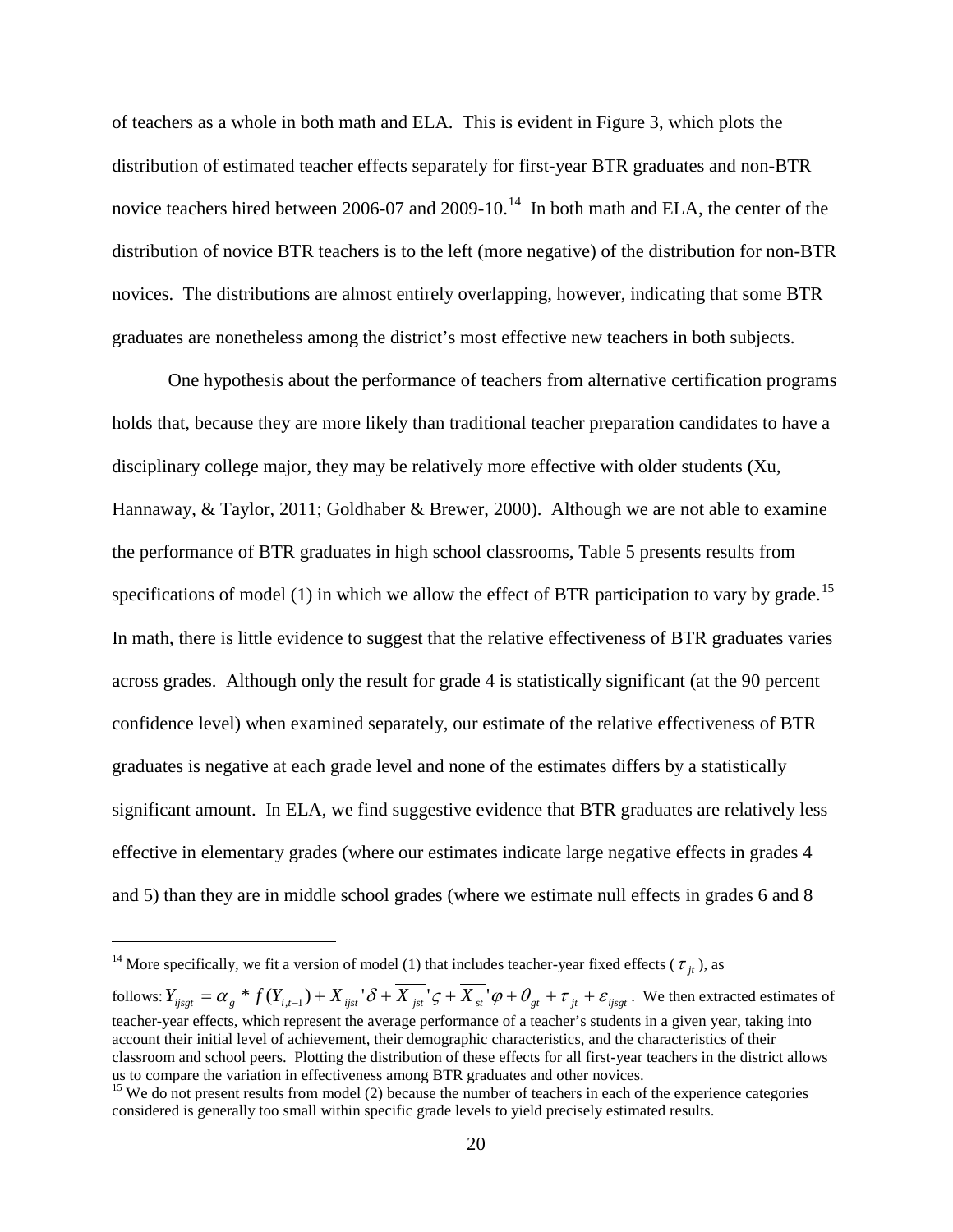and a large positive effect in grade 7). Although these patterns are intriguing, the small sample sizes on which these estimates are based again suggest that they should be interpreted cautiously. *5.3 Differential Attrition vs. Returns to Experience*

Our primary results in math indicate that the performance of BTR graduates who remain in the district through years four and five improves more rapidly than that of other new teachers. There are two possible explanations for this pattern. On the one hand, BTR graduates may simply improve more rapidly in the early stages of their careers, perhaps leveraging the support provided by the program or its emphasis on the value of being reflective about their practice even after their formal training has concluded. On the other hand, this pattern could emerge if BTR graduates who leave the district are relatively less effective than other teachers who leave.

The results presented in Table 6 attempt to disentangle whether differential attrition or differential returns to experience are driving these results. In the top panel, we present results from a model that compares the relative effectiveness of teachers who leave the district to those who stay.<sup>16</sup> Consistent with recent evidence on early-career attrition in other settings (Hanushek et al. 2005; West and Chingos 2009; Goldhaber, Gross, and Player 2010), we see that teachers who leave the district are less effective on average than those who stay. However, this pattern is, if anything, weaker for BTR graduates than for other teachers, suggesting that differential attrition is not driving their more rapid improvement by years four and five.

Instead, we find strong evidence that the effectiveness of individual BTR graduates improves much more rapidly with experience than that of the district's other new teachers. In the bottom panel of Table 6, we present results from a version of model (1) that includes teacher

<span id="page-22-0"></span> $16$  Technically, we include in model (1) an indicator for whether the teacher leaves the district and the interaction between this indicator and BTR.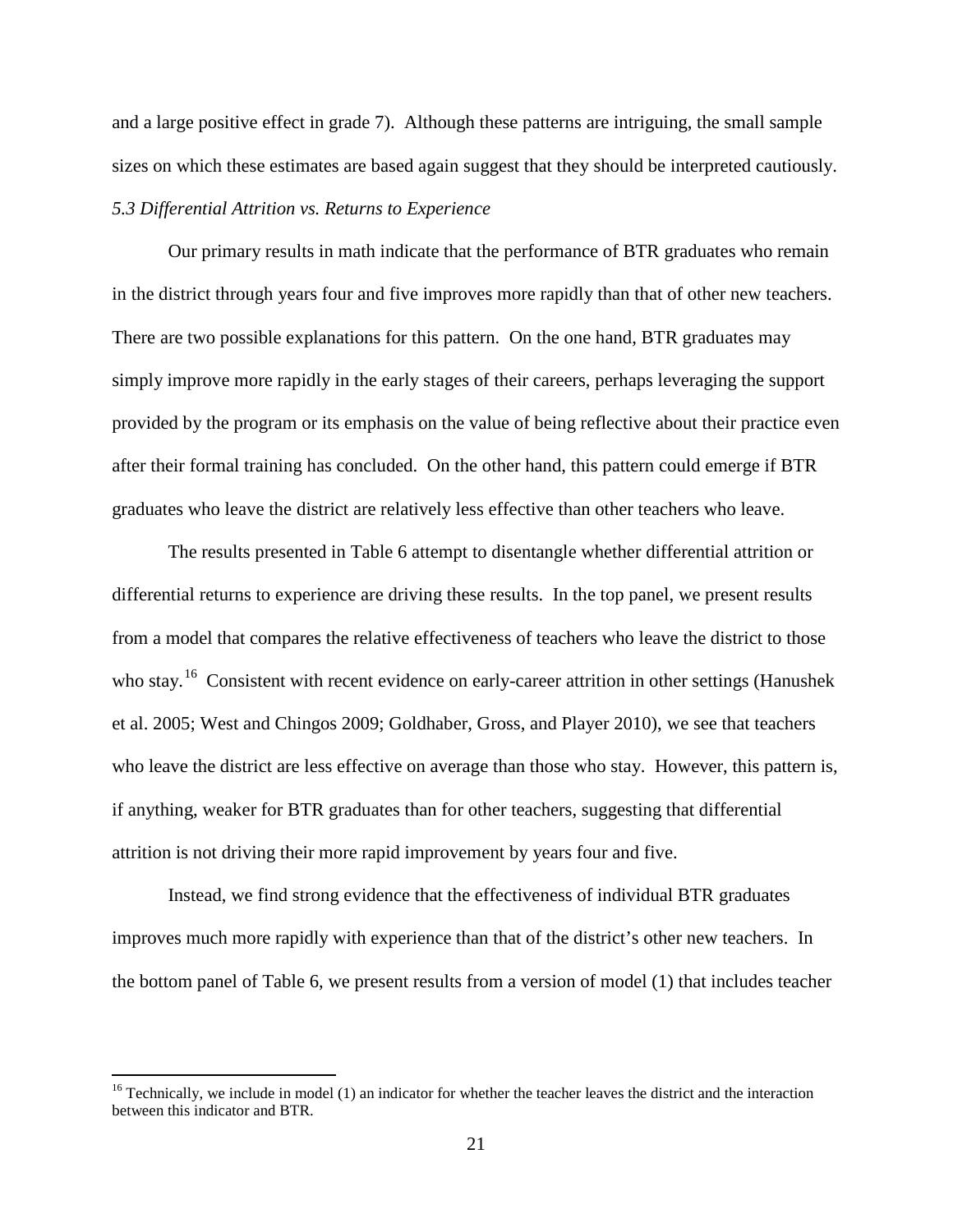fixed effects. We specify teacher experience as a logarithmic function,  $17$  and include the interaction between this experience predictor and BTR status.<sup>18</sup> The results confirm that the coefficient on this experience function is much greater for BTR teachers than for non-BTR teachers, suggesting that the within-teacher returns are much larger for BTR program graduates. *5.4 Examining the Effectiveness of BTR Mentors*

One possible explanation for why BTR program graduates are relatively ineffective in their first year is that the mentor teachers are not effective "trainers". These mentors may not be effective teachers themselves and thus mentor the residents in ineffective techniques. Or, they may not know the specific reasons they are effective or how to transfer this knowledge. We cannot study the second issue directly, but we can use the same value-added methods described above to examine whether mentors are more effective than other BPS teachers in raising student achievement. In addition, the data on mentors allows us to explore another possible mechanism through which BTR could impact student achievement, by affecting the mentors directly. The presence of residents during the residency year could make mentors more effective (by providing an additional adult in the classroom on a regular basis) or less effective (by providing a distraction to the primary task of classroom instruction). Furthermore, serving as a mentor could improve teachers' effectiveness in the future, as they gain insights into their practice by mentoring a resident.

<span id="page-23-0"></span> $17$  Obviously, constraining the relationship between experience and teacher effectiveness to follow a logarithmic functional form has some limitations. We use this approach for several reasons. First, the overall pattern of withinteacher career growth in BPS appears to follow this form, at least for the period early in the career on which we focus. Second, with our limited sample of BTR teachers, we need to impose some structure on this model to provide reliable estimates. Third, we are primarily interested in the degree of the relative difference in within-teacher returns between BTR and other teachers, not in the shape of those returns in general.

<span id="page-23-1"></span> $18$  Because the salary scale in BPS is capped at 10 years of experience, all teachers with more than 10 years in the district have the same value on this predictor. As a result, we do not face the issue of collinearity of year and experience within teacher (see Rockoff [2004] for a detailed discussion). This approach likely introduces a downward bias in the overall magnitude of the returns to experience, but we are interested only in the relative difference between BTR and non-BTR teachers.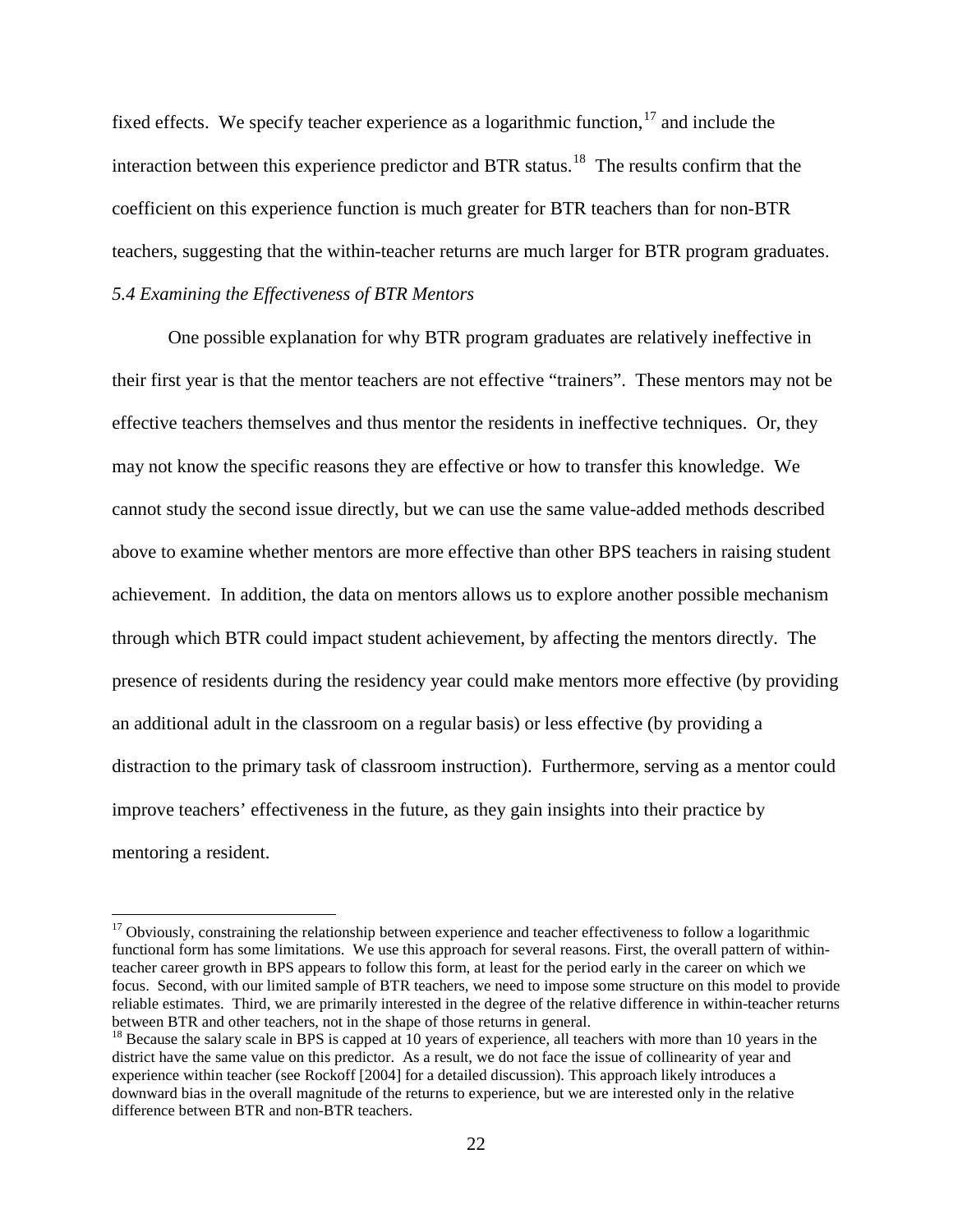We examine these questions in two different ways. First, we fit an analogous version of model (1), but we replace the BTR indicator with two predictors: one that indicates whether the teacher was ever a mentor and the other that indicates whether the teacher was a mentor in a given year. We present the results from this model in the second and fourth columns of Table 7, labeled "Overall". Here, we see that BTR mentors are considerably more effective than other BPS teachers, even controlling for experience, in both math and ELA. Thus, we can reject the hypothesis that mentors are simply ineffective teachers and teach these ineffective practices to their residents. However, we find no clear evidence that having a resident in the classroom improves student outcomes. That the parameter estimating the effect of being a mentor in a given year is not statistically significant suggests that their performance in the mentor year is no different than their performance when they do not have a resident in their classroom.

We also examine this question by fitting a model with teacher fixed effects, looking at whether participating as a mentor improves teachers' effectiveness in the mentor year or beyond. Here, we essentially use each teacher as their own control group, comparing their performance during and after their mentor year to their performance before serving as a mentor. Again, we find no evidence that participating as a mentor improves teacher effectiveness, either in the mentor year or beyond. An important caveat to these analyses is that we have no information on which classrooms have teachers' aides or other adults present on a regular basis. As a result, these estimates of the effectiveness of mentors when they are paired with a resident may understate the true effect of having an additional adult in the classroom.

#### *5.5 The Net Impact of Differences in Retention and Effectiveness*

Understanding the overall effect of the program on student outcomes in the system is challenging. On the one hand, BTR novice teachers appear to be initially much less effective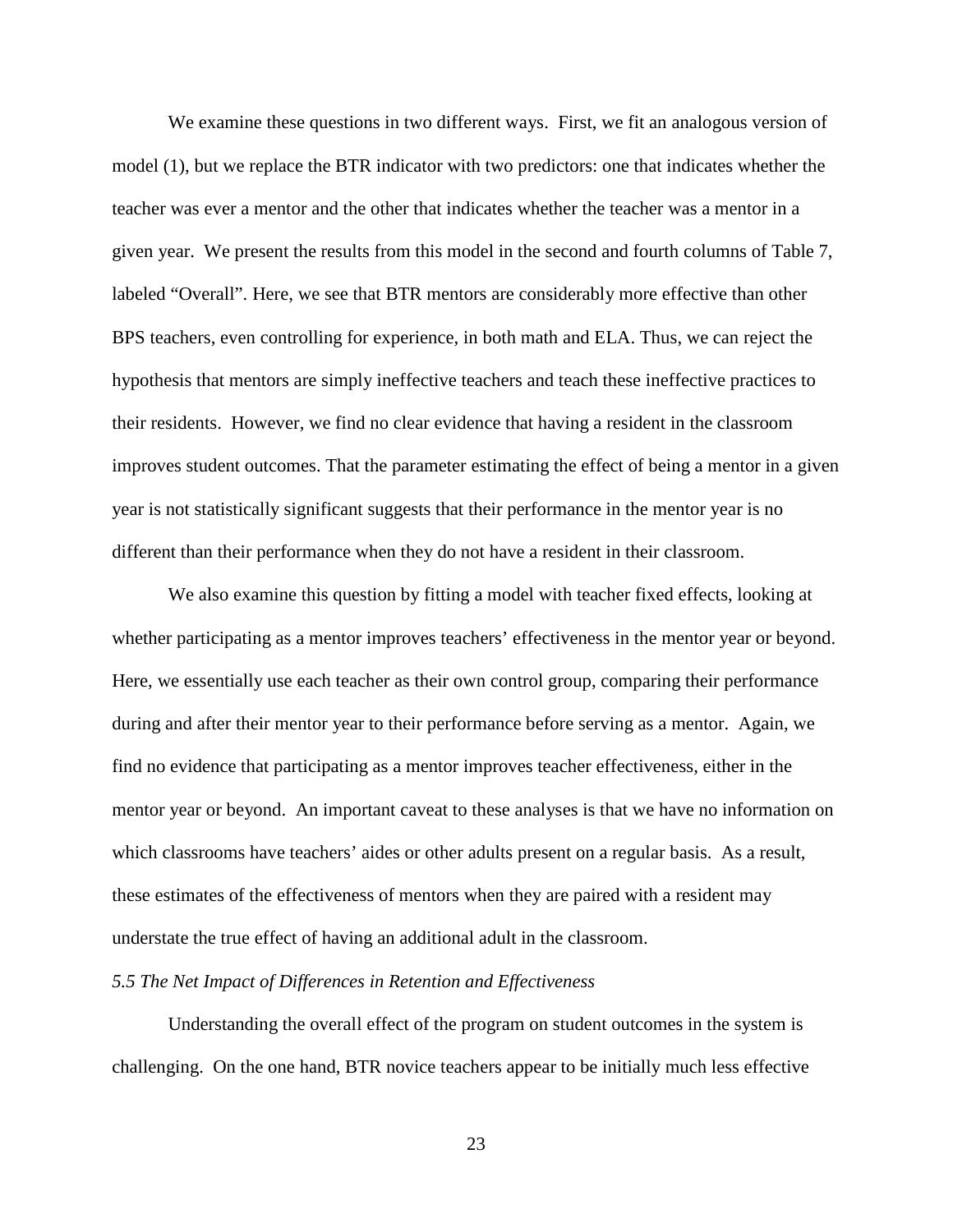than their novice peers in BPS, at least in math. On the other hand, these BTR teachers appear to become more effective faster than other teachers, such that they eventually outperform not only other teachers at the same level of experience but also veteran teachers in the district. Furthermore, BTR teachers stay in the district much longer than their peers. Because novice teachers in general are less effective, improved retention is associated with better student achievement. Any evaluation of the program's overall effect needs to incorporate both of these considerations.

We therefore examine two hypothetical staffing models: In Staffing Model A we start with 50 classrooms filled with traditional BPS new teachers and in Staffing Model B we start with 50 classrooms filled with BTR graduates. We use our estimated retention rates to determine turnover each year within each staffing model and assume that any vacancies within each model are filled by novice teachers from traditional routes in Model A and BTR graduates in Model  $B<sup>19</sup>$  We track the predicted performance of the fifty classrooms over time.

Because of higher retention rates in the early years, the BTR teaching force grows more experienced more quickly than the teaching force constructed from novices entering through traditional routes. This higher retention rate is important for understanding the possible systemic effects of BTR. In mathematics, BTR residents initially perform much worse than their peers. As a result, staffing Model A dominates in the early years. However, BTR teachers' superior retention and more rapid improvement leads staffing Model B to become more effective in aggregate in math after year 4. In the long run, the average student under the BTR staffing model would gain roughly 0.04 standard deviations each year more than their peers under the

<span id="page-25-0"></span><sup>&</sup>lt;sup>19</sup> Importantly, because we have no information about BTR retention after year 5, we assume a constant year-to-year retention rate of 90% for BTR and non-BTR teachers. To the extent that BTR graduates do indeed remain in the district at greater rates even after year 5, these results will understate the true program effects. Conversely, to the extent that the overall retention rate for BTR graduates is actually lower than that of other BPS teachers after year 5, true program effects will be overstated.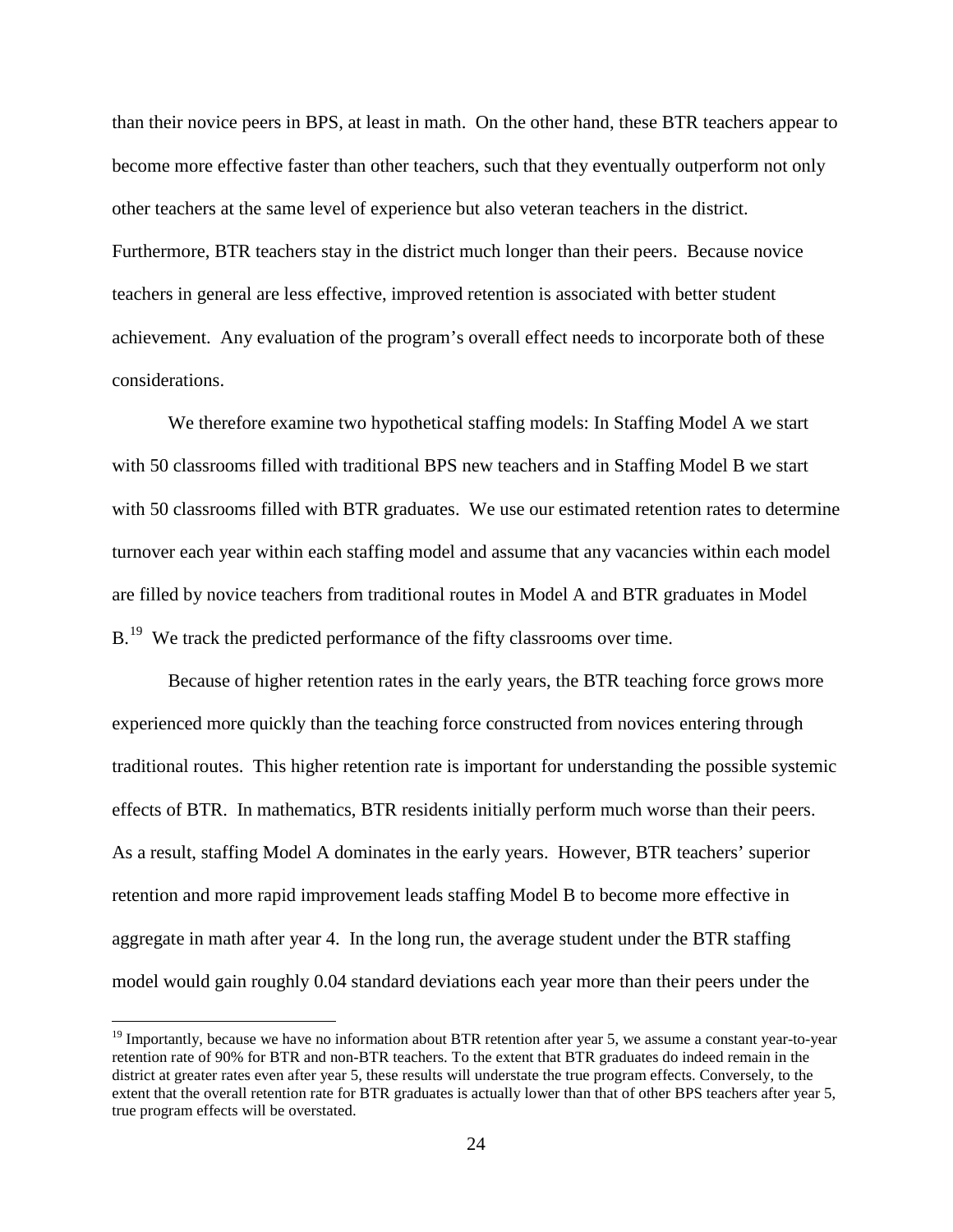non-BTR model. This effect is driven both by the improved performance of BTR graduates in years 4 and 5 and by their higher retention rates. In ELA, our effectiveness analysis showed no statistically significant differences in the performance of BTR graduates and of BPS teachers from traditional routes. The higher early-career retention rate of BTR graduates implies that Model B would raise student achievement more than Model A by year 2. However, the lack of substantial performance differences means that these two models would be quite similar in their effect on ELA student achievement over time.

It is important to note that this analysis of alternative staffing models is only illustrative. First, it takes literally the point estimate differences between BTR teachers and other teachers in retention and in effectiveness at different levels of experience. In particular, the mathematics analysis rests on our estimate of improved BTR performance among more experienced teachers, which is based on a sample of just 11 teachers. We also have no information about either performance or retention for these teachers after five years in the classroom. Furthermore, it is only a partial equilibrium analysis and focuses only on these two mechanisms. To the extent that improved teacher effectiveness may have spillover effects on colleagues, as suggested by Jackson & Bruegmann (2010), these results may be understated. Furthermore, there is mounting evidence that teacher turnover not only causes students to have less experienced teachers, but it can also have other disruptive effects. For example, turnover can inhibit schools' efforts to build instructional capacity and develop strong organizational cultures. Ronfeldt et al. (2011) find that turnover reduces student achievement above and beyond changes in the composition of teachers. Because our attempt to quantify these effects only focuses on compositional changes, it again likely understates any differences. However, these results are important because they suggest that over time the BTR program would not have a negative impact on math achievement in the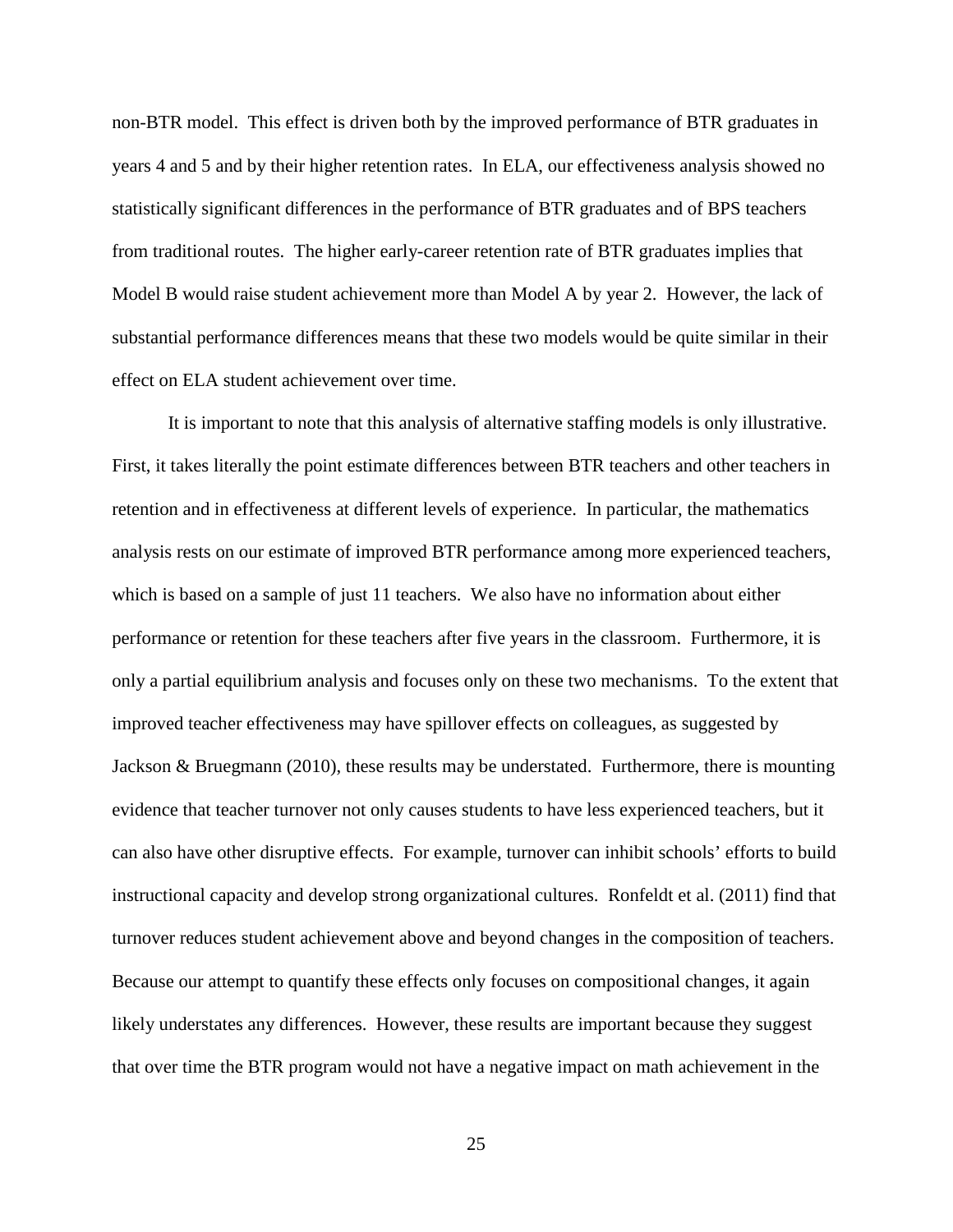district and may even have a positive effect. This is the case despite the fact that its graduates are initially less effective than other new teachers hired by the district in math.

#### **6. Conclusion**

The Boston Teacher Residency has been successful in recruiting teachers in hard-to-staff subjects, in increasing the diversity of the teaching workforce, and in reducing turnover among novice teachers in Boston Public Schools. However, our analysis found that BTR graduates in the grades and subjects for which effectiveness data are available do not outperform their novice colleagues in terms of raising student test scores in English Language Arts, and in math BTR graduates initially underperform their colleagues by a large margin. The initial struggles of BTR novices come despite the intensive residency year training. Over time, however, we find that BTR graduates "catch up" with their colleagues and go on to outperform them in math.

Regardless of their initial route into teaching, classroom effectiveness rises dramatically during the first few years of teaching for both groups. We do not have any evidence to determine whether or not the BTR graduates benefited from the residency year. It could be that their first-year effectiveness would have been even worse without it. However, given the cost of the program, especially in terms of the resident's time, it will be important to determine if the BTR residents would have demonstrated the same pattern without the residency year. For example, a recent analysis of the New York City Teaching Fellows program, an alternative route program which does not include a residency year, shows a similar pattern: slightly lower impacts the first year and more rapid payoffs to experience (Kane, Rockoff, and Staiger 2008).

A number of important caveats to the achievement findings should be considered before coming to the conclusion that BTR and its practice-based model of teacher preparation either works or does not work in raising student achievement. First, the achievement analysis could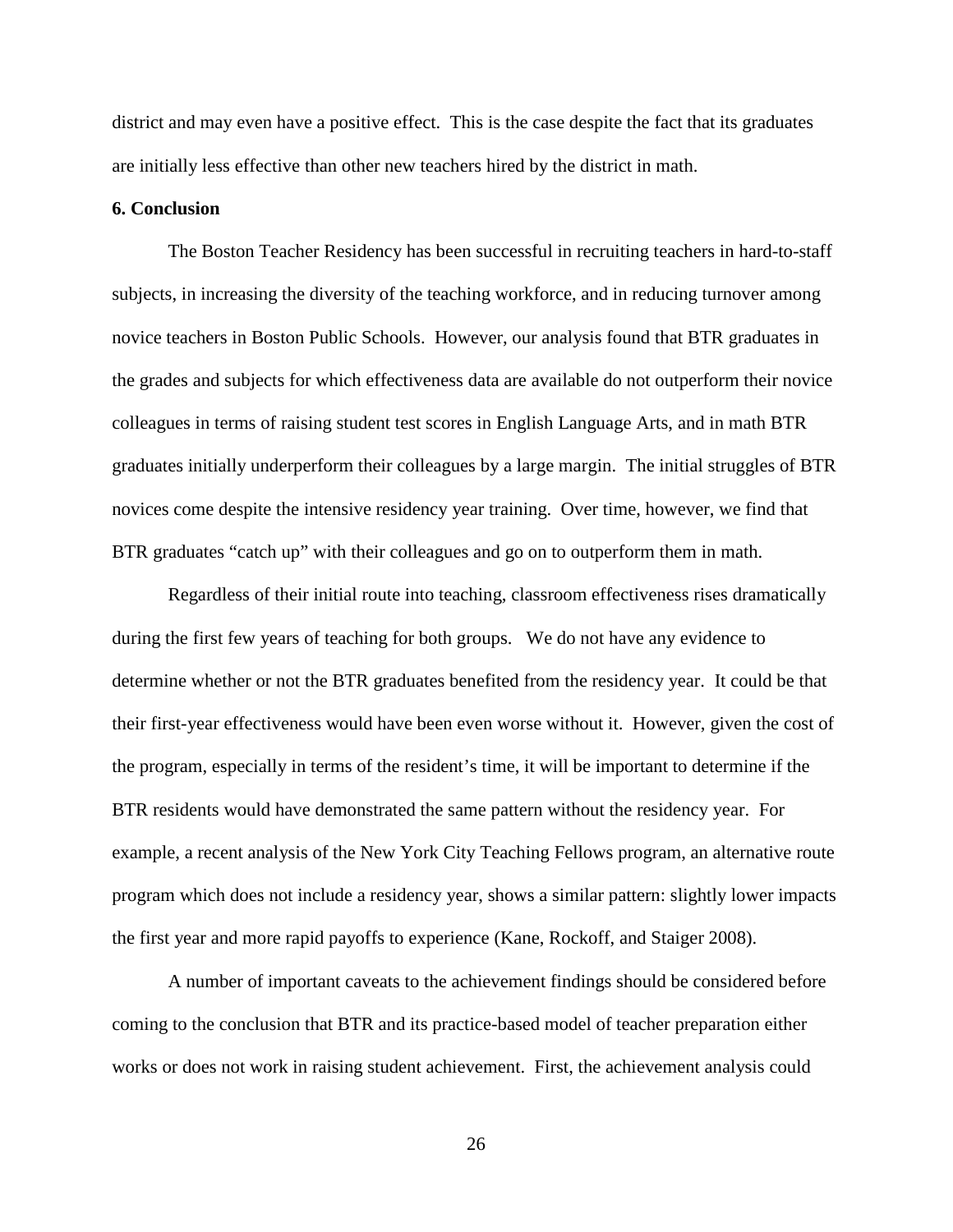only be conducted for a minority of BTR graduates. Except for middle-school math, the teachers in our sample were not teaching in the hard-to-staff subject areas on which BTR targets its recruitment efforts and where we might expect them to have a comparative advantage. Even in the grades and subjects for which performance data are available, the total number of BTR graduates remains quite small, especially when we compare teachers in years 4 and 5.

Second, understanding the appropriate counterfactual when assessing BTR's impact on Boston Public Schools is a challenge. We would like to compare BTR graduates to the novice teachers who would otherwise be teaching in their classrooms. In our analysis, we assume that these teachers would perform as well as the average novice in the district. However, the teachers who would have been hired to fill these classrooms in the absence of BTR could have been worse (or better) than the average novice teacher. For instance, if we believe that in the absence of BTR, BPS schools would have had to dig deeper in their applicant pool to fully staff, we might expect for these additional, last hires to be of lower quality than the current average novice. In this way, BTR may serve to keep the quality of non-BTR novices high.

Third, it may be that Boston Public Schools in general faces a more favorable labor market for hiring new teachers than many of the urban school districts in which residencies now operate. BPS is a relatively small urban system in a desirable location – and it pays relatively well compared to other large urban districts. A recent NCTQ report finds that "Boston enjoys" clear advantages in the quality of teachers it attracts," hiring teachers with stronger academic credentials than an average school district (NCTQ, 2010, p. 5). As a result, BPS may be more selective in which novices it hires and these novices may not reflect those in other systems.

Finally, it is important to emphasize that our effectiveness analysis cannot distinguish the roles played by selection, training, and on-going support. BTR provides substantial on-going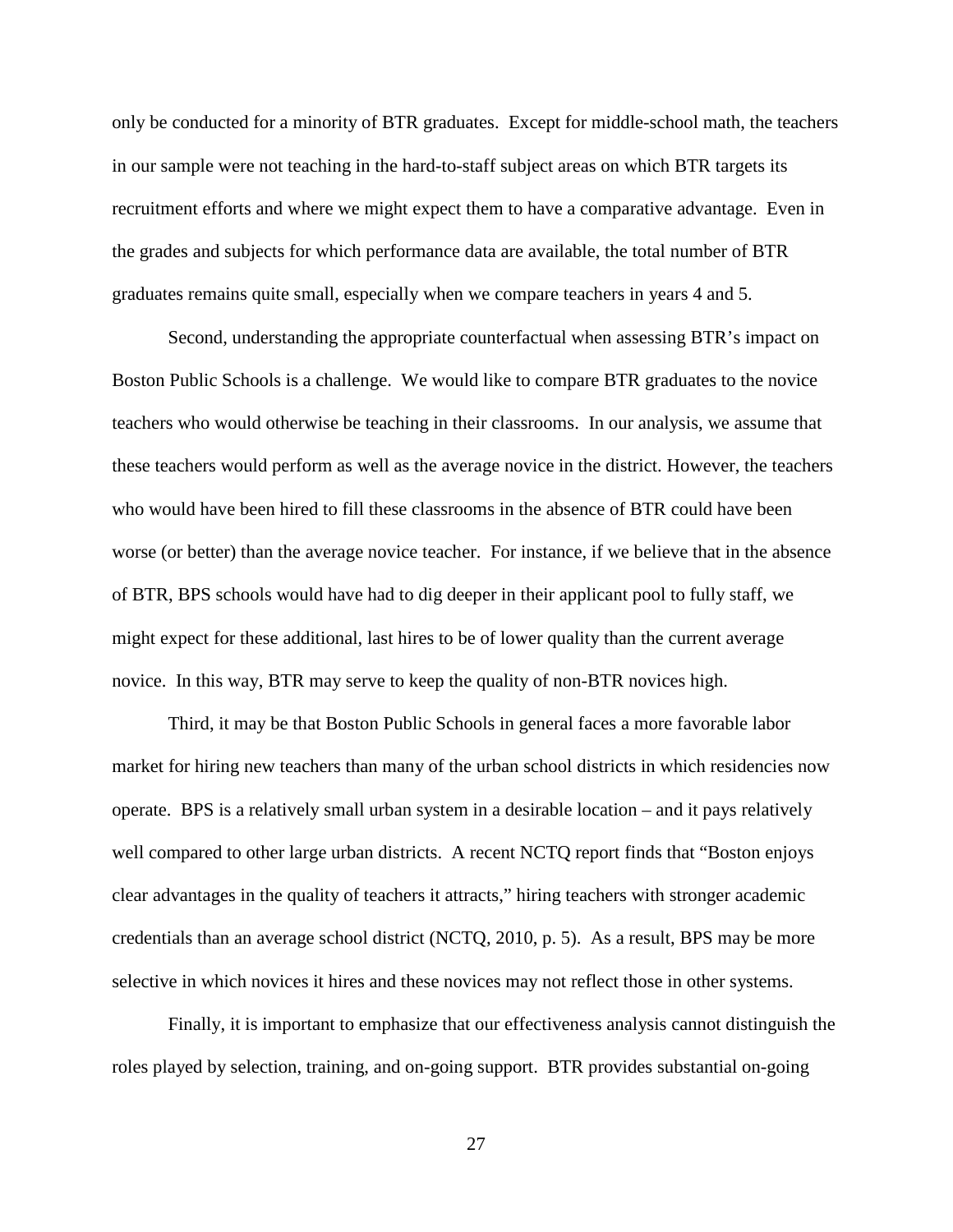induction and mentoring support to its graduates in all but their first year. All first-year teachers receive a mentor provided through a district-wide program distinct from BTR. After the first year, BTR graduates once again receive coaching from BTR mentors. Thus, a BTR graduate goes through the BTR program, receives a different mentor in their first year as a teacher of record, and returns to a BTR mentor afterwards. This discontinuity in the support program could create confusion for BTR graduates during their first year, thus lowering effectiveness.

Nonetheless, the early achievement effects are disappointing. We can only speculate on why the patterns we find occur, but understanding them is critical for policymakers seeking to decide about expanding the Urban Teacher Residency model. For example, BTR graduates may underperform their colleagues initially because being in a classroom with an expert mentor makes the resident reliant and does not teach them how to build an effective classroom culture. When the resident gets her own classroom, she may not have built the skills to effectively manage it. On the other hand, it may be that the district's induction program for new teachers conflicts with key messages from the BTR preparation, leaving teachers confused. Of course, there are many other hypotheses that could explain these patterns.

There is clearly the need for further research on the Urban Teacher Residency model before it is widely adopted. This research should examine not only the mechanisms behind these patterns, but a variety of other questions. We do not have any information on the longer-term retention and achievement impacts of teacher residencies, and the number of even intermediateterm graduates in this study is quite small. Furthermore, we examine only one specific program, the Boston Teacher Residency. Program design and implementation, and therefore program effectiveness, likely varies across sites.

Future evaluations of the UTR model should pay careful attention to program costs.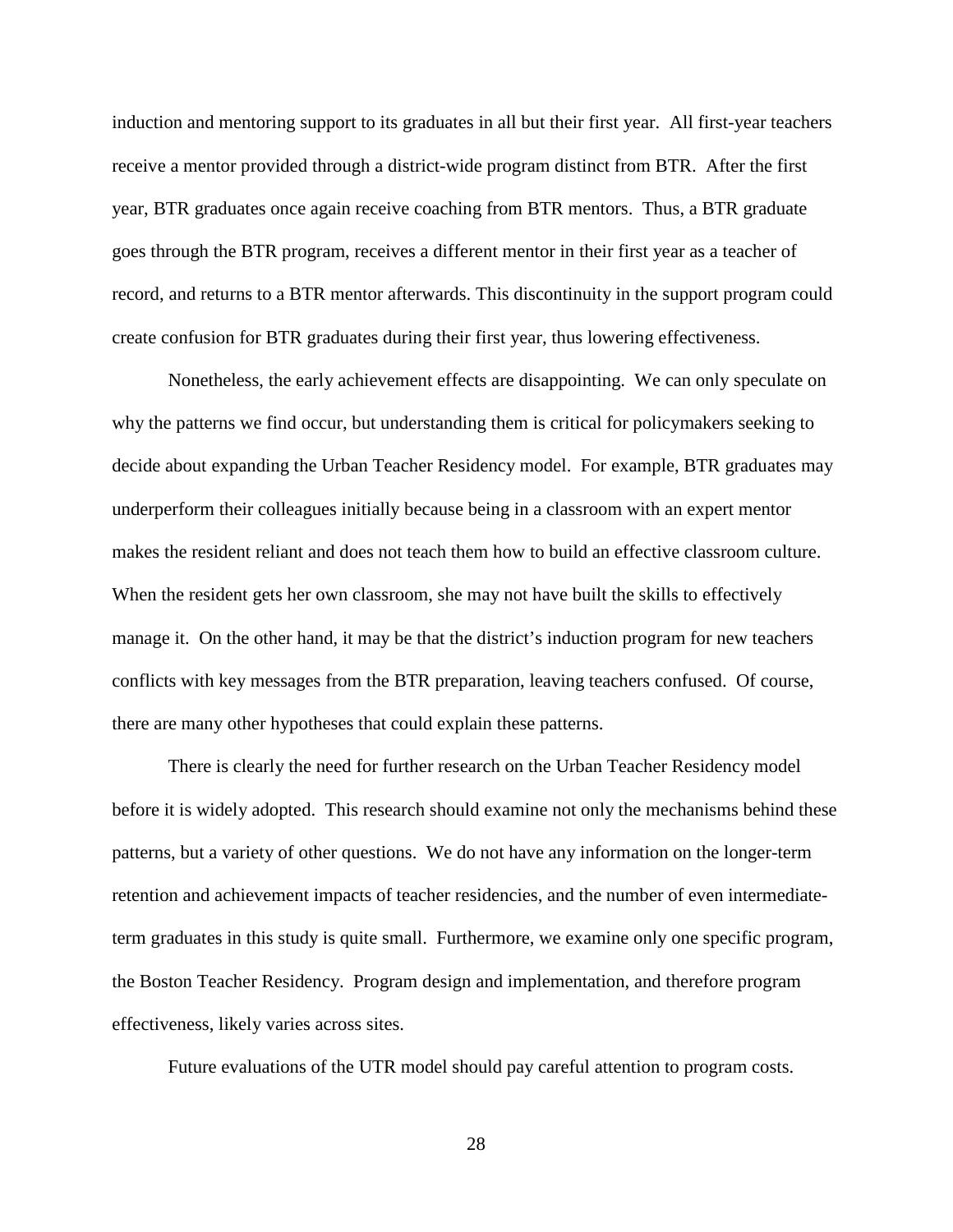Although we did not have access to this information, it would be useful to examine the full costs of teacher residencies relative to other teacher preparation pathways, including the costs of turnover, training, and opportunity costs for the candidate. In the case of BTR, external funding covers much of these costs, while individuals bear the brunt of program expenses in traditional preparation programs. These analyses should pay careful attention both to programmatic costs and to whether districts, individuals, or other entities bear these costs.

This study provides mixed results concerning the effectiveness of the BTR program. On the one hand, new BTR graduates are much less effective than their peers in mathematics. On the other, these teachers improve much more rapidly and are more likely to stay in the district. These findings highlight two key lessons for similar evaluations of teacher preparation programs. First, it is important to assess the dynamics of programs over time, especially with a new and evolving program. With teachers, whose performance in the classroom changes rapidly over time, understanding not only initial performance but also development throughout the career is critical. Similarly, evaluations should not simply examine average differences in teacher effectiveness, but should simultaneously consider the cumulative effects of differences in retention rates on student achievement in the district. Doing so will provide richer and more comprehensive information about a program's overall effectiveness.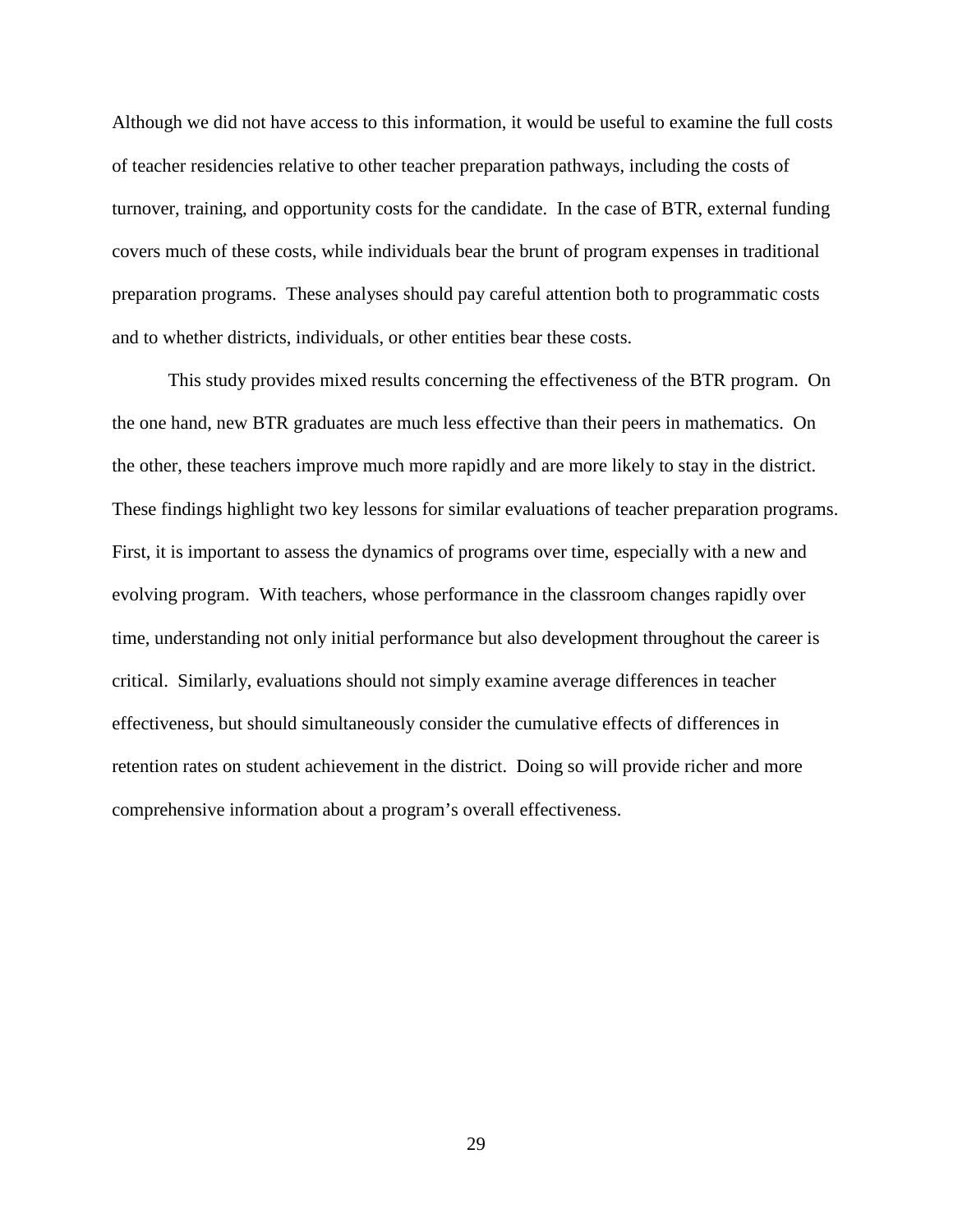# **References**

Barry, Barnett, Diana Montgomery, Rachel Curtis, Mindy Hernandez, Judy Wurtzel, and Jon Snyder. 2008. "Creating and Sustaining Urban Teacher Residencies: A New Way to Recruit, Prepare, and Retain Effective Teachers in High-Needs Districts." The Aspen Institute and Center for Teaching Quality.

Boyd, Donald J., Pamela L. Grossman, Hamilton Lankford, Susanna Loeb, and James Wyckoff. 2006. "How Changes in Entry Requirements Alter the Teacher Workforce and Affect Student Achievement." *Education Finance and Policy* 1(2): 176-216.

Boyd, Donald J., Pamela L. Grossman, Hamilton Lankford, Susanna Loeb, and James Wyckoff. 2009. "Teacher Preparation and Student Achievement." *Education Evaluation and Policy Analysis* 31(4): 416-440.

Goldhaber, Dan, and Dominic Brewer. 2000. "Does Teacher Certification Matter? High School Teacher Certification Status and Student Achievement." *Educational Evaluation and Policy Analysis* 22(2): 129–145.

Goldhaber, Dan, Betheny Gross, and Daniel Player. 2010. "Teacher Career Paths, Teacher Quality, and Persistence in the Classroom: Are Public Schools Keeping their Best?" *Journal of Policy Analysis and Management*, 30(1): 57–87.

Hanushek, Eric A, John F. Kain, Daniel M. O'Brien, and Steven G. Rivkin. 2005. "The Market for Teacher Quality." NBER Working Paper No. 11154. Cambridge, Mass: National Bureau of Economic Research.

Hill, Carolyn J., Howard S. Bloom, Alison Reback Black, and Mark W. Lipsey. 2008. "Empirical Benchmarks for Interpreting Effect Sizes in Research." *Child Development Perspectives* 2(3): 172-177.

Ingersoll, Richard. 2001. "Teacher turnover and teacher shortages: An organizational analysis." *American Educational Research Journal* 38(3): 499-534.

Jacob, Brian A. 2007. "The Challenges of Staffing Urban Schools with Effective Teachers." *Future of Children* 17(1): 129-153.

Kane, Thomas J. and Douglas O. Staiger. 2008. "Estimating Teacher Impacts on Student Achievement: An Experimental Evaluation." NBER Working Paper No. 14607. Cambridge, Mass: National Bureau of Economic Research.

Kane, Thomas J., Jonah E. Rockoff, and Douglas O. Staiger. 2008. "What Does Certification Tell Us About Teacher Effectiveness? Evidence from New York City." *Economics of Education Review* 27(6): 615-631.

National Academy of Education. 2008. "Teacher Quality." Education Policy White Paper.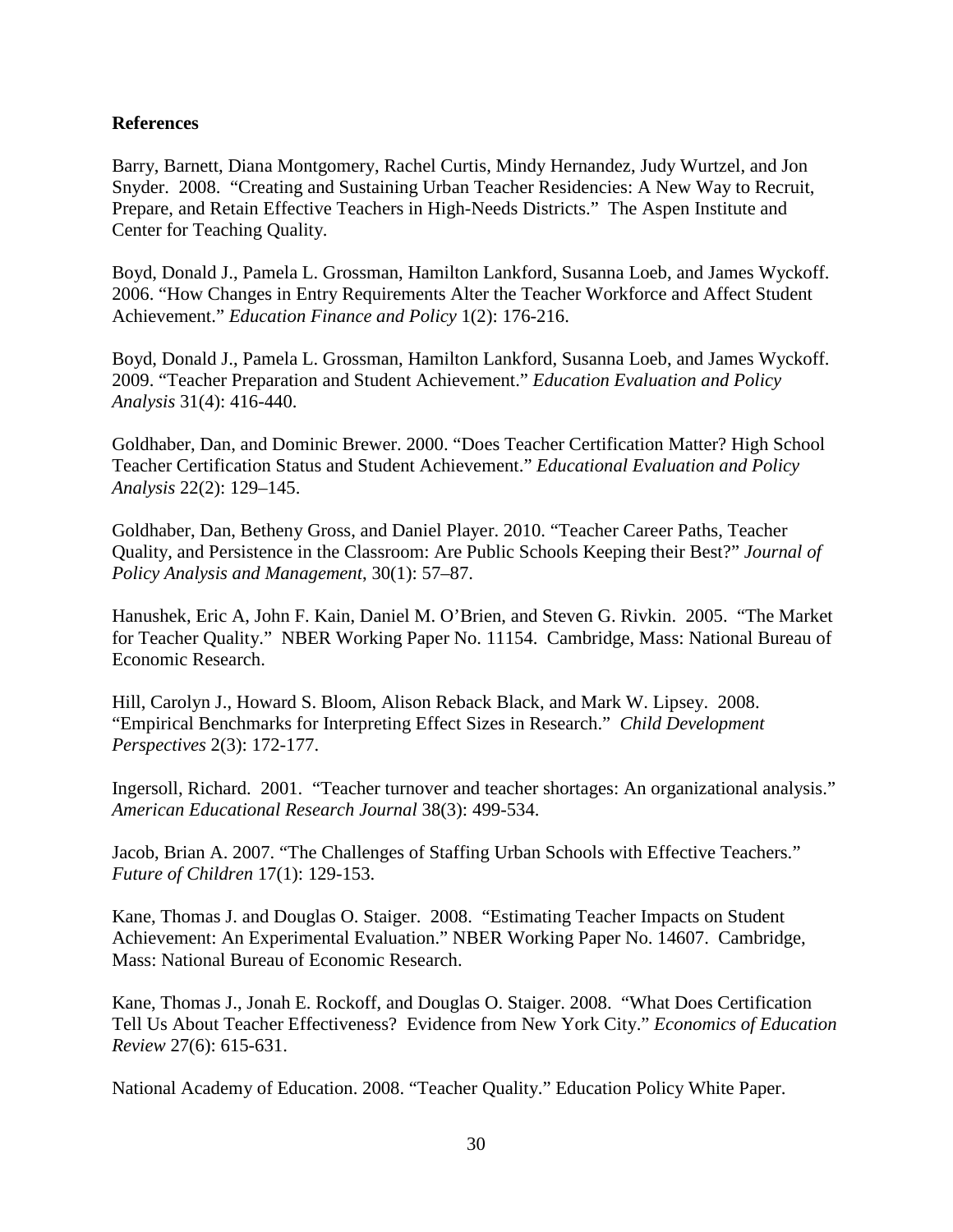Washington, DC: Author.

National Commission on Teaching and America's Future. 1996. *What Matters Most: Teaching for America's Future*. Woodbridge, VA: Author.

National Council for Accreditation of Teacher Education. 2010. "Transforming Teacher Education Through Clinical Practice: A National Strategy to Prepare Effective Teachers."

National Council on Teacher Quality. 2010. *Human Capital in Boston Public Schools: Rethinking How to Attract, Develop, and Retain Effective Teachers.* Washington, DC: Author.

Rockoff, Jonah E. 2004. "The Impact of Individual Teachers on Student Achievement: Evidence from Panel Data." *American Economic Review* 94(2): 247-52.

Ronfeldt, Matthew, Hamp Lankford, Susannah Loeb, and Jim Wyckoff. 2011. "How Teacher Turnover Harms Student Achievement." Unpublished manuscript.

Rothstein, Jesse. 2010. "Teacher Quality in Educational Production: Tracking, Decay, and Student Achievement." *Quarterly Journal of Economics* 94(2): 247–252.

Sawchuk, Stephen. 2011. "Teacher Residencies Make Strides, Encounter Obstacles," *Education Week* 30(36, July 13): 12-13.

Solomon, Jesse. 2009. "The Boston Teacher Residency: District-Based Teacher Education." *Journal of Teacher Education* 60(5): 478-488.

West, Martin R. and Matthew M. Chingos. 2009. "Teacher Effectiveness, Mobility, and Attrition in Florida," in Matthew G. Springer, ed., *Performance Incentives: Their Growing Impact on American K-12 Education*. Washington DC: Brookings Institution Press, pp. 251–271.

Xu, Zeyu, Jane Hannaway, and Colin Taylor. 2011. "Making a Difference? The Effects of Teach For America in High School." *Journal of Policy Analysis and Management* 30(3): 447-469.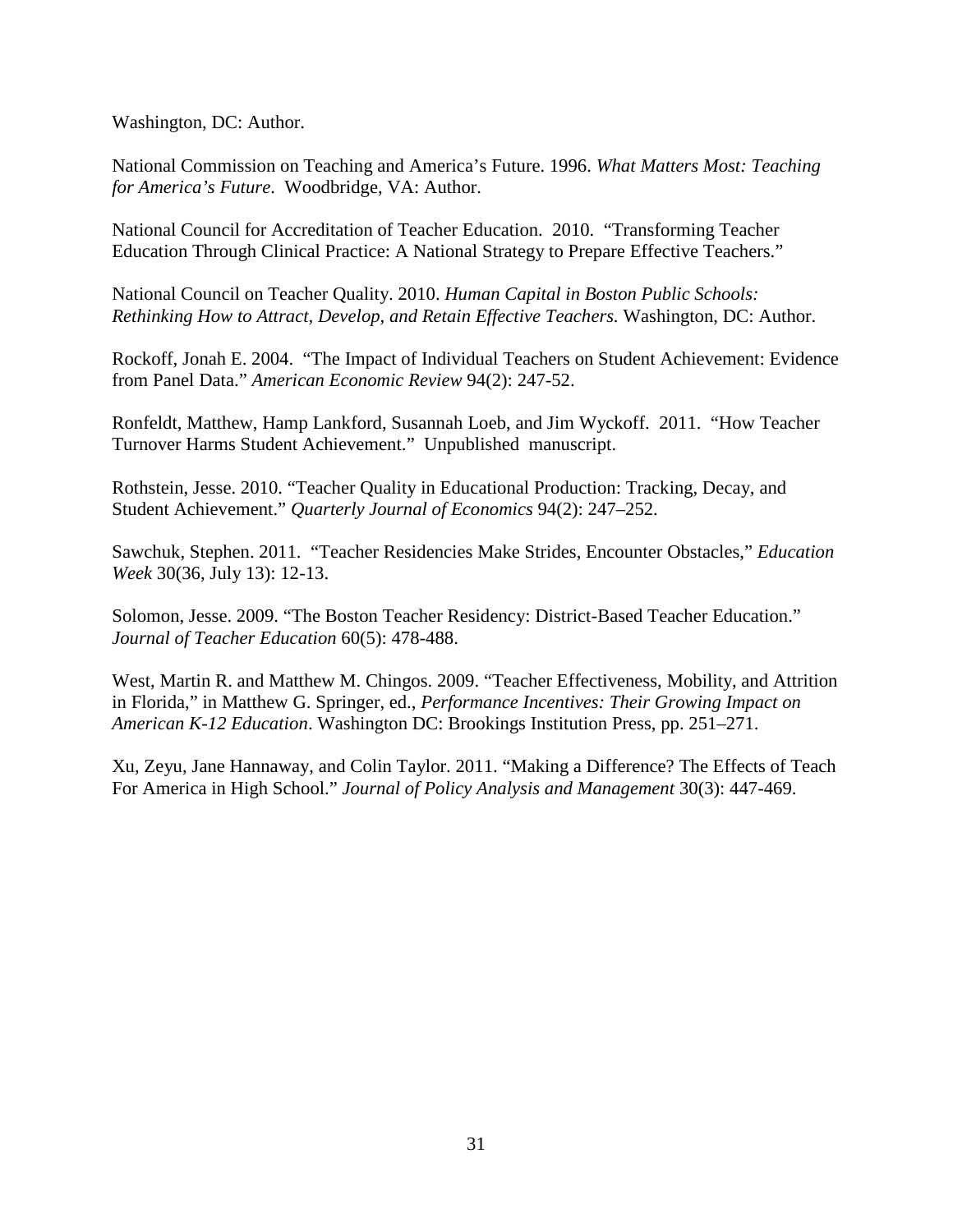

Figure 1. Percentage of first-year BTR and non-BTR teachers who remain teaching in BPS to years 2, 3, 4 and 5, with asterisks to denote statistically significant between-group differences.

NOTE: \*, p<0.05; \*\*, p<0.01; \*\*\*, p<0.001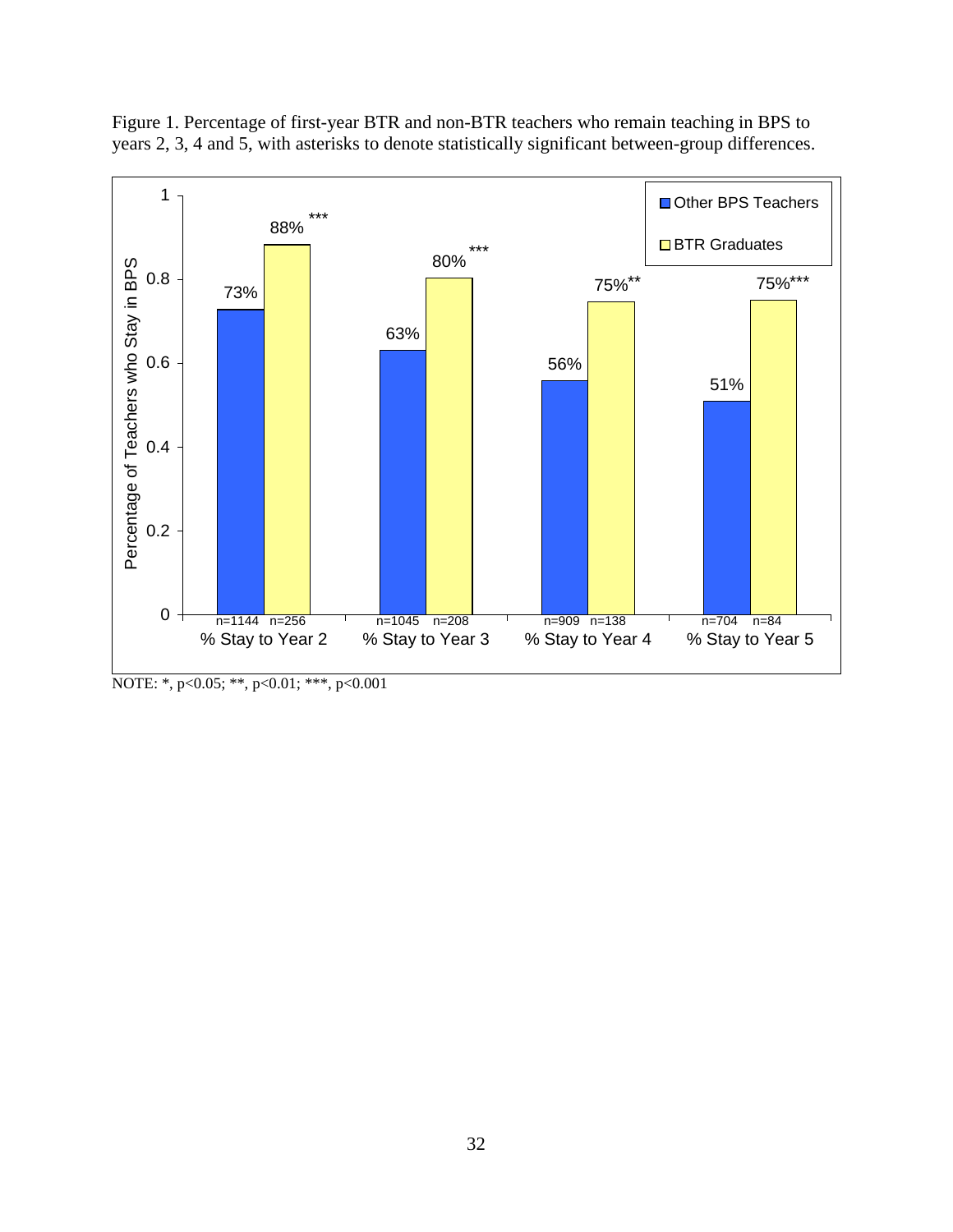Figure 2. Average value-added for BTR and non-BTR teachers, relative to BPS teacher with 6+ years of experience, with 90% confidence bands in mathematics (top) and ELA (bottom panel).

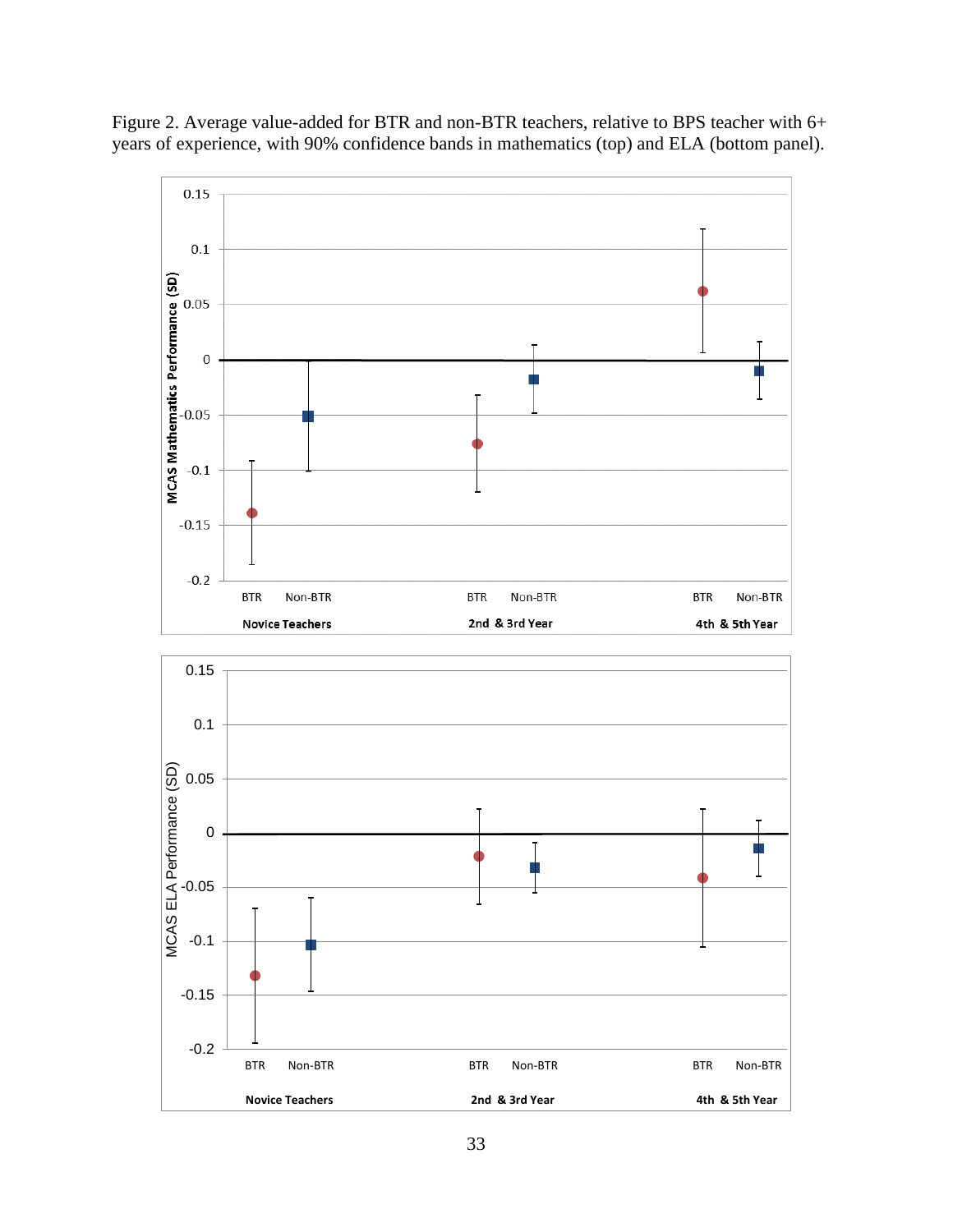

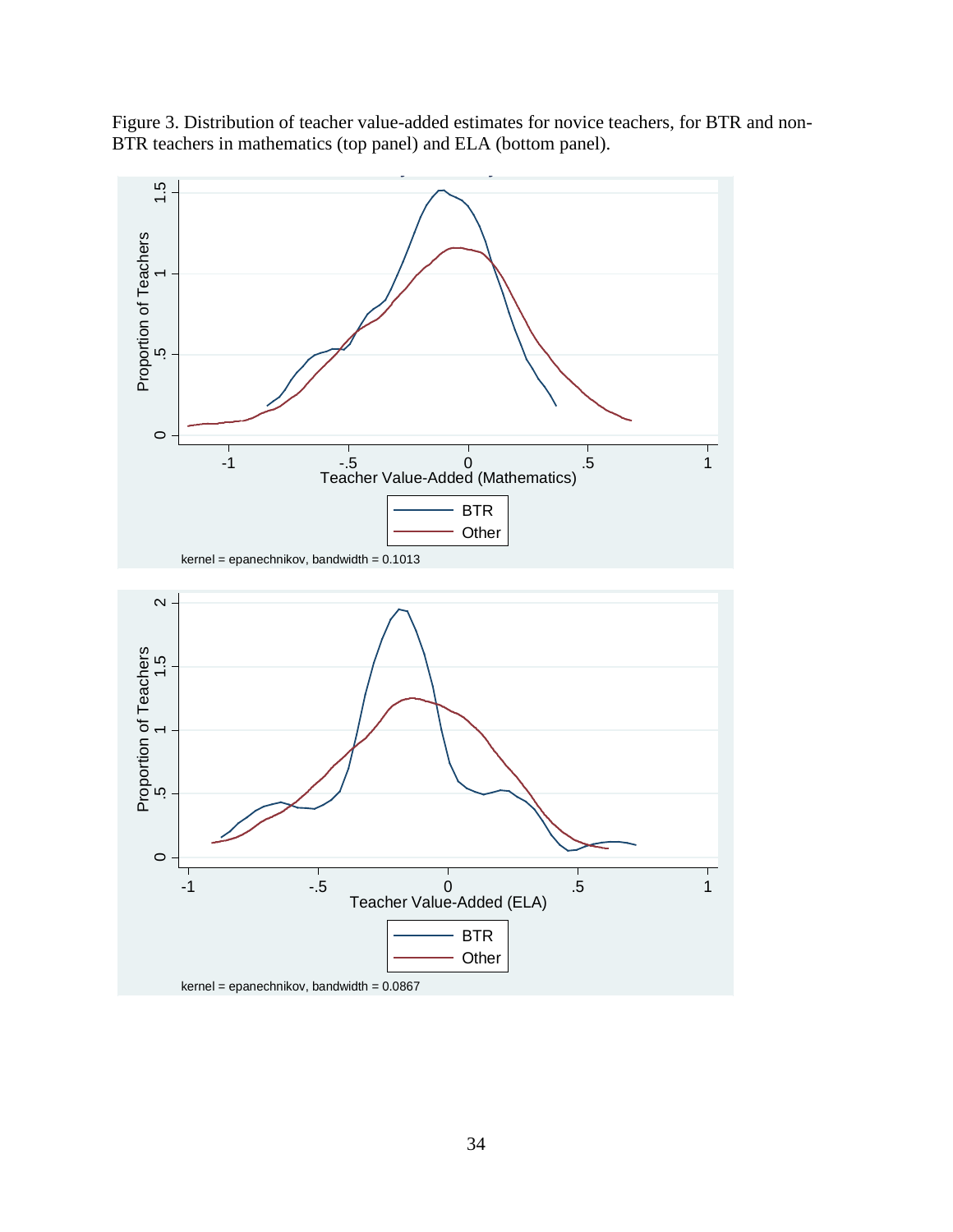| Category |            | <b>First-year Teachers</b> | <b>Overall</b> |         |  |
|----------|------------|----------------------------|----------------|---------|--|
|          | <b>BTR</b> | Non-BTR                    | <b>BTR</b>     | Non-BTR |  |
| 2004-05  | 11         | 244                        | 11             | 4,803   |  |
| 2005-06  | 31         | 228                        | 43             | 4,759   |  |
| 2006-07  | 42         | 229                        | 84             | 4,893   |  |
| 2007-08  | 54         | 205                        | 123            | 4,939   |  |
| 2008-09  | 70         | 136                        | 180            | 4,828   |  |
| 2009-10  | 48         | 98                         | 220            | 4,595   |  |
| 2010-11  | 56         | 193                        | 262            | 4,654   |  |

**Table 1-A. Total number of BTR and non-BTR teachers in Boston Public Schools, overall and among first-year teachers, by year.**

NOTE: District employees are considered to be teachers if they are listed as a teacher in the Human Resources data files.

| Table 1-B. Number of BTR and non-BTR teachers in the grades 4-8 value-added samples, overall |  |
|----------------------------------------------------------------------------------------------|--|
| and by year.                                                                                 |  |

| Category                | <b>Math VA Sample</b> |         | <b>ELA VA Sample</b> |         |
|-------------------------|-----------------------|---------|----------------------|---------|
|                         | <b>BTR</b>            | Non-BTR | <b>BTR</b>           | Non-BTR |
| Overall (teachers)      | 52                    | 995     | 50                   | 1003    |
| By Year (teacher-years) |                       |         |                      |         |
| 2006-07                 | 21                    | 640     | 19                   | 631     |
| 2007-08                 | 25                    | 599     | 21                   | 600     |
| 2008-09                 | 30                    | 585     | 31                   | 556     |
| 2009-10                 | 28                    | 542     | 28                   | 536     |

NOTE: The value-added analysis includes only teachers who are listed as the "teacher of record" for students in math or ELA classrooms in grades 4 through 8.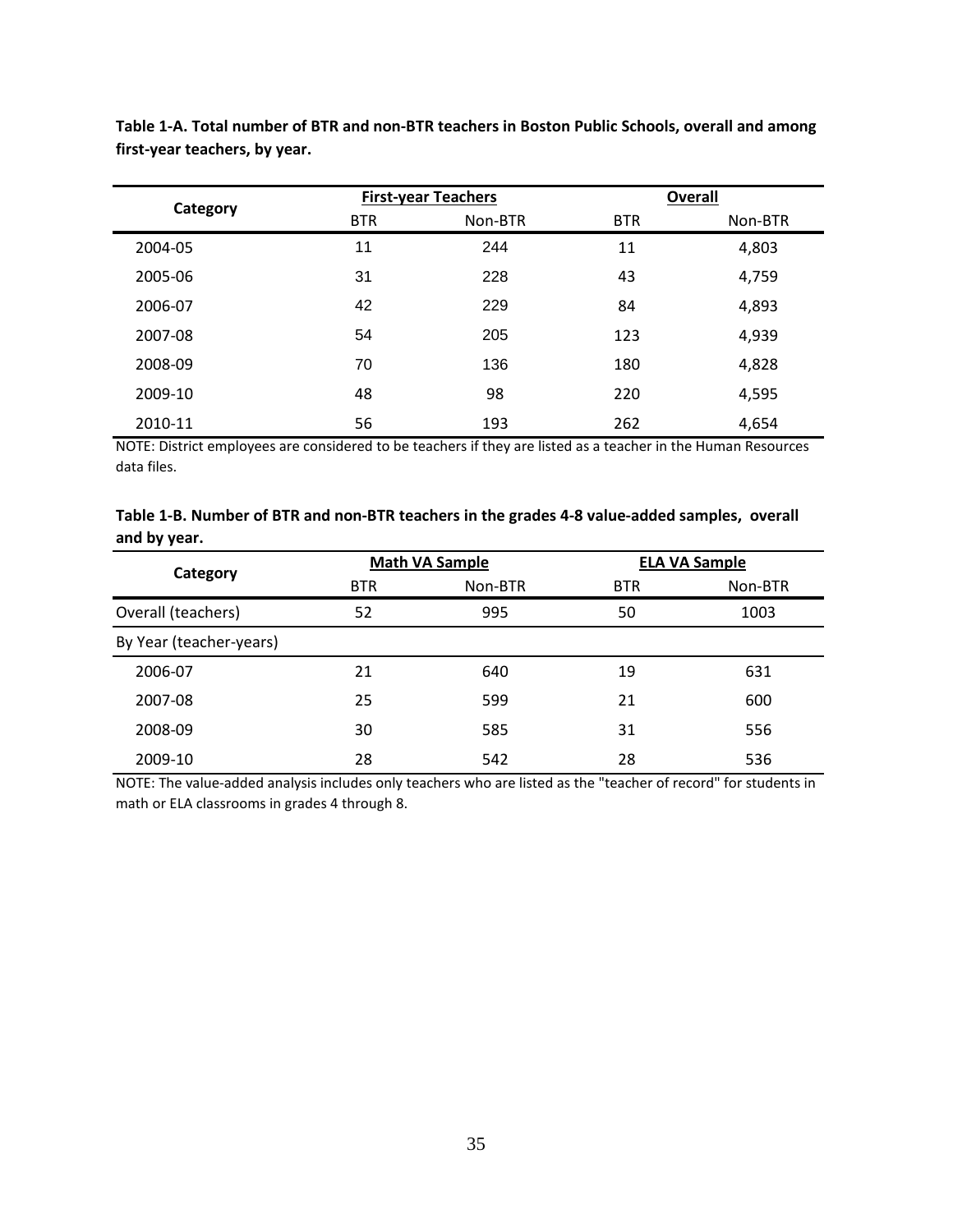|                          |              | Elementary    |                  |                 | <b>Middle and High School</b> |                    |
|--------------------------|--------------|---------------|------------------|-----------------|-------------------------------|--------------------|
|                          | <b>Total</b> | <b>School</b> | <b>Math only</b> | <b>Any Math</b> | <b>Science only</b>           | <b>Any Science</b> |
| <b>All Teacher-years</b> |              |               |                  |                 |                               |                    |
| <b>BTR</b>               | 573          | 182           | 123              | 167             | 68                            | 105                |
|                          |              | 31.8%         | 21.5%            | 29.1%           | 11.9%                         | 18.3%              |
| Non-BTR                  | 24,870       | 8,766         | 3,087            | 4,942           | 1,790                         | 3,255              |
|                          |              | 35.2%         | 12.4%            | 19.9%           | 7.2%                          | 13.1%              |
| All First-year teachers  |              |               |                  |                 |                               |                    |
| <b>BTR</b>               | 208          | 60            | 47               | 63              | 26                            | 42                 |
|                          |              | 28.8%         | 22.6%            | 30.3%           | 12.5%                         | 20.2%              |
| Non-BTR                  | 900          | 242           | 125              | 197             | 96                            | 96                 |
|                          |              | 26.9%         | 13.9%            | 21.9%           | 10.7%                         | 10.7%              |

**Table 2. Subject areas taught by BTR and other BPS teachers linked to students, overall and for first-year teachers, with row percentages.**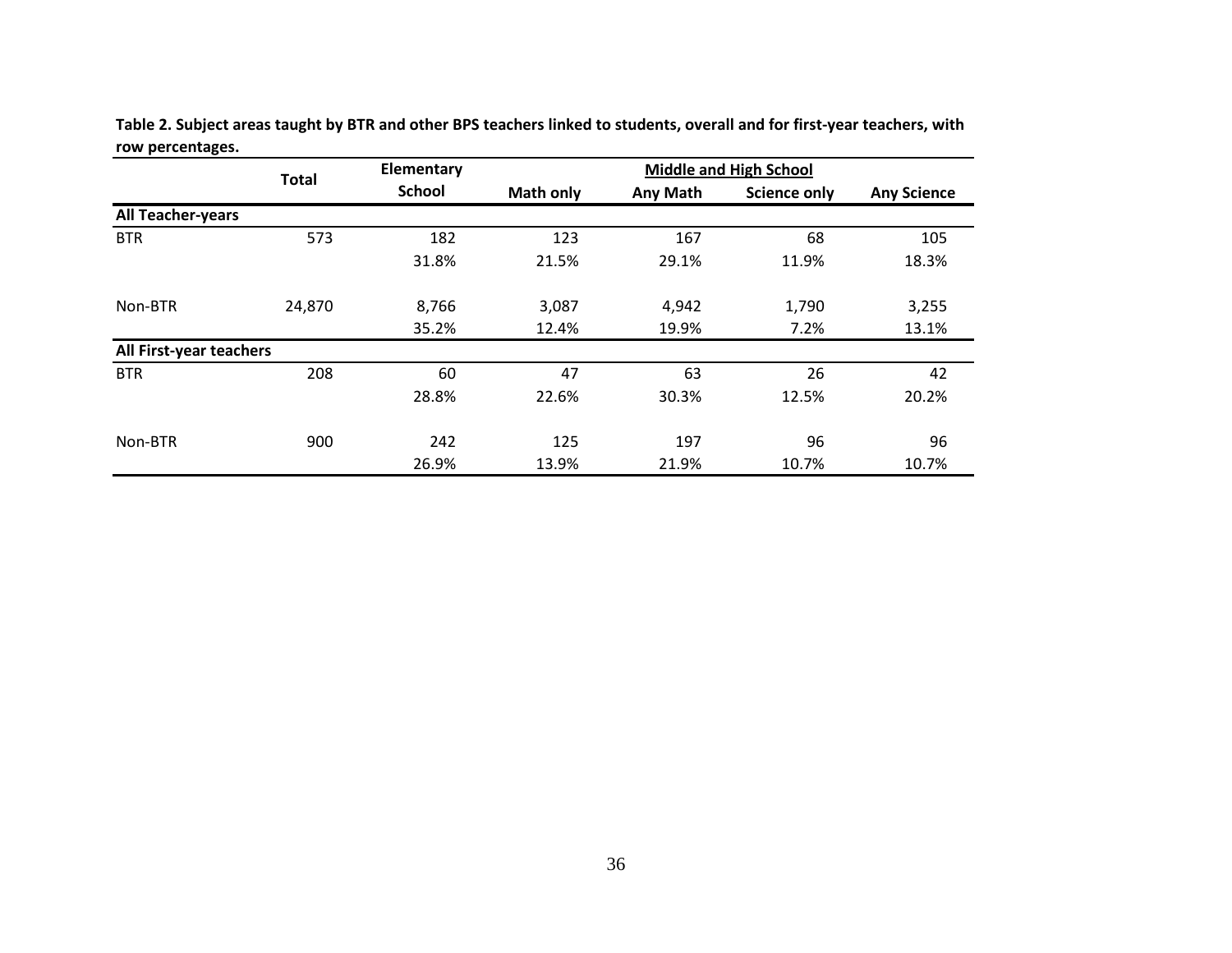| anions novice teachers. | Novices 2004-05 to 2010-11 |                    | <b>All BPS Teachers</b> |                    |  |
|-------------------------|----------------------------|--------------------|-------------------------|--------------------|--|
|                         | <b>Non-BTR Average</b>     | <b>BTR Average</b> | <b>Non-BTR Average</b>  | <b>BTR Average</b> |  |
| % Female                | 0.727                      | 0.691              | 0.729                   | $0.676*$           |  |
| % African-American      | 0.163                      | $0.246$ **         | 0.220                   | 0.257              |  |
| % Asian-American        | 0.062                      | 0.090              | 0.046                   | $0.083$ **         |  |
| % Hispanic              | 0.089                      | $0.133*$           | 0.088                   | $0.141$ **         |  |
| % White                 | 0.682                      | $0.523$ ***        | 0.642                   | ***<br>0.511       |  |

**Table 3. Proportion of BTR and other BPS teachers with selected demographic characteristics, overall and among novice teachers.**

NOTE: Asterisks denote statistically significant differences between BTR and other BPS teachers: ~ p<0.10, \* p<0.05, \*\* p<0.01, \*\*\* p<0.001. District employees are considered to be teachers if they are listed as a teacher in the Human Resources data files. Novices include all BTR teachers in their first year and all other BPS teachers at Step 1 on the district's salary schedule.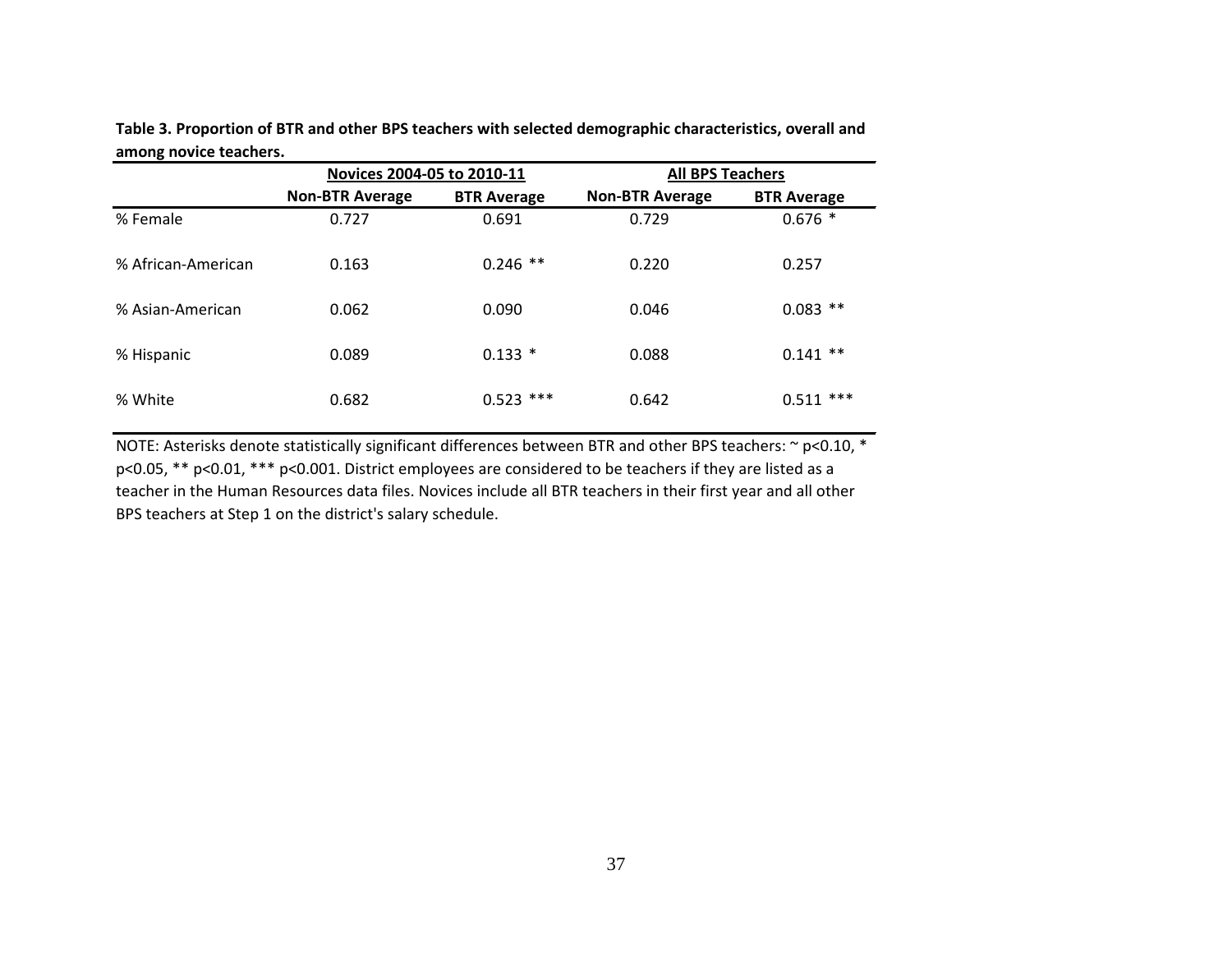|                                                                 | <b>BTR vs. other BPS teachers</b> |                             |                                        |                                       |  |  |
|-----------------------------------------------------------------|-----------------------------------|-----------------------------|----------------------------------------|---------------------------------------|--|--|
| <b>Specification</b>                                            | <b>Preferred Model</b>            | <b>School Fixed Effects</b> | <b>Student Fixed</b><br><b>Effects</b> | <b>Teacher</b><br><b>Demographics</b> |  |  |
| <b>Mathematics</b>                                              |                                   |                             |                                        |                                       |  |  |
| M1: BTR vs All teachers, controlling for experience (BTR n= 52) | $-0.052$ *                        | $-0.072$ **                 | 0.000                                  | $-0.042$ ~                            |  |  |
|                                                                 | (0.023)                           | (0.026)                     | (0.025)                                | (0.024)                               |  |  |
| M2: BTR vs. Other novice teachers (BTR n= 37)                   | $-0.088*$                         | $-0.099*$                   | $-0.064$                               | $-0.089$ *                            |  |  |
|                                                                 | (0.040)                           | (0.042)                     | (0.045)                                | (0.040)                               |  |  |
| BTR vs. Other teachers years 2-3 (BTR n= 27)                    | -0.058 $\sim$                     | $-0.081$ *                  | 0.012                                  | $-0.045$                              |  |  |
|                                                                 | (0.031)                           | (0.033)                     | (0.032)                                | (0.031)                               |  |  |
| BTR vs. Other teachers years 4-5 (BTR n= 11)                    | $0.072$ *                         | $0.066$ ~                   | 0.081                                  | $0.083*$                              |  |  |
|                                                                 | (0.036)                           | (0.039)                     | (0.052)                                | (0.038)                               |  |  |
| <b>English language arts</b>                                    |                                   |                             |                                        |                                       |  |  |
| M1: BTR vs All teachers, controlling for experience (BTR n= 50) | $-0.009$                          | $-0.006$                    | 0.016                                  | $-0.014$                              |  |  |
|                                                                 | (0.023)                           | (0.024)                     | (0.026)                                | (0.024)                               |  |  |
| M2: BTR vs. Other novice teachers (BTR n= 31)                   | $-0.029$                          | $-0.020$                    | $-0.030$                               | $-0.034$                              |  |  |
|                                                                 | (0.045)                           | (0.043)                     | (0.048)                                | (0.047)                               |  |  |
| BTR vs. Other teachers years 2-3 (BTR n= 31)                    | 0.011                             | 0.007                       | 0.037                                  | 0.005                                 |  |  |
|                                                                 | (0.028)                           | (0.029)                     | (0.035)                                | (0.029)                               |  |  |
| BTR vs. Other teachers years 4-5 (BTR n= 13)                    | $-0.027$                          | $-0.010$                    | 0.030                                  | $-0.033$                              |  |  |
|                                                                 | (0.041)                           | (0.041)                     | (0.046)                                | (0.040)                               |  |  |
| School-level averages                                           | Yes                               | No                          | Yes                                    | Yes                                   |  |  |
| School fixed effects                                            | No                                | Yes                         | No                                     | No                                    |  |  |
| <b>Student fixed effects</b>                                    | No                                | No                          | Yes                                    | No                                    |  |  |
| Teacher demographic characteristics                             | <b>No</b>                         | No                          | No                                     | Yes                                   |  |  |

**Table 4. Average difference in value-added between BTR and other BPS teachers, overall (model 1) and by teacher experience level (model 2) in mathematics (top panel) and ELA (bottom panel).**

NOTE: Cell entries contain point estimates and robust standard errors (clustered at the classroom level), with asterisks to denote inference:  $\sim$  p<0.10, \* p<0.05, \*\* p<0.01, \*\*\* p<0.001. All models include lagged mathematics and ELA test scores, student demographic characteristics, class-level demographic characteristics, and grade-by-year fixed effects. Total numbers of BTR teachers included in the sample are presented at the end of each row label. Estimates refer only to teachers in grades 4-8.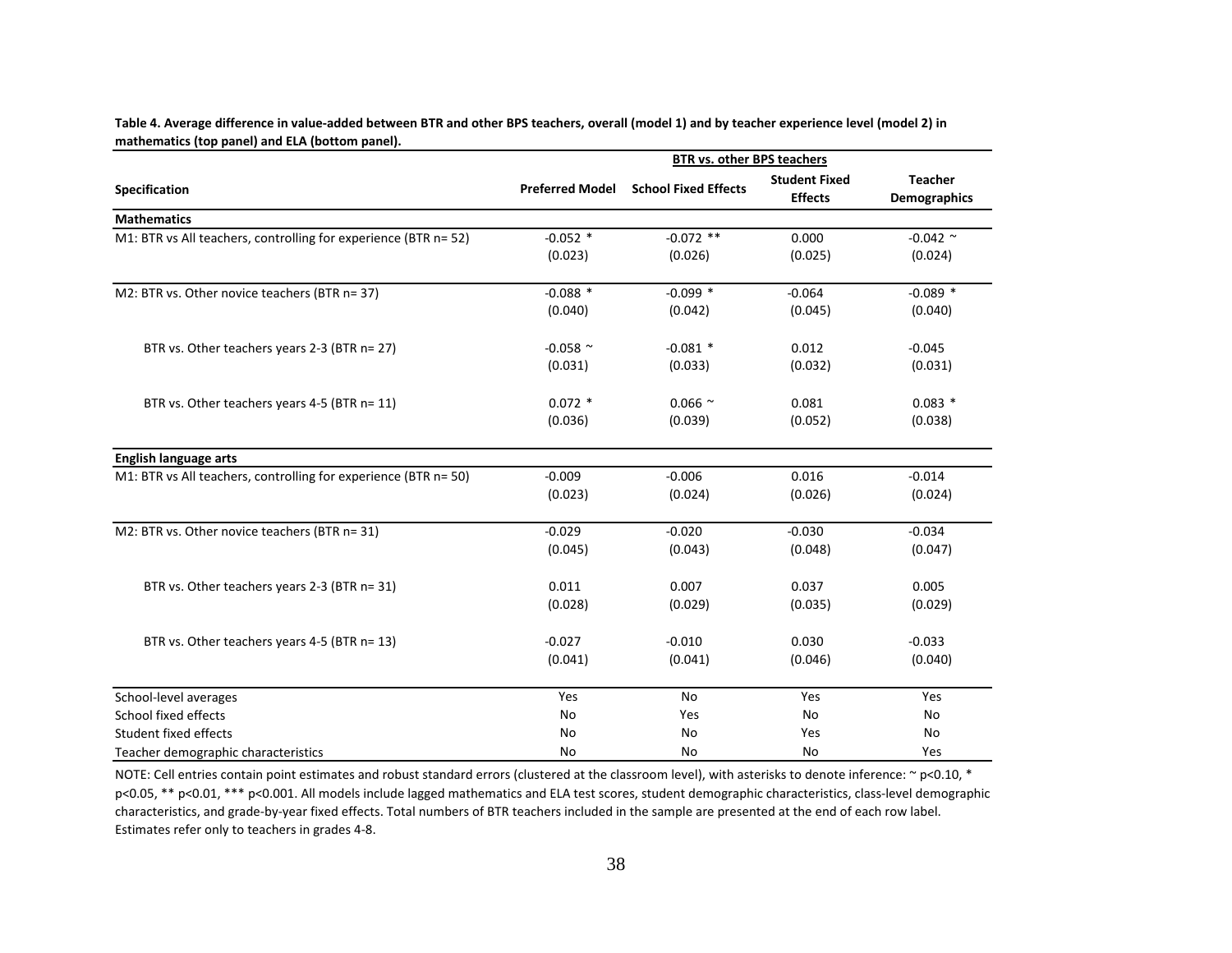**Table 5. Average difference in value-added between BTR and other BPS teachers, from our preferred specification of model (1) controlling for teacher experience, in mathematics and ELA, by teacher grade level.**

| Grade                     | <b>BTR vs. other BPS teachers</b> |             |  |  |
|---------------------------|-----------------------------------|-------------|--|--|
|                           | <b>Mathematics</b>                | <b>ELA</b>  |  |  |
| Grade 4 (BTR n= 14M, 14E) | $-0.100$ ~                        | $-0.128$ *  |  |  |
|                           | (0.054)                           | (0.056)     |  |  |
| Grade 5 (BTR n= 13M, 13E) | $-0.033$                          | $-0.150$ ** |  |  |
|                           | (0.062)                           | (0.049)     |  |  |
| Grade 6 (BTR n= 15M, 13E) | $-0.018$                          | 0.025       |  |  |
|                           | (0.046)                           | (0.037)     |  |  |
| Grade 7 (BTR n= 18M, 14E) | $-0.046$                          | $0.136$ *** |  |  |
|                           | (0.030)                           | (0.032)     |  |  |
| Grade 8 (BTR n= 9M, 13E)  | $-0.062$                          | $-0.027$    |  |  |
|                           | (0.040)                           | (0.040)     |  |  |

NOTE: Cell entries contain point estimates and robust standard errors (clustered at the classroom level), with asterisks to denote inference:  $\sim$  p<0.10, \* p<0.05, \*\* p<0.01, \*\*\* p<0.001. All models include lagged mathematics and ELA test scores, student demographic characteristics, class-level demographic characteristics, and grade-by-year fixed effects. Total numbers of BTR teachers included in the sample are presented at the end of each row label.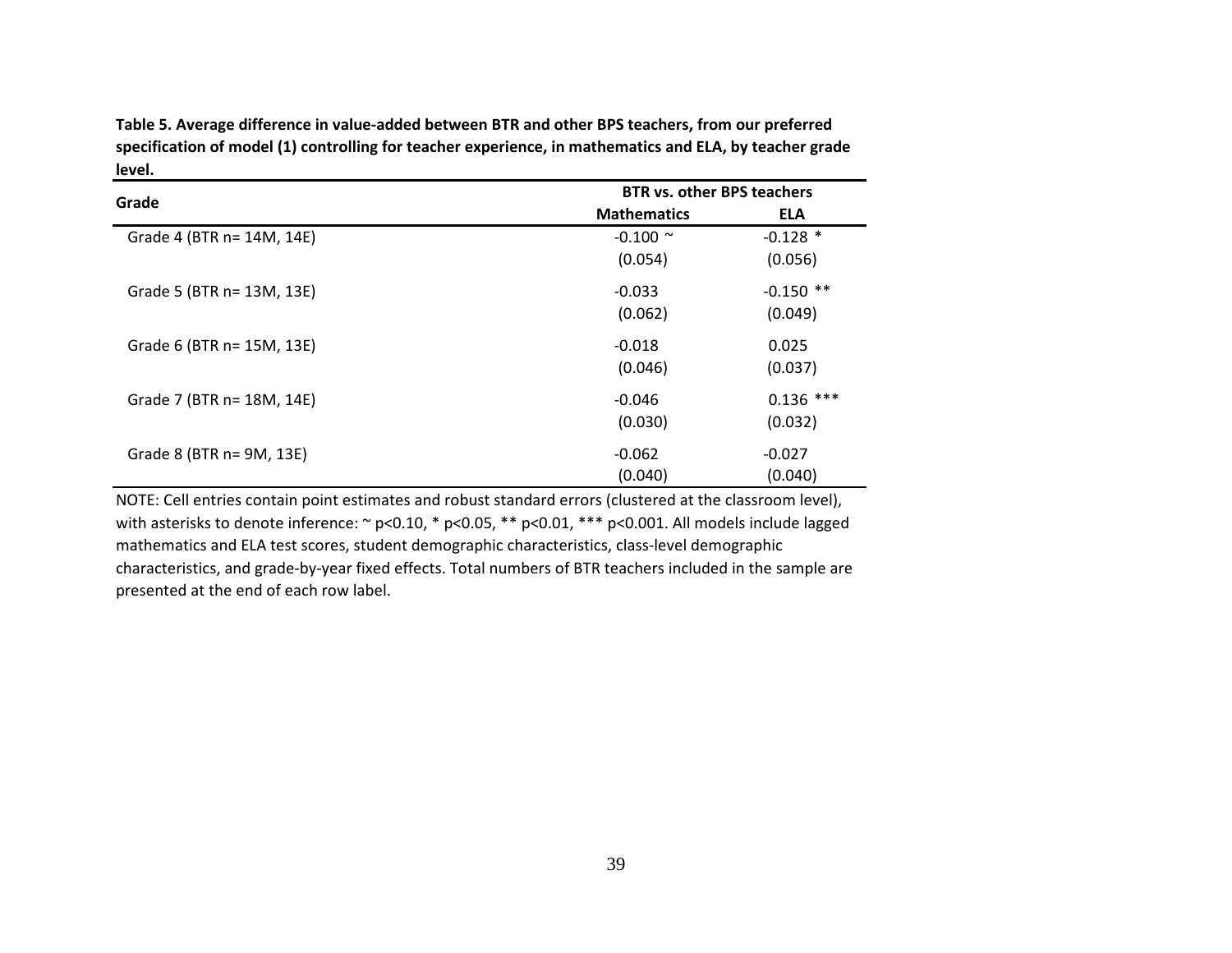**Table 6. Estimates from variations of model (1) that examine the relative effectiveness of BTR and non-BTR teachers who leave the district (top panel) and the relative within-teacher returns to experience for BTR and non-BTR teachers, in mathematics and ELA.**

|                                                                             | <b>Non-BTR</b> | <b>BTR</b>  | <b>Relative Difference</b> |  |  |  |  |
|-----------------------------------------------------------------------------|----------------|-------------|----------------------------|--|--|--|--|
| Attrition: Relative performance of teachers who leave (compared to stayers) |                |             |                            |  |  |  |  |
| <b>Mathematics</b>                                                          | $-0.092$ ***   | $-0.052$    | 0.040                      |  |  |  |  |
|                                                                             | (0.021)        | (0.096)     | (0.099)                    |  |  |  |  |
| English language arts                                                       | $-0.080$ ***   | $-0.087$    | $-0.007$                   |  |  |  |  |
|                                                                             | (0.019)        | (0.089)     | (0.091)                    |  |  |  |  |
| Returns to Experience: Within-teacher growth (coefficient on In(exper))     |                |             |                            |  |  |  |  |
| <b>Mathematics</b>                                                          | 0.015          | $0.109$ *** | $0.094$ *                  |  |  |  |  |
|                                                                             | (0.025)        | (0.032)     | (0.037)                    |  |  |  |  |
| English language arts                                                       | $0.072$ **     | $0.118*$    | 0.046                      |  |  |  |  |
|                                                                             | (0.026)        | (0.051)     | (0.053)                    |  |  |  |  |

NOTE: Cell entries contain point estimates and robust standard errors (clustered at the classroom level), with asterisks to denote inference: ~ p<0.10, \* p<0.05, \*\* p<0.01, \*\*\* p<0.001. All models include lagged mathematics and ELA test scores, student-level, class-level, and school-level demographic characteristics, and grade-by-year fixed effects. Estimates refer only to teachers in grades 4-8.